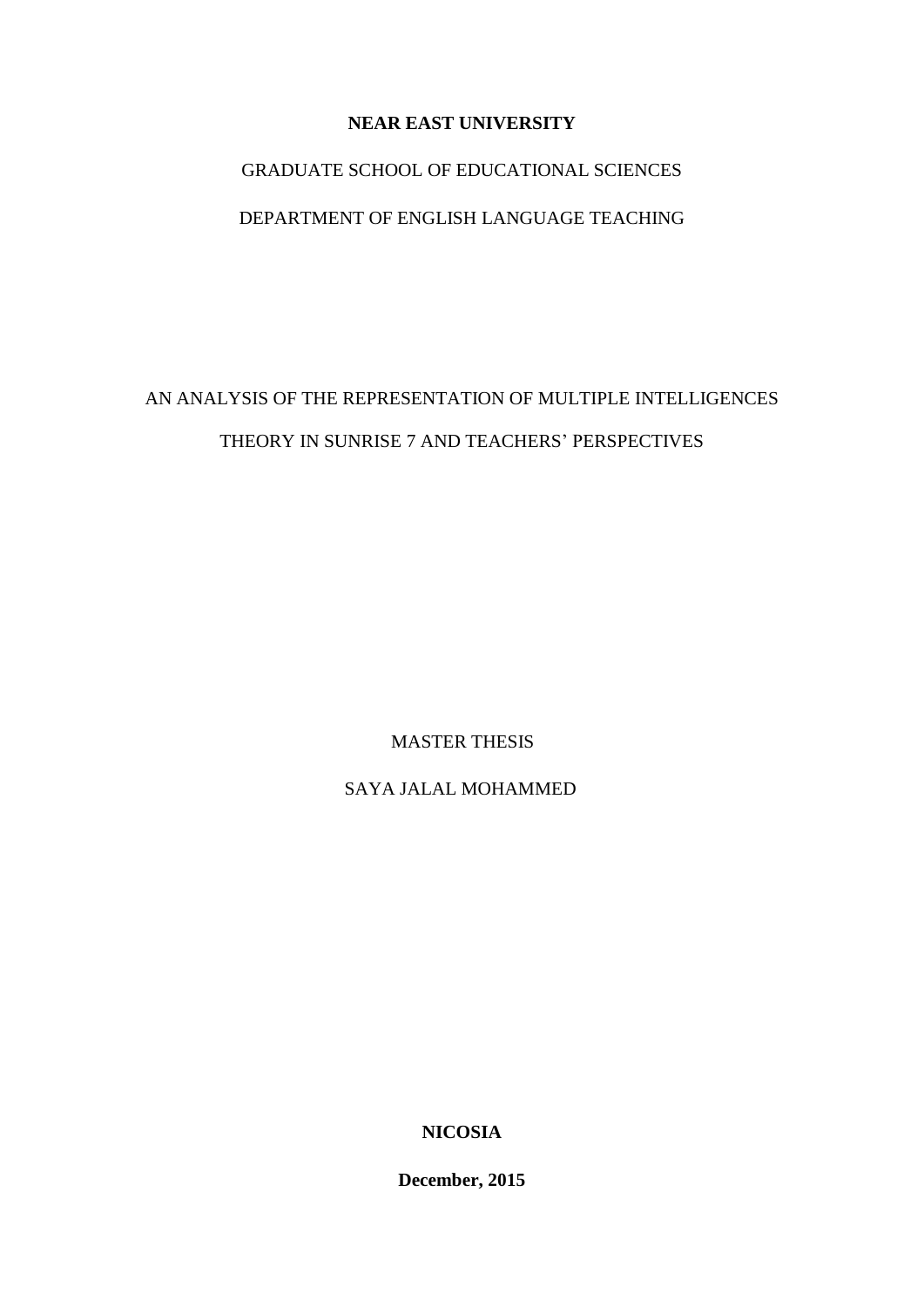## **NEAR EAST UNIVERSITY**

# GRADUATE SCHOOL OF EDUCATIONAL SCIENCES

# DEPARTMENT OF ENGLISH LANGUAGE TEACHING

# AN ANALYSIS OF THE REPRESENTATION OF MULTIPLE INTELLIGENCES THEORY IN SUNRISE 7 AND TEACHERS' PERSPECTIVES

MASTER THESIS

SAYA JALAL MOHAMMED

**Supervisor: Asst. Prof. Dr. Çise Çavuşoğlu**

**NICOSIA** 

**December, 2015**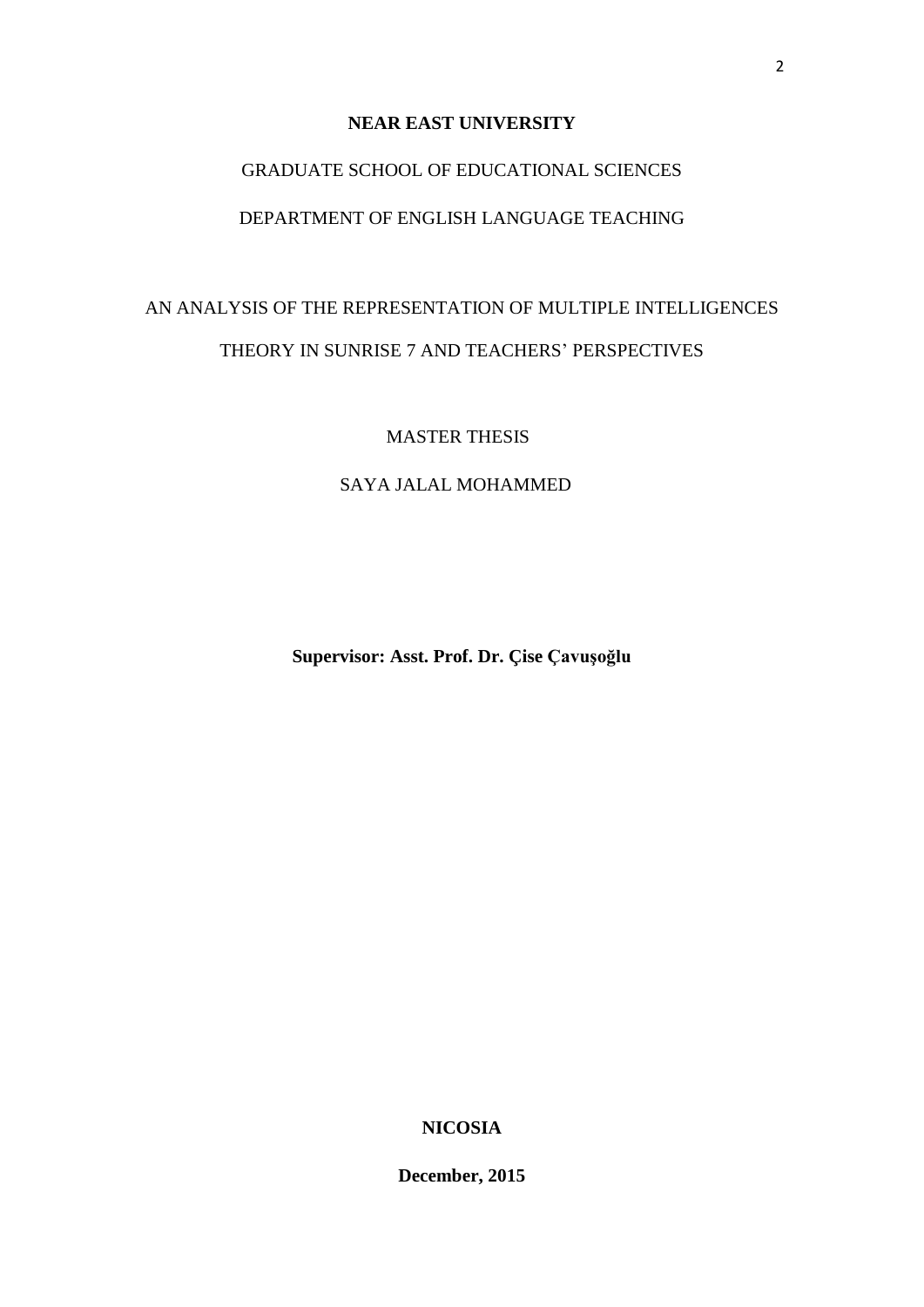#### <span id="page-2-0"></span>**Approval of the Graduate School of Educational Sciences**

**Prof. Dr. Orhan Çiftçi**

**\_\_\_\_\_\_\_\_\_\_\_\_\_\_\_\_\_\_\_\_\_\_\_\_\_\_**

*Director* 

I certify that this thesis satisfies all the requirements as a thesis for the degree of Master of Arts.

**Assoc. Prof. Dr. Mustafa Kurt**

\_\_\_\_\_\_\_\_\_\_\_\_\_\_\_\_\_\_\_\_\_\_\_\_\_\_

## **Head of Department**

This is to certify that we have read this thesis submitted by Saya Jalal Mohammed, titled "An Analysis of the Representation of Multiple Intelligences Theory in Sunrise 7 and Teachers' Perspectives", and that in our opinion it is fully adequate, in scope and quality, as a thesis for the degree of Master of Arts.

**\_\_\_\_\_\_\_\_\_\_\_\_\_\_\_\_\_\_\_ \_\_\_\_\_\_\_\_\_\_\_\_\_\_\_\_\_\_\_**

**Asst. Prof. Dr. Çise Çavuşoğlu**

\_\_\_\_\_\_\_\_\_\_\_\_\_\_\_\_\_\_\_\_\_\_\_\_

**Supervisor**

**Examining committee members** 

Asst. Prof. Dr. Hanife Bensen Asst. Prof. Dr. Doina Popescu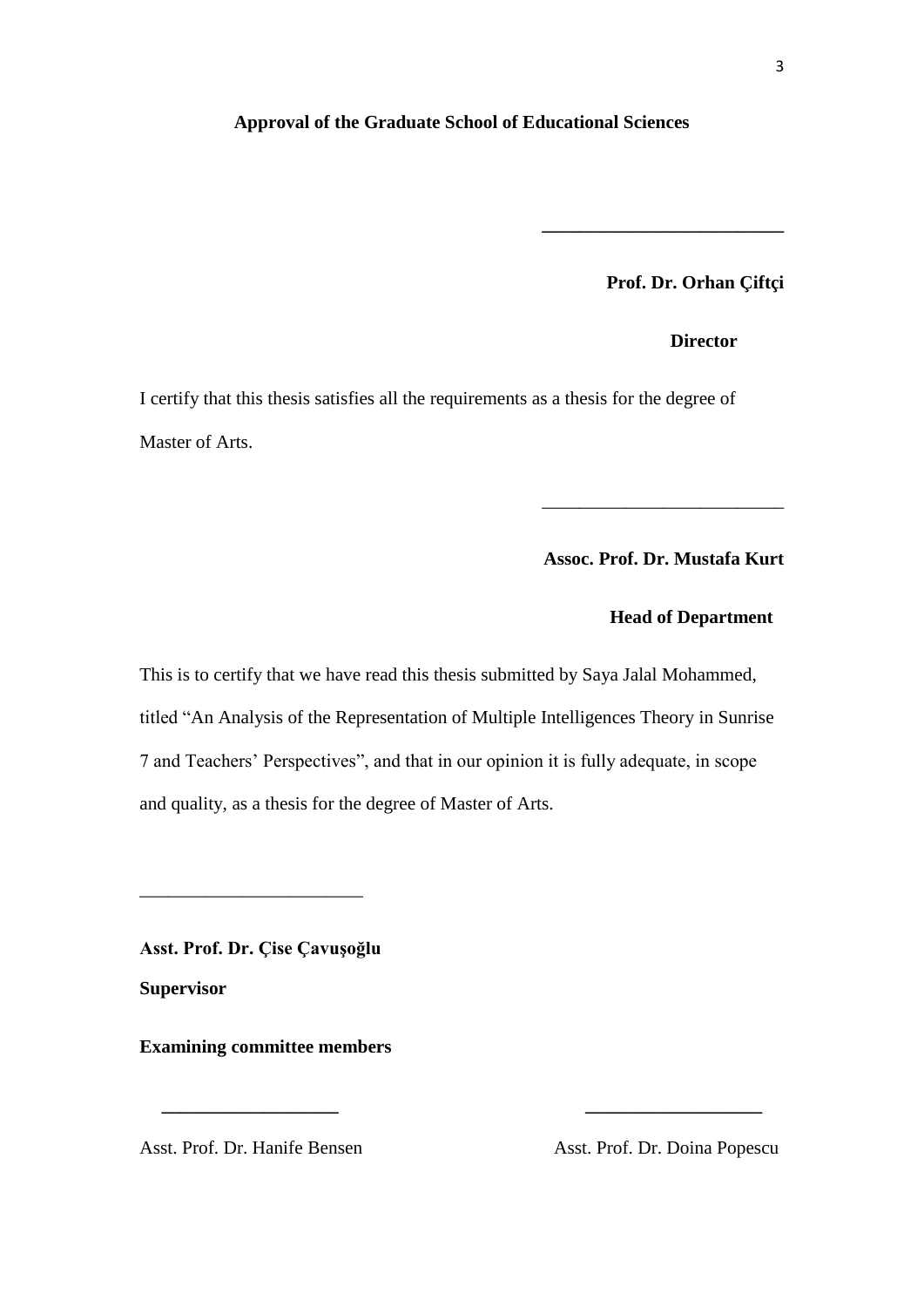## **DECLARATION**

<span id="page-3-0"></span>I hereby declare that all the information in this document has been obtained and presented in accordance with academic rules and ethical conduct. I also declare that as required by these rules and conduct, I have fully cited and referenced all the materials and results that are not original to this study.

Name, middle and last name: Saya Jalal Mohammed

Signature: …………………….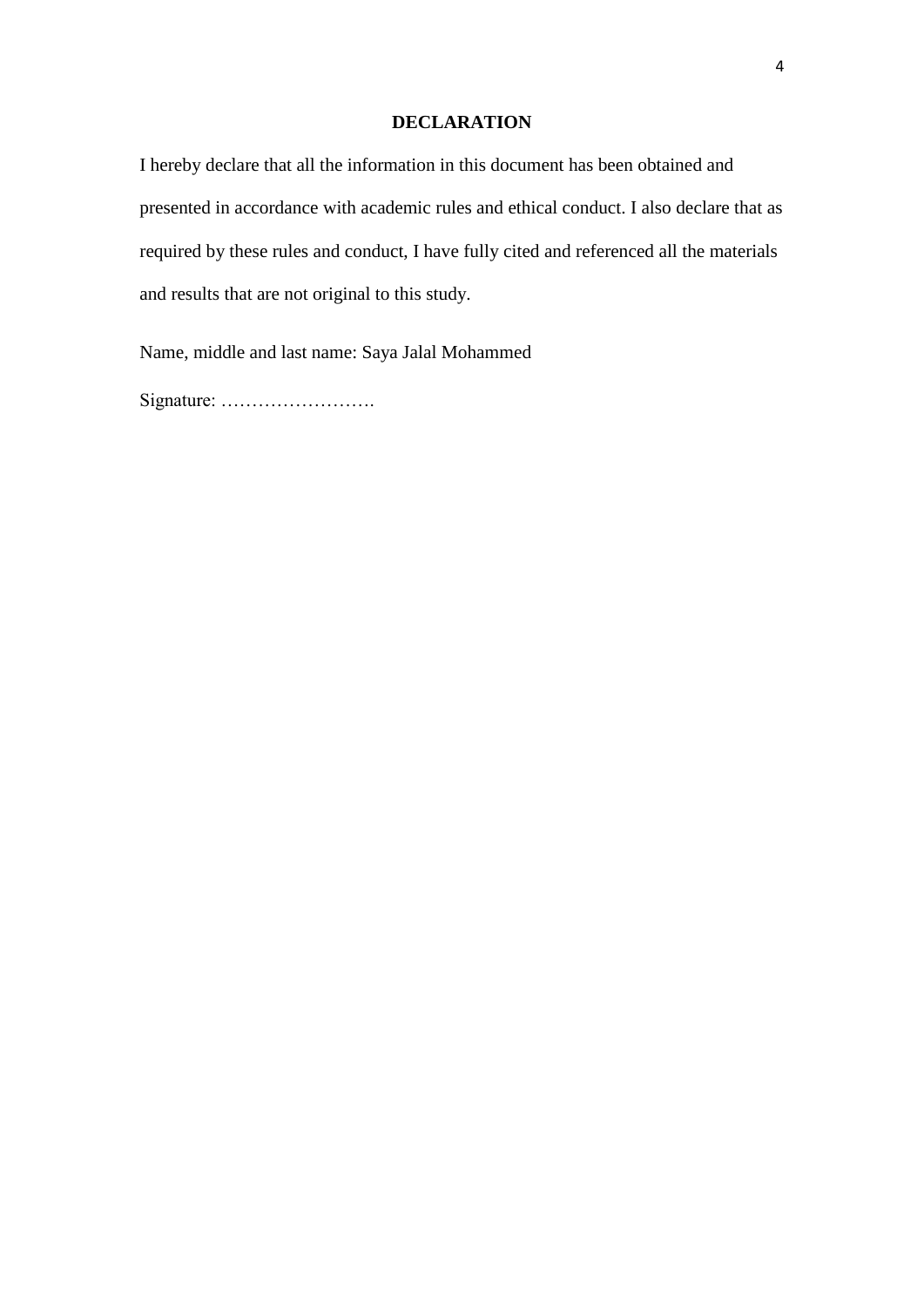#### **ACKNOWLEDGEMENTS**

<span id="page-4-0"></span>First, I would like to express heartfelt gratitude and appreciation to my supervisor Asst. Prof. Dr. Çise Çavuşoğlu who helped me with her invaluable feedback and comments during writing this master thesis. Many thanks are also due to those who participated in this study. I would also like to thank my husband, Brwa Othman Omer, who was always of great support and encouragement. Last but not least, many thanks go to my beloved parents, Jalal Mohammed Kurdi and Mahida Bakir Ali for their support during my studies.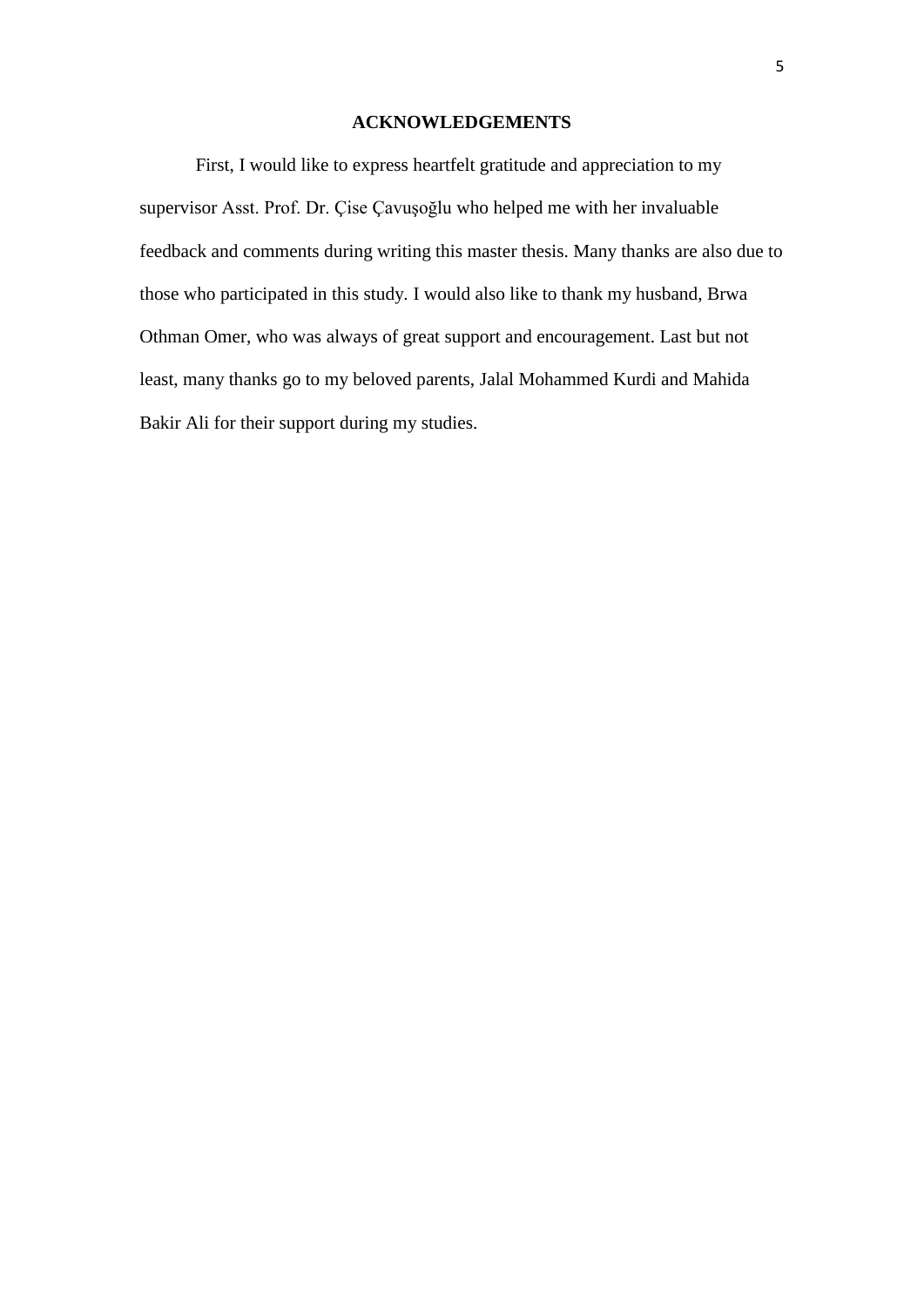#### **ABSTRACT**

# <span id="page-5-0"></span>**An Analysis of the Representation of Multiple Intelligences Theory in Sunrise 7 and Teachers' Perspectives**

Saya Jalal Mohammed

MA Programme in English Language Teaching

Supervisor: Asst. Prof. Dr.ÇiseÇavuşoğlu

The current study aimed to evaluate Sunrise 7 course pack in relation to the Multiple Intelligences (MI) theory. To accomplish this aim, content analysis was applied on three elements of the course pack, namely the teachers' book, the activity book and the students' book were analyzed according to Botelho's (2003) list of activities. This list was developed by adding new activity descriptors based on the analysis of the course books. Further, semi-structured interviews were conducted with nine English as a Foreign Language teachers who were teaching at the public schools in northern Iraq at the time of the study, in order to find out the extent to which these teachers were aware of the principles of the theory and their use of the course pack in class. The results of the study showed that spatial/visual intelligence and linguistic intelligence were the most dominant intelligences in the course pack followed by intrapersonal intelligence. In addition, existential, musical and bodily-kinesthetic intelligences were the least frequently activated intelligences in the course pack. The results of the interviews indicated that none of the teachers were aware of the MI theory despite the fact that they received explicit training provided by the Ministry of Education on using Sunrise in the classroom. On the other hand, the teachers did use the principles of the MI theory in the class to the extent that the course books covered these intelligences. As a result, recommendations on modifying some of the sections in Sunrise 7 were made in order to make it more comprehensive in terms of its coverage with regard to the MI. Finally, it is suggested that teachers should be further trained to use the teacher's book more often as the teacher's book was found to be suggesting more intelligences than the students' and the activity books.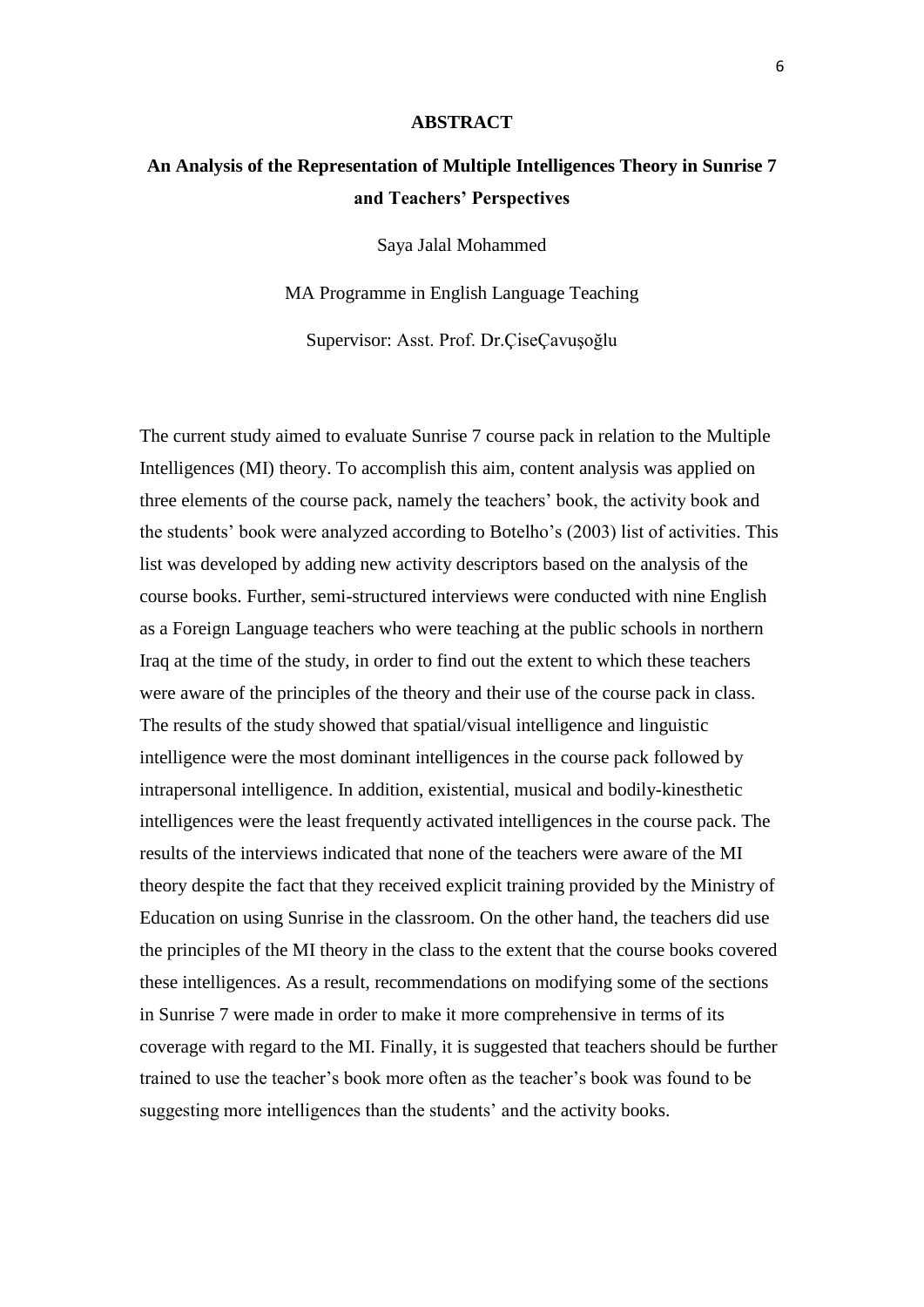# <span id="page-6-0"></span>**Çoklu Zeka Teorisi'nin Sunrise 7 ve Öğretmenlerin Bakış Açılarında Temsiliyetinin bir Analizi**

**ÖZ**

Saya Jalal Mohammed

İngiliz Dili Eğitimi Yüksek Lisans Programı

Danışman: Yrd. Doç. Dr. Çise Çavuşoğlu

Mevcut çalışma, Sunrise 7 ders paketinin Çoklu Zeka (ÇZ) teorisine bağlantılı olarak değerlendirilmesini amaçlamıştır. Bu amaca ulaşmak için, içerik analizi kullanılarak, öğretmen kitabı, aktivite kitabı ve öğrenci kitabı Botelho'nun (2003) aktiviteler listesine göre analiz edilmiştir. Bu liste, ders kitaplarının analizi ışığında yeni aktiviteler eklenerek geliştirilmiştir. Ayrıca, çalışma sürecinde kuzey Irak'ta devlet okullarında Yabancı Dil olarak İngilize (YDİ) öğretimi verirken sözkonusu kitapları kullanmakta olan öğretmenlerin teoriye ilişkin farkındalıklarını ve derslerde ÇZ'ye ilişkin prensipleri ne derece kullandıklarını belirlemek üzere dokuz YDİ öğretmeni ile yarı yapılandırılmış görüşmeler gerçekleştirilmiştir. Çalışmanın sonuçlarına göre incelenen kitaplarda uzamsal/görsel zeka, dil zekası ve kendine dönük zeka ders paketindeki etkinliklerde en sık kullanılan zekalar olarak öne çıkmıştır. Ek olarak, varoluşsal, müzikal ve bedensel-kinestetik zeka ders paketindeki en az sıklıkta etkinliğe sahip zekalardı. Görüşmelerin sonuçları ise çalışmaya katılan öğretmenlerin Eğitim Bakanlığı tarafından düzenlenen ve Sunrise'ın sınıfta kullanımına yönelik eğitimler almalarına rağmen, hiçbirinin teorisinin farkında olmadığını oraya koymuştur. Bunun yanı sıra, öğretmenlerin sözkonusu zekaları işlenen ders kitapların ın kapsamı çerçevesinde aktive edebildikleri anlaşılmıştır. Sonuç olarak, Sunrise 7'deki bazı bölümlerin değiştirilmesine yönelik, ÇZ kuramını göz önüne bulundurarak işleniş bakımından daha kapsamlı olması için önerilerde bulunulmuştur. Son olarak, öğretmen kitabı, öğrenci ve aktivite kitaplarından daha fazla zekayı harekete geçirdiği için, ders kitaplarını kullanan, öğretmenlerin öğretmen kitabını daha sık kullanması için gerekli eğitim in kendilerine sürekli şekilde sunulması önerilmektedir.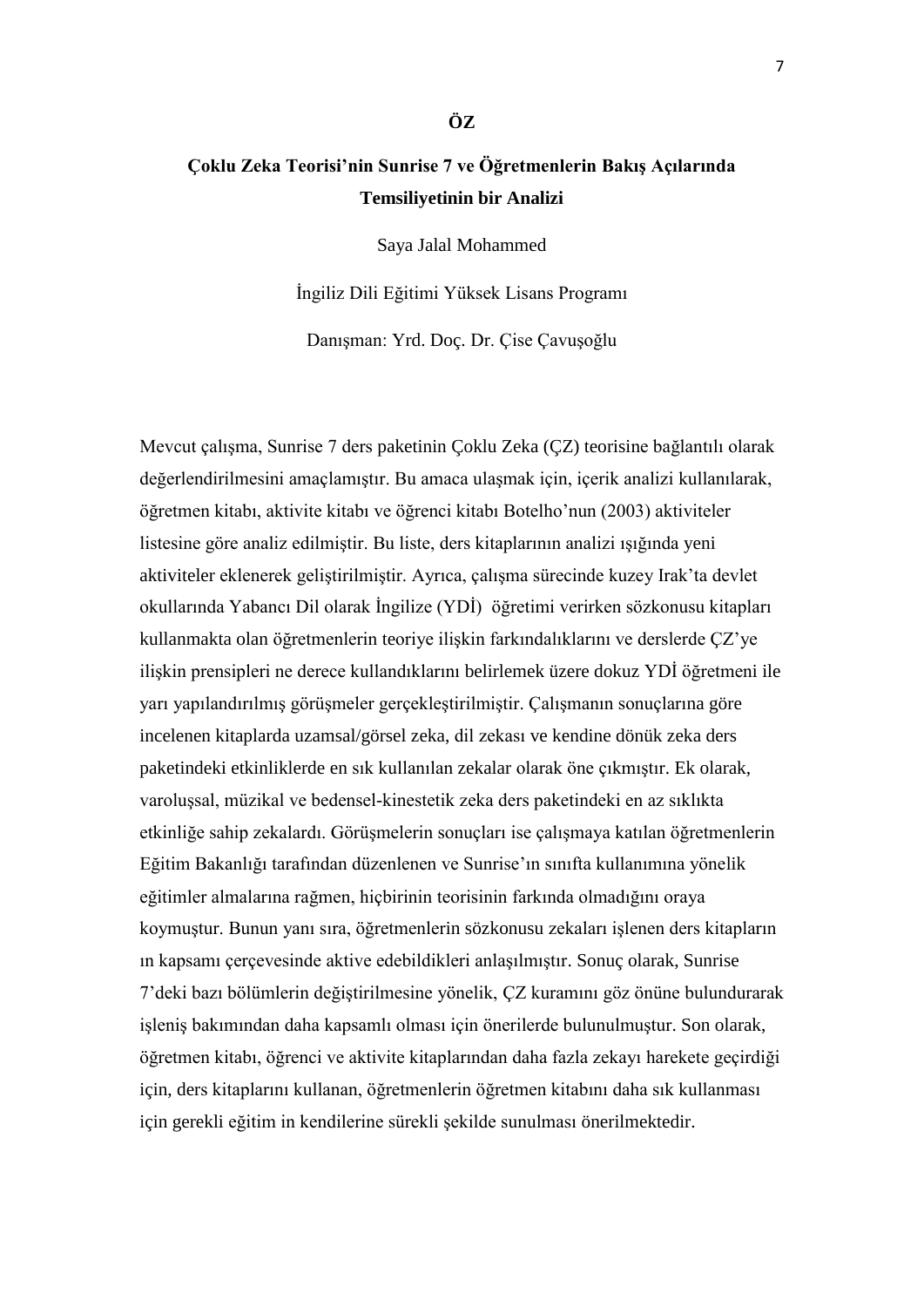# **LIST OF EXAMPLES**

<span id="page-7-0"></span>

| <b>Examples</b>   | Page |
|-------------------|------|
| <b>Example 1</b>  | 44   |
| <b>Example 2</b>  | 45   |
| <b>Example 3</b>  | 46   |
| <b>Example 4</b>  | 47   |
| <b>Example 5</b>  | 48   |
| <b>Example 6</b>  | 49   |
| <b>Example 7</b>  | 50   |
| <b>Example 8</b>  | 51   |
| <b>Example 9</b>  | 53   |
| <b>Example 10</b> | 55   |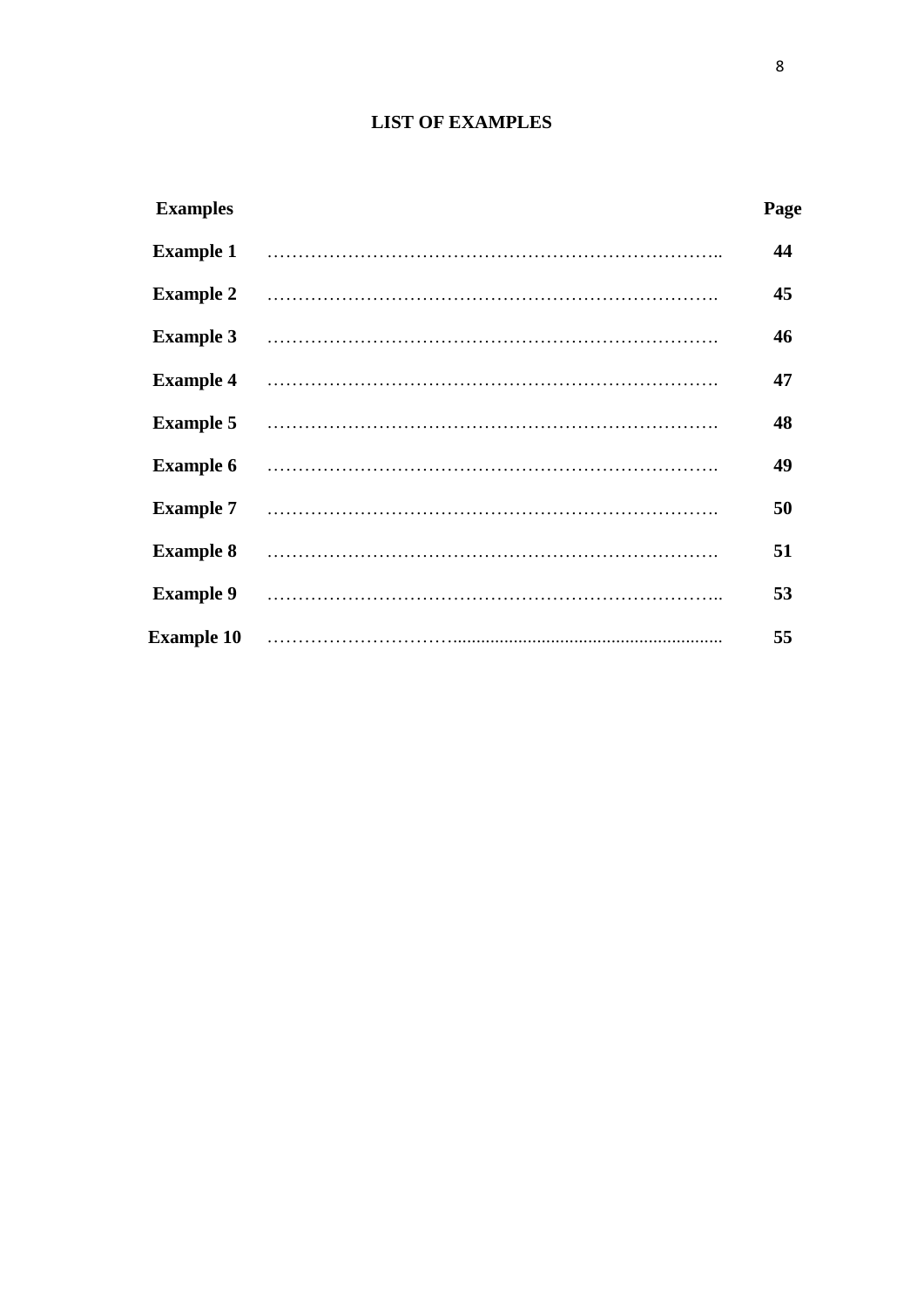# **TABLE OF CONTENTS**

| Theory into practice: Main principles of applying MI in the classroom 22 |  |
|--------------------------------------------------------------------------|--|
|                                                                          |  |
|                                                                          |  |
|                                                                          |  |
|                                                                          |  |
|                                                                          |  |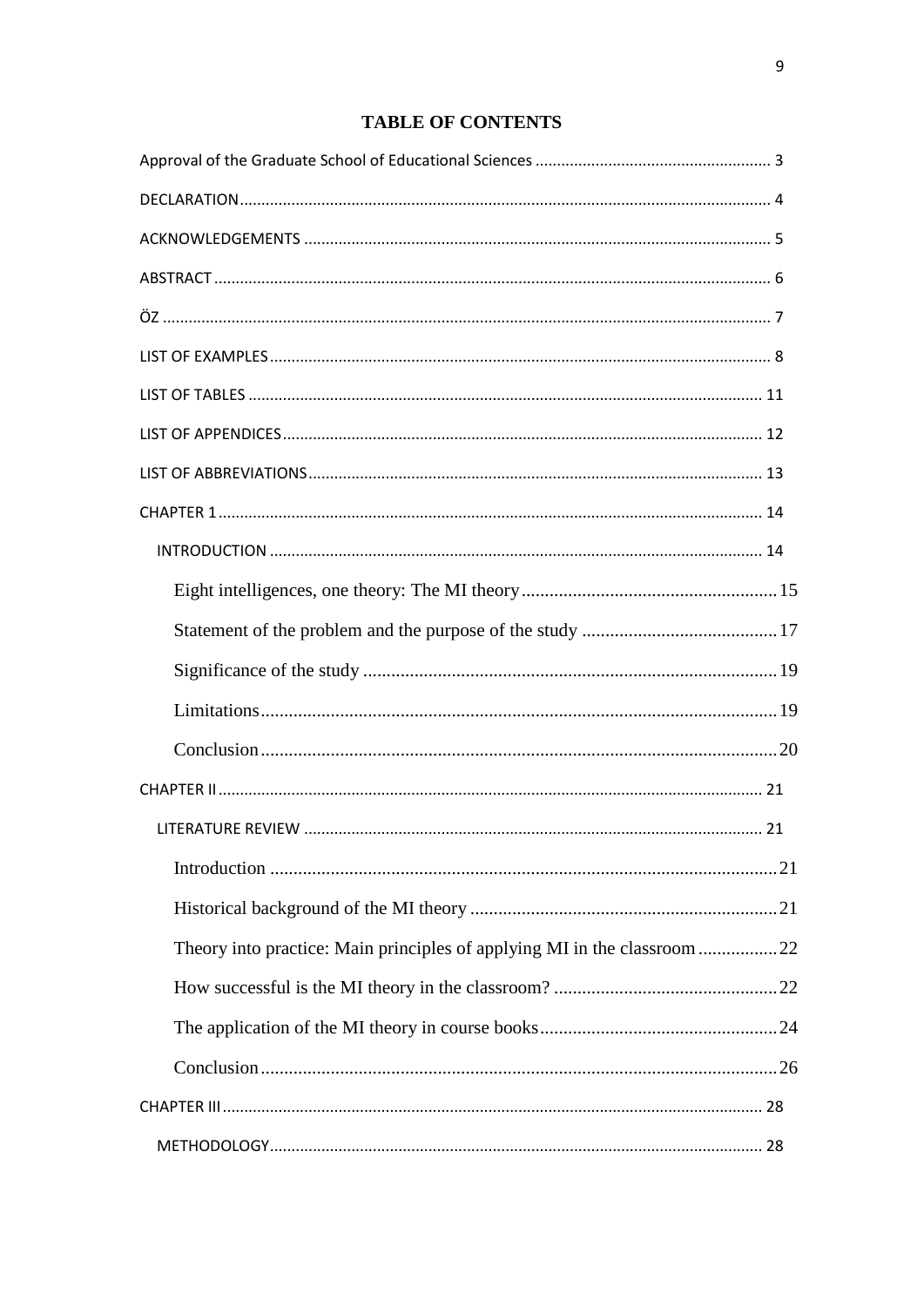| 62 |
|----|
|    |
|    |
|    |
|    |
|    |
|    |
|    |
|    |
|    |
|    |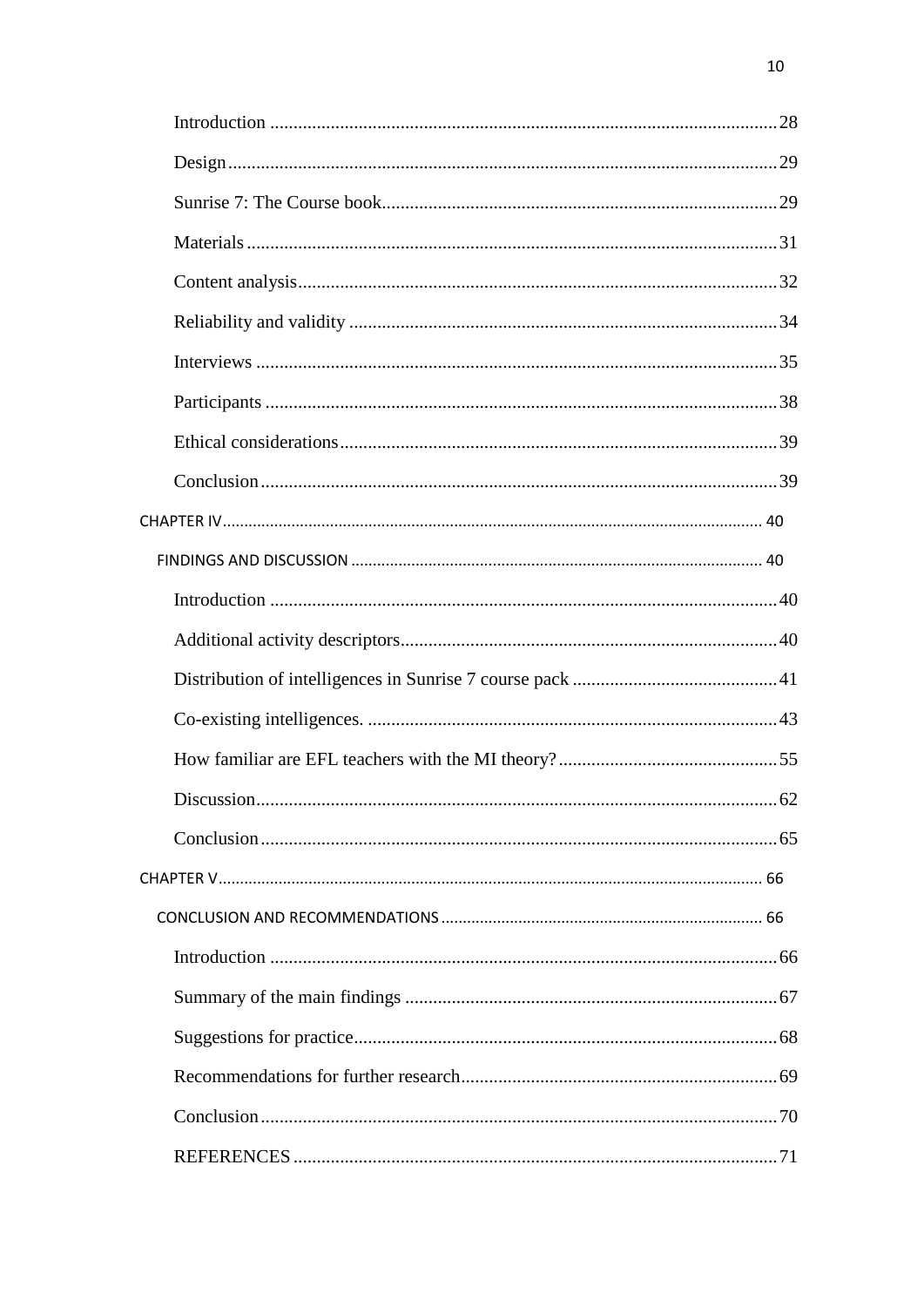# **LIST OF TABLES**

<span id="page-10-0"></span>

| <b>Tables</b>  | <b>Table Title</b>                                       | Page |
|----------------|----------------------------------------------------------|------|
| $\mathbf{1}$   |                                                          | 75   |
| $\overline{2}$ | Sample of Analysis from the Students' book               | 77   |
| 3              | Inter-rater analysis of activities in the students' book | 34   |
| 4              | Inter-rater analysis of activities in the teachers' book | 35   |
| 5              | Inter-rater analysis of activities in the activity book  | 35   |
| 6              |                                                          | 42   |
| 7              |                                                          | 42   |
| 8              |                                                          | 43   |
| 9              |                                                          | 84   |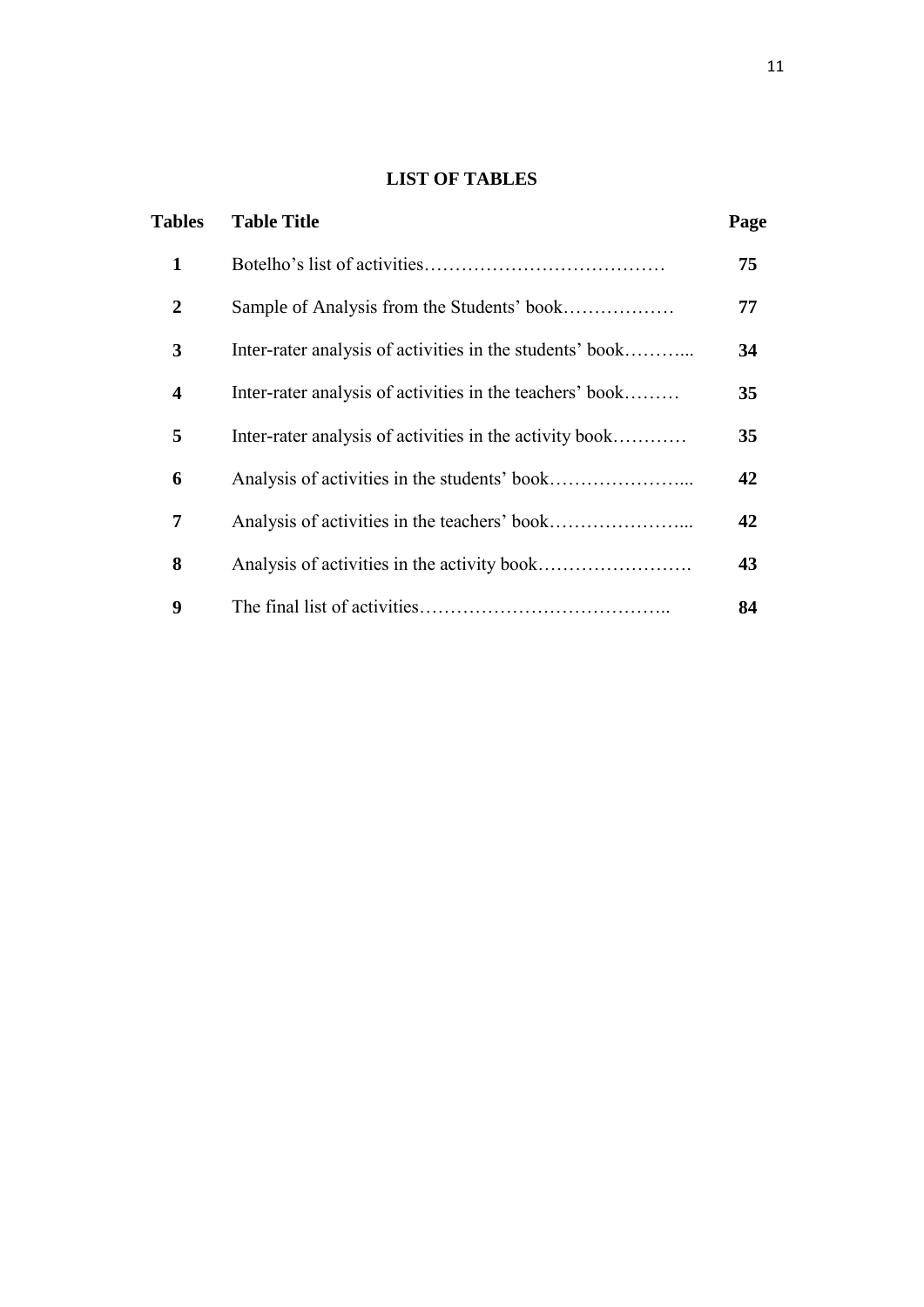# **LIST OF APPENDICES**

<span id="page-11-0"></span>

| $\mathbf{A}$ |                                                                         | 75 |  |  |  |  |
|--------------|-------------------------------------------------------------------------|----|--|--|--|--|
|              | <b>APPENDIX</b> A sample of analysis from the students' book            | 77 |  |  |  |  |
| B            |                                                                         |    |  |  |  |  |
|              | <b>APPENDIX</b> English and Kurdish versions of the interview questions | 79 |  |  |  |  |
| $\mathbf C$  |                                                                         |    |  |  |  |  |
|              |                                                                         | 81 |  |  |  |  |
| D            |                                                                         |    |  |  |  |  |
|              | <b>APPENDIX</b> Examples on bodily-kinesthetic intelligence from the    | 82 |  |  |  |  |
| E            |                                                                         |    |  |  |  |  |
|              | <b>APPENDIX</b> Example on intrapersonal intelligence in the student's  | 83 |  |  |  |  |
| F            |                                                                         |    |  |  |  |  |
|              |                                                                         | 84 |  |  |  |  |
| G            |                                                                         |    |  |  |  |  |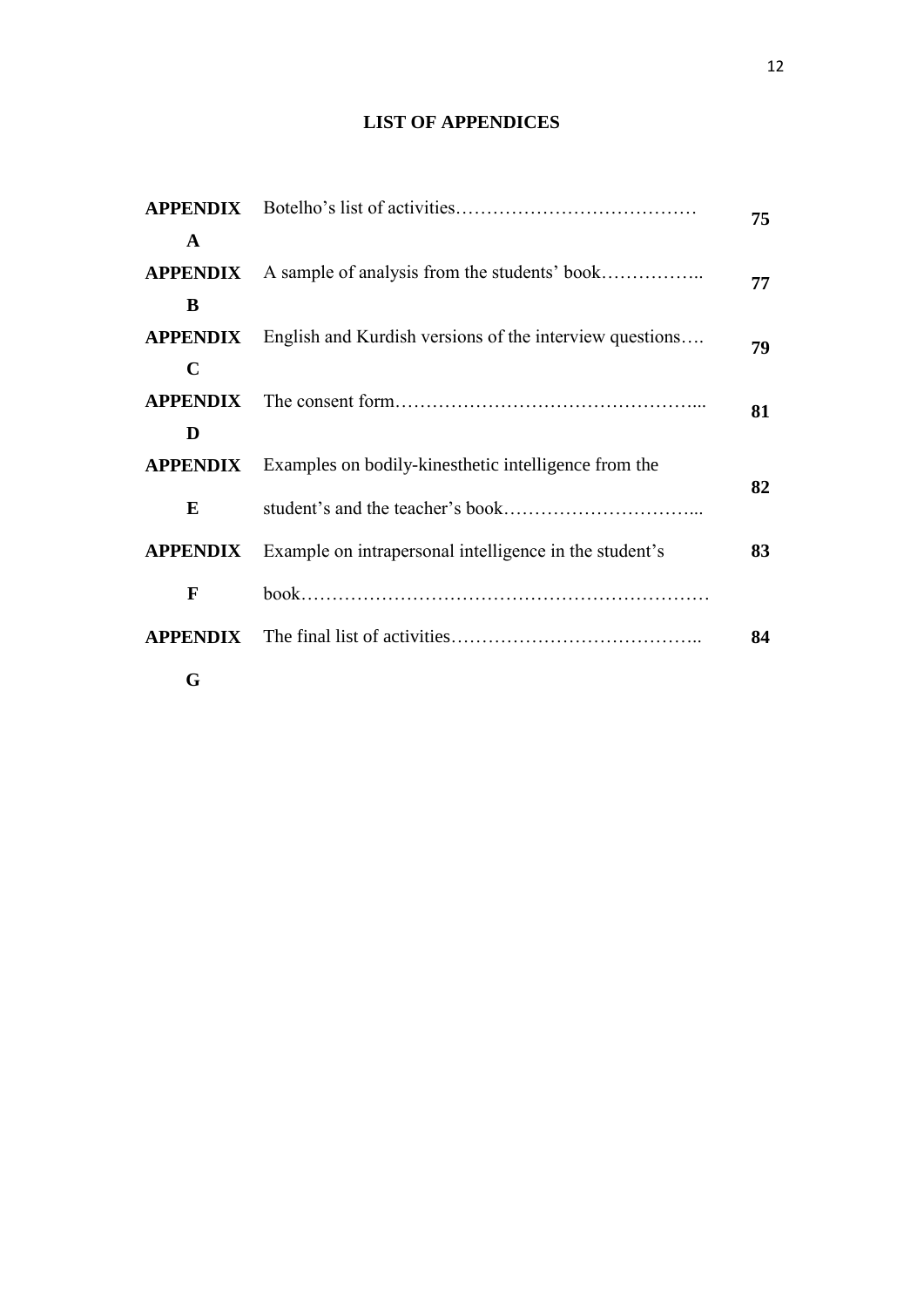# **LIST OF ABBREVIATIONS**

<span id="page-12-0"></span>**MI:** Multiple Intelligences **EFL:** English as a Foreign Language **ELT:** English Language Teaching **PPP:** Presentation, Practice, and Production **ESP:** English for Specific Purposes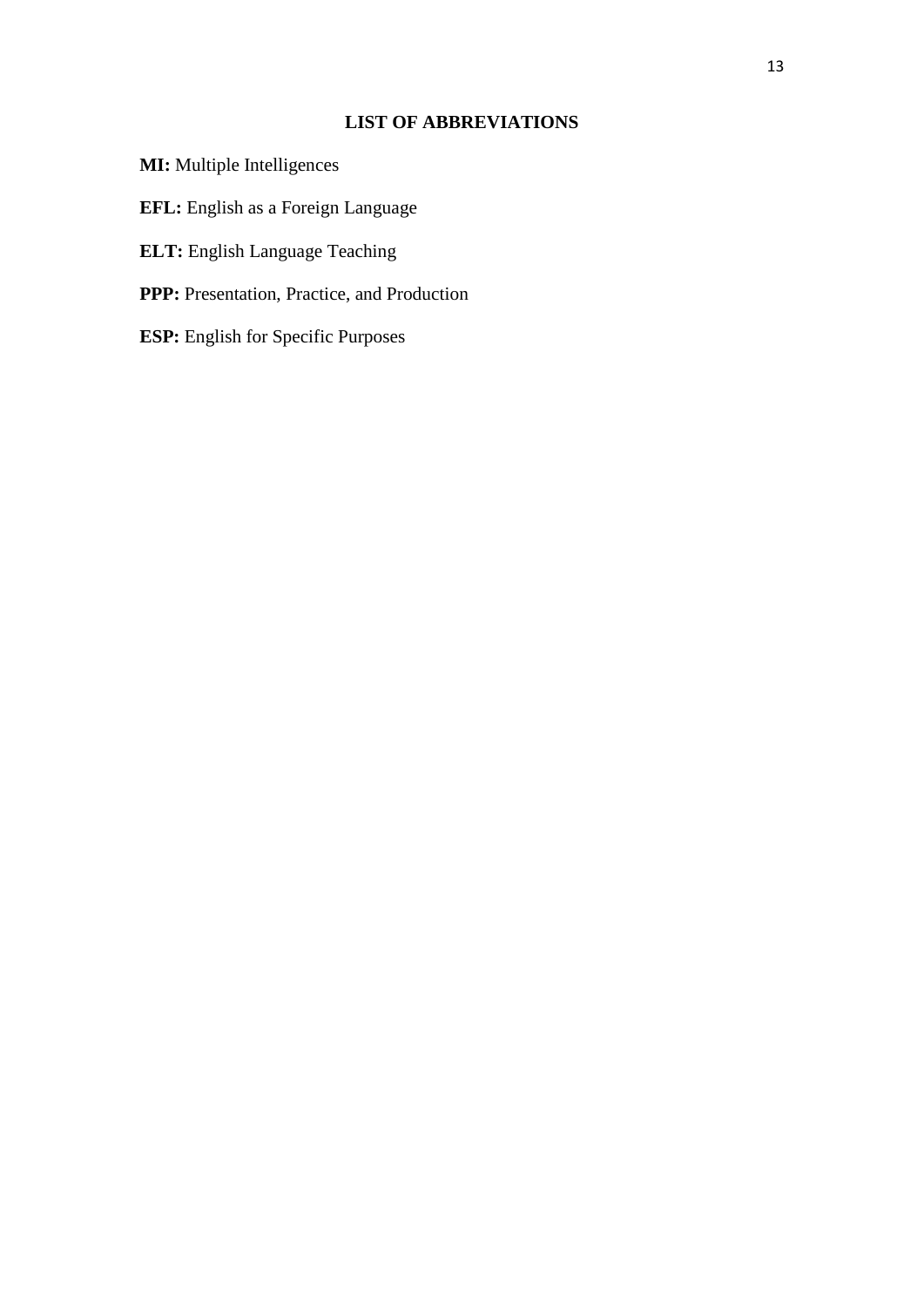#### **CHAPTER 1**

#### **INTRODUCTION**

## <span id="page-13-1"></span><span id="page-13-0"></span>**Introduction**

The Multiple Intelligences (MI) theory was proposed in the early 1970s by Howard Gardner. This theory was led by Gardner's research on developmental and neuropsychology and was first published in 1980. The main argument of this theory according to Gardner, was that it would be better to describe human cognitive competence in terms of a set of talents, mental skills, or abilities which he called intelligences (Gardner, 2006). He also proposed that every person who could be defined as developmentally normal, would have all of these skills to some extent, but the degree of the skills and the nature of their combination would differ from one person to another (Gardner, 2006).

When applied to the language classroom, the MI theory has a great role in helping teachers to achieve further goals in a new perspective. Away from the traditional ways of teaching languages, in a classroom designed using the MI theory, the aim of a language class should be activating not only one type of intelligence but different types of intelligences within one session (Dooly &Eastment, 2008). Such a perspective in language teaching and learning emphasizes classes where the focus is on individualized instruction. To cover the ground in this respect, many English language course books that claim to have used this theory as an approach to design were published recently. To count some, Top notch and Pacesetter are examples of such course books. Sunrise, which has been developed by Kurdish authorities to be the official course book for teaching English in Northern Iraq to Kurdish learners of English since 2006, is another example. The main focus of this thesis is to examine the extent to which Sunrise course book employs the principles of MI in its design and to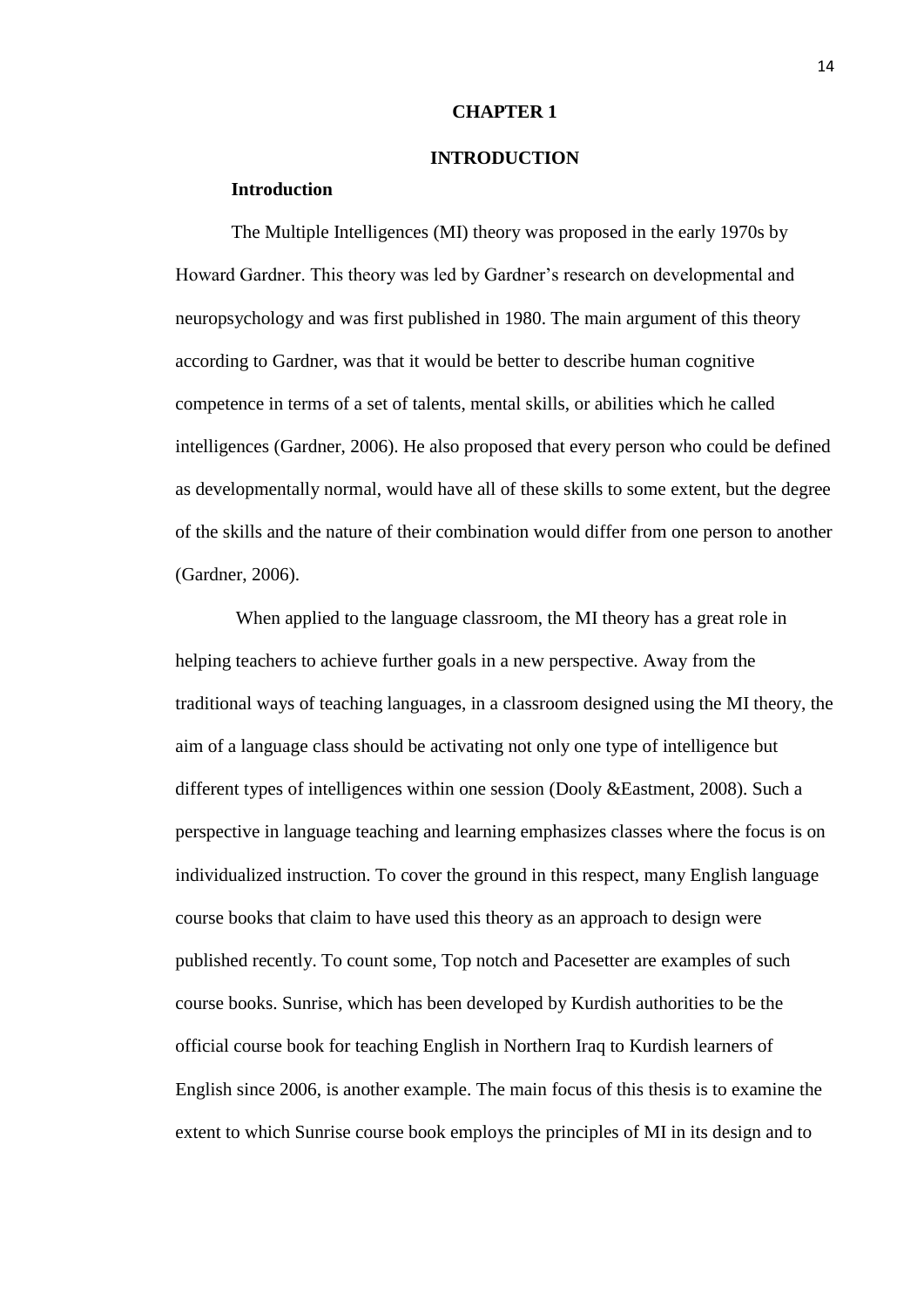investigate the perspectives of the Kurdish English as a foreign language (EFL) teachers, who are expected to use this course book on a daily basis, in this regard.

In this introductory chapter, first, a short definition of the intelligences identified in the MI theory will be given. Then, information regarding the background of the current study will be provided followed by the aims and the significance of the study. Finally, limitations of the current study will be discussed.

#### <span id="page-14-0"></span>**Eight intelligences, one theory: The MI theory**

There are different types of intelligences that are widely accepted by many scholars who agree with the MI theory. These are linguistic, logical mathematical, spatial, bodily/kinesthetic, musical, interpersonal, and intrapersonal, intelligences (Armstrong, 2009). Linguistic intelligence refers to comprehending and using language to communicate. Multiple meanings of words, rhythm, style and sound of what's being communicated are parts of language use. This type of intelligence includes well use of communication skills which are listening, speaking, reading, and writing (Nardi, 2001). The second type of intelligence logical/mathematical intelligence refers to scientific abilities. This intelligence is also frequently called critical thinking (Teacher Created Resources, 1998). People who have this type of intelligence learn by exploring, questioning and thinking about things. They are able to recognize relationships between two unrelated objects. People use this intelligence to set priorities, and make lists as well as long range plans. They like to play strategy games such as chess, and solve mathematical problems (Teacher Created Resources, 1998). Spatial or (Visual) intelligence is about understanding and creating images. People with this type of intelligence have talent for styles and colors. They are also good at art, creative projects, and drawing. They understand things by reading through flowcharts, performing demonstrations, and drawing diagrams (Barnes, 2013). Bodily/kinesthetic intelligence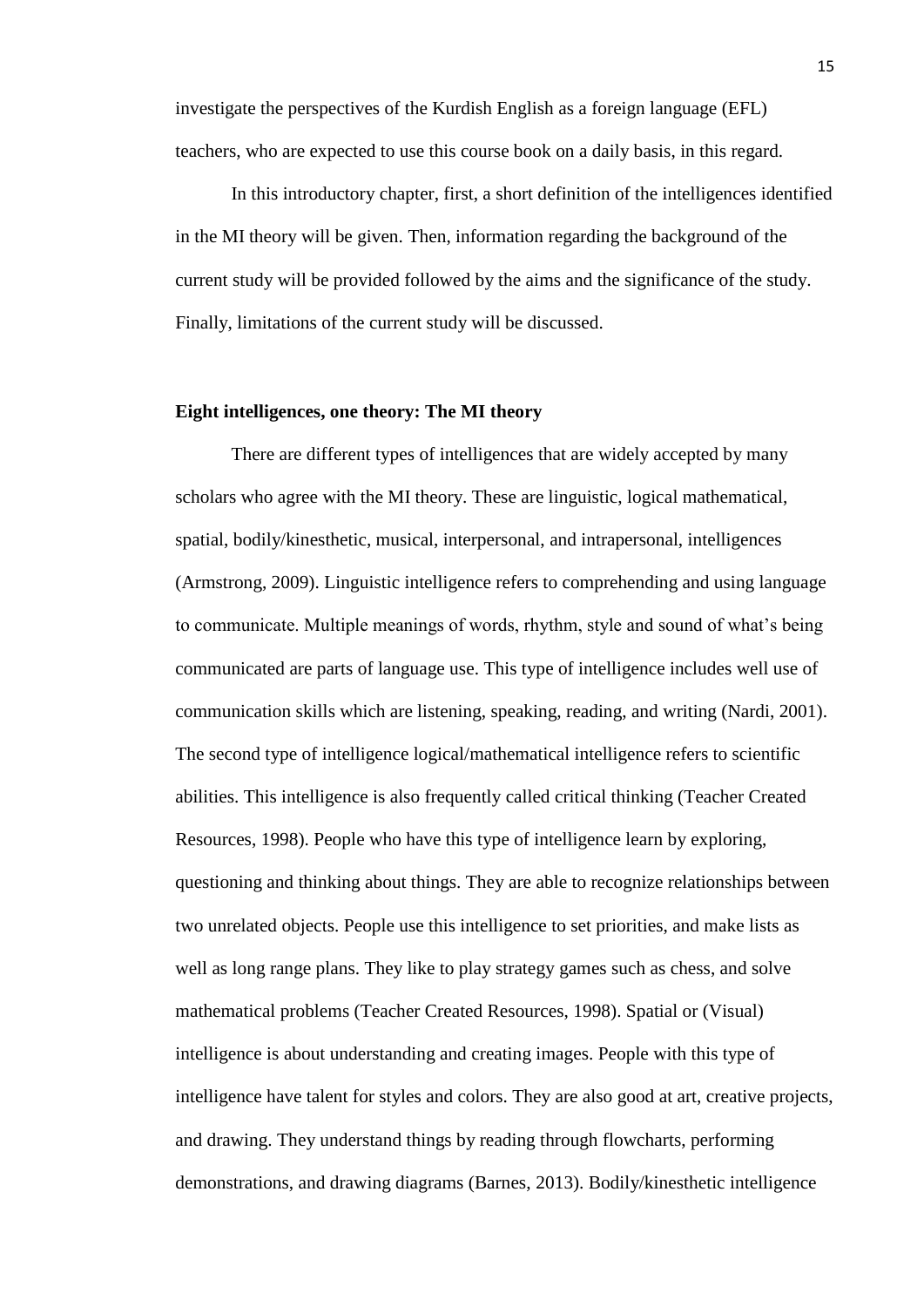includes physical skills. It is the ability to use body to express feelings and ideas, such as done by actors or athletes, and the ability of using hands to transform and produce things, such as surgeons and mechanics (Armstrong, 2009).Musical intelligence refers to sounds and noises. It includes the ability of pick out, recognize, and create songs and music by using a musical instrument or voice (Nardi, 2001). Interpersonal is another type of intelligence. People with this type of intelligence, enjoy social activities, friends, and working in groups. They like cooperating and interacting, and also they are peacekeepers in cases of dispute (Teachers Created Resources, 1998). Intrapersonal intelligence refers to understanding of the self, and not the others. It is related to selfawareness, and includes understanding of one's own feelings, decisions, thoughts, behaviors, motivations, and place in the world (Hunt, Lapsley, Narvaez, Nuzzi, & Power, 2008).

At the beginning, Gardner identified only seven types of intelligences which were linguistic, logical/mathematical, visual/spatial, bodily/kinesthetic, musical, inertpersonal, and intrapersonal intelligences. However, in his later book called "Multiple Intelligences: New Horizons", he included three more intelligences which were naturalist, spiritual, and existential intelligences (Gardner, 2006). According to him, people with spiritual intelligence, have strong views on spirituality and religion, and people with existential intelligence ask questions on existence, such as why they live or die (Gardner, 2006). Finally, naturalist intelligence is defined as the ability to distinguish the living things (animals and plants), and other traits of the natural world, such as rock formations and clouds (Deiner, 2010).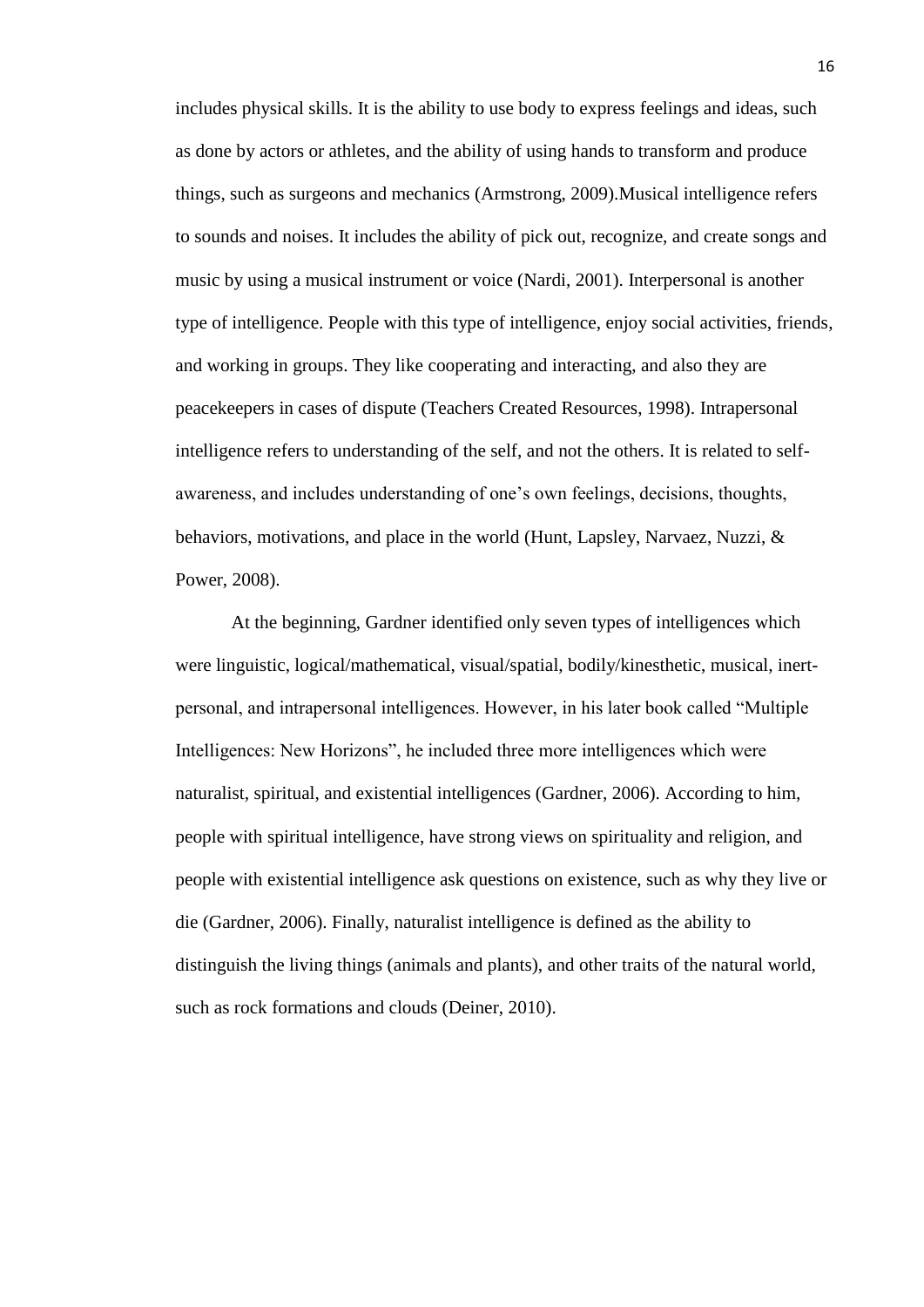#### <span id="page-16-0"></span>**Statement of the problem and the purpose of the study**

Studies that focus on content analyses of course books based on the MI theory (Abbasian & Khajavi, 2012; Mirzaei, Mohebbi & Taaseh, 2014; Taase, 2012) have found that there was no balance in course books in terms of activating certain types of intelligences and specific intelligences wereregularly ignored in English language course books. In their results, these researchers claim that linguistic intelligence inevitably appear to be the most dominant one in course books and other intelligences such as musical, kinesthetic, and naturalistic intelligences are completely ignored. In addition, some teachers do not pay attention to all kinds of intelligences while teaching, even if they are included in the books (Abbasian&Khajavi, 2012).

As mentioned earlier, Sunrise course books were commissioned by the Kurdish local authorities to be used as the main course book and a reference point for the syllabus for all levels of EFL learners in Northern Iraq. The designers of Sunrise claim that it is a complete course pack with its teacher's book, supporting materials, student's book and activity book and that it has motivational topics with different types of activities. They support the idea that each person has his/ her own style of learning and an individual's combination of intelligences is different from another's. They also state that people respond to different activities in different ways (Sunrise, 2011). In one of the sections of the methodology of the book, the designers of the course book also claim that they have looked at the experiences of the students and the idea of the MI theory while they were designing and producing the book (Sunrise, 2011). Therefore, the purpose of this study is to investigate the extent to which the theory has been taken into consideration while designing the activities as well as the extent to which the EFL teachers, who are assumed to be utilizing this course book in their everyday teaching, are aware of the principles of MI theory. It also aims to understand whether these teachers are actually using these principles in their classes.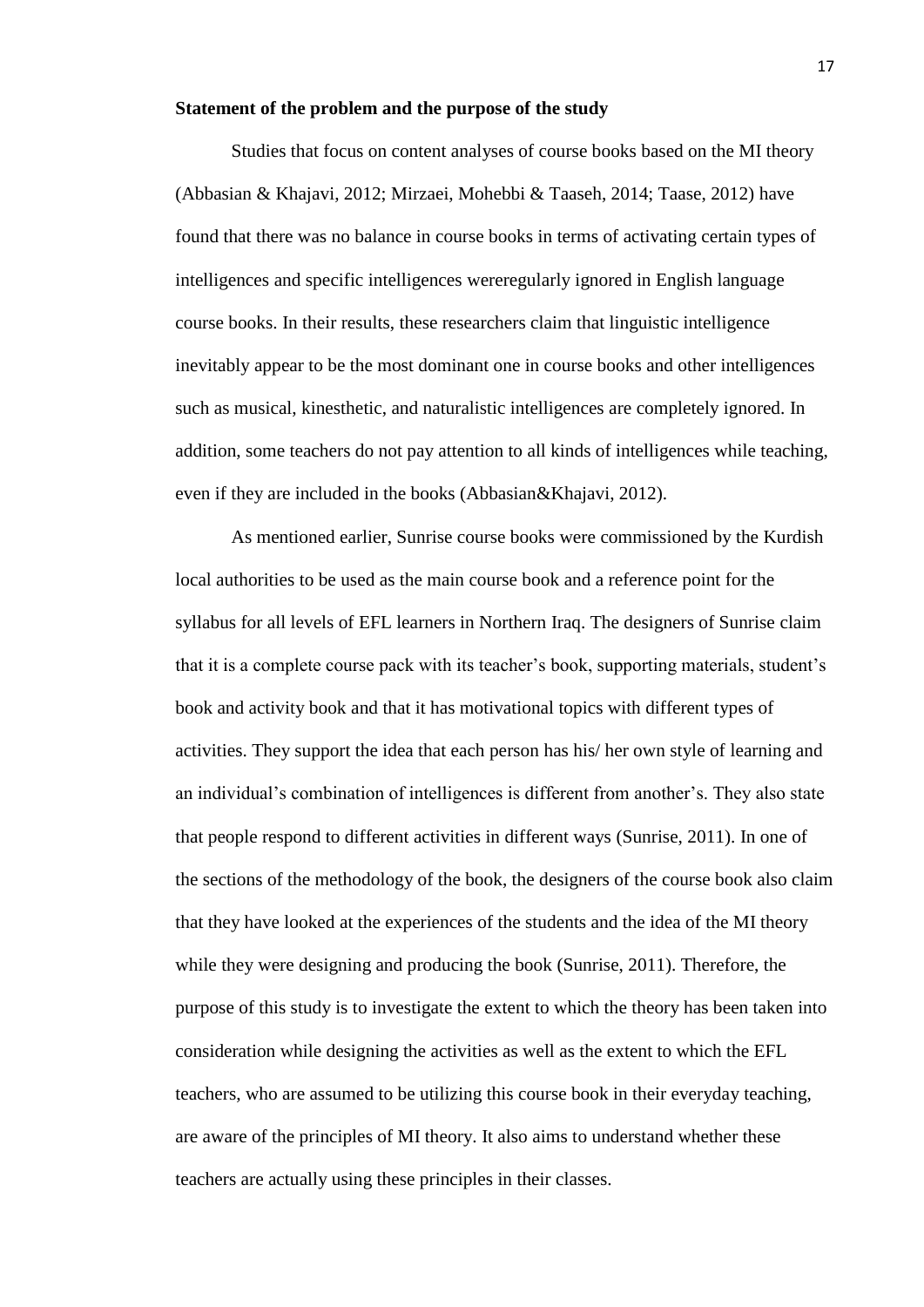Sunrise course pack is designed for all levels from 1 to 12 to be used in all public schools throughout Northern Iraq. Due to the limited space I have in this thesis, only Sunrise Level 7 course book and relevant materials for this level will be analyzed. There were two main reasons for this choice. First, this level only is that this level is designed to be used for the first grade students in secondary schools. As the Sunrise website claims:

"Sunrise 7 is the first level for secondary students, designed to build on their primary school English and develop confident learners of English. The course has a communicative approach, integrating listening, reading and writing, with a clear focus on grammar structures" (Sunrise, 2011, 1).

Thus, Sunrise 7 takes its place in the middle of the assumed language learning period of 12 years in public schools level. In other words, students, who study this book are already familiar with the structure of course book. The teachers who teach this level also get benefit from that, because their students know how the course book works. The way that the MI theory is covered in this course book is believed to be representative of the remaining levels as well as the previous levels. Second, at the beginning of Sunrise 7, there is a welcome unit, which includes eight lessons. These lessons are brief revisions of what have been covered in the previous levels. Hence, in this level of Sunrise, previously covered topics are also revised to prepare students for the upcoming topics in English in their secondary school education. In this respect, Sunrise 7 is a bridge between primary school and secondary school. This revision chapter also provides a glimpse of what topics have been covered in the previous levels as well as of what the students are expected to know when they enter level 7. Therefore, it is believed that it provides a good sample of the contents and the methodology of the course book series as a whole.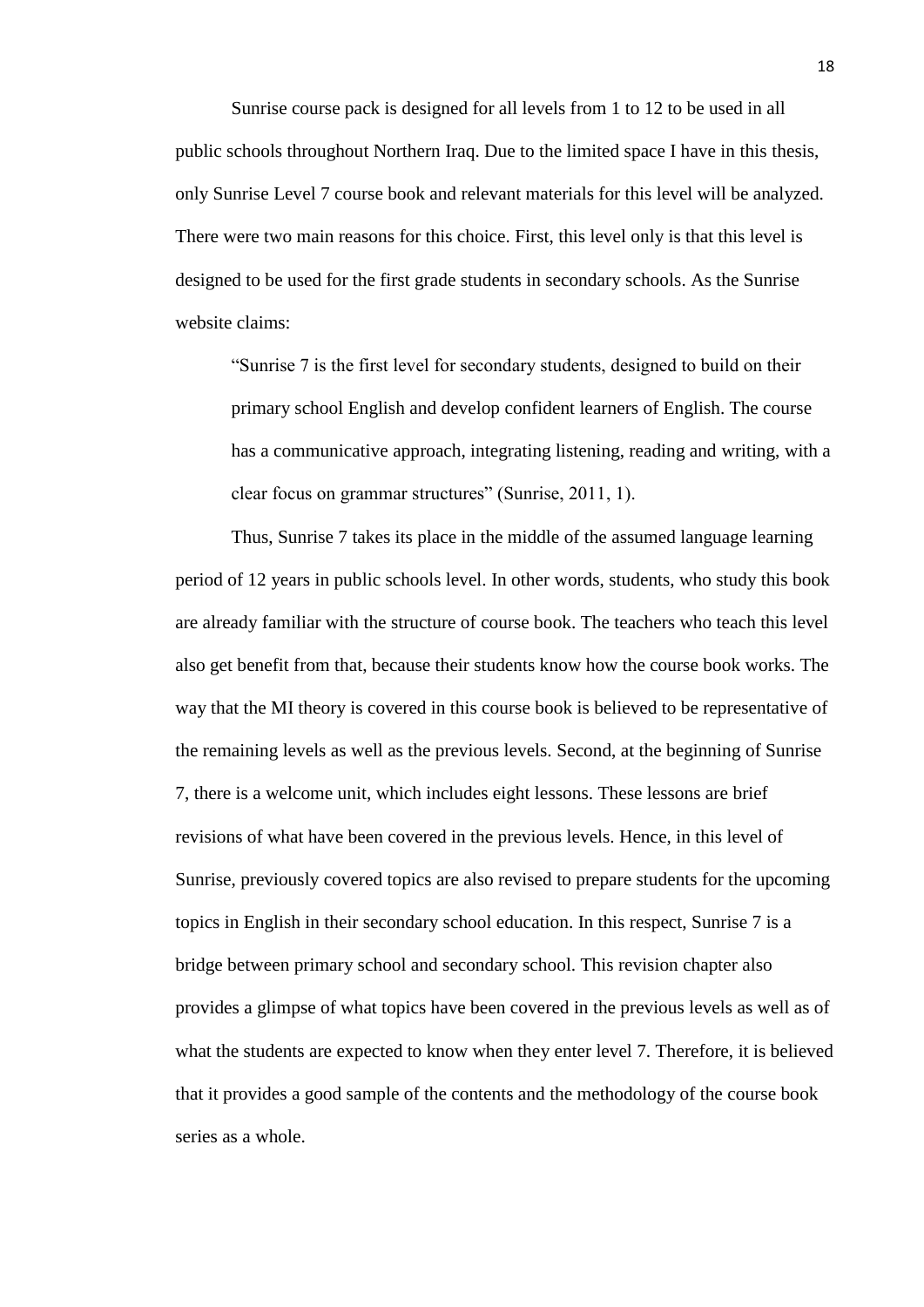Through the analysis of Sunrise 7, the questions that this research aims to answer are the following:

1. How is the Multiple Intelligences (MI) theory represented in Sunrise7 course book?

2. a. To what extent are teachers who use Sunrise 7 familiar with the Multiple Intelligences theory?

 b. To what extent do the teachers use the principles of the Multiple Intelligences theory in class when using Sunrise 7?

#### <span id="page-18-0"></span>**Significance of the study**

This study analyzes Sunrise 7, considering the main principles of MI theory, and investigates how the teachers employ both the theory and the course book in class. Being the first of such analyses in this context, the study is important in describing the extent to which the theory is currently being employed by teachers. The study will also be a reliable source to start making suggestions in order to improve the course book itself with regard to the use of the MI theory, as such studies employing a content analysis approach is limited, if any in this context. More precisely, one might claim that an analysis on this course book according to MI theory has not been done, and such an analysis is necessary to understand how the book employs the theory and whether it has effectively done so.

## <span id="page-18-1"></span>**Limitations**

The first and the most significant limitation of this study is the fact that it only focuses on one specific level of Sunrise course books, namely Sunrise 7. As described earlier, Sunrise is comprised of 12 levels. Since the scope of the current study does not include the way MI theory is represented across levels of Sunrise course books, for the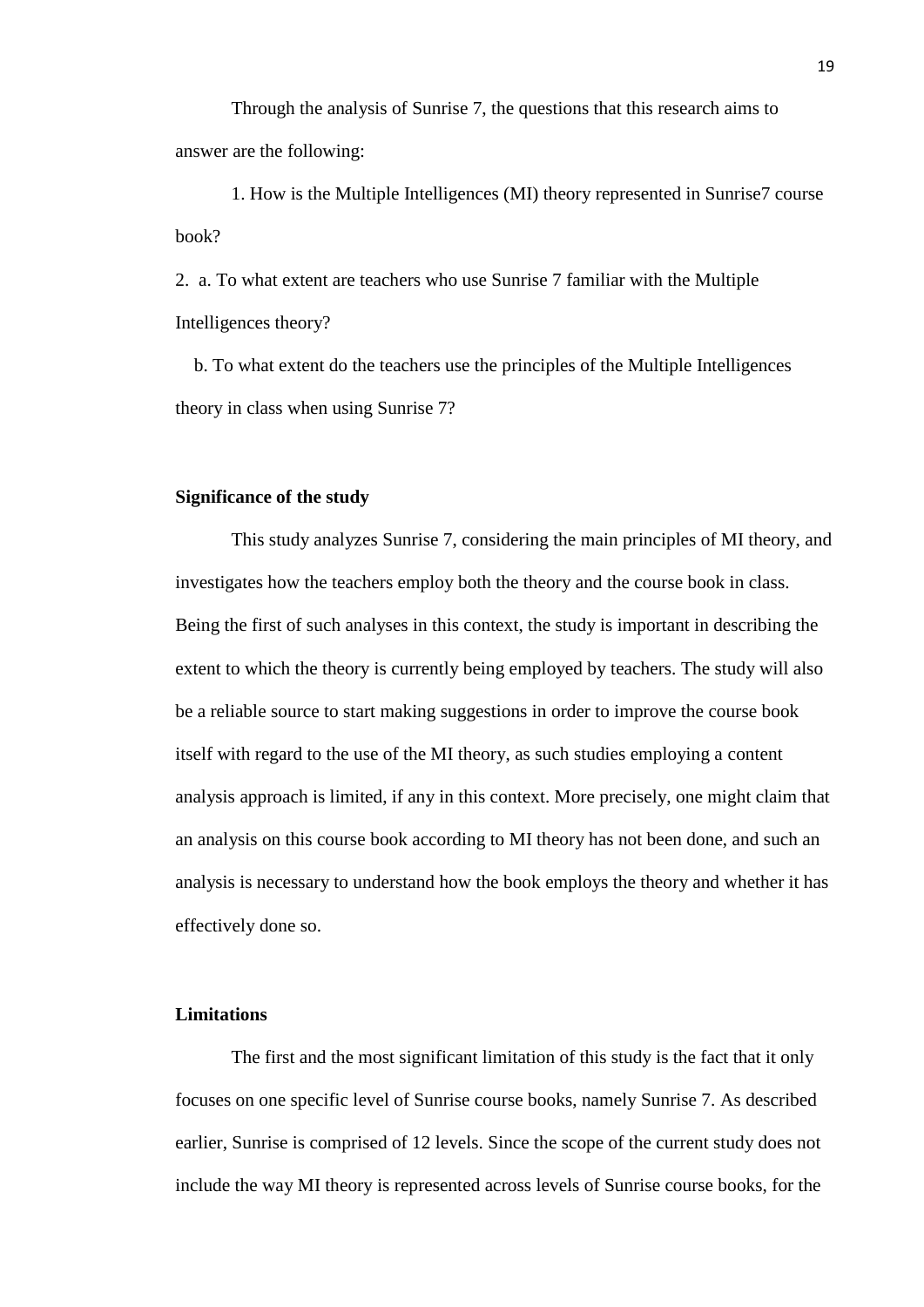purposes of this study, only one level had to be selected, and this can be the main limitation of the study. As described earlier, Sunrise 7 has the advantage of being in the middle of the Sunrise course book series and having a unique revision unit at the beginning, which represents the topics covered in the previous levels. Thus, it is possible to comment on the way Sunrise activates different intelligences while revising topics as well as introducing new ones. Another limitation of the study relates to the participating teachers. For the interviews, teachers were selected from state schools only.This was due to the fact that Sunrise is not used in private schools. In addition, the participating teachers were also selected from one specific city; to reduce differences in educational background, which could impact the way that they employed different teaching methods in the classroom. Finally, the content analysis of the course book was specifically carried out following Botelho's (2003) list of activities, which focused on only nine intelligences. This list of activities and the method of analysis will further be discussed in the methodology chapter.

## <span id="page-19-0"></span>**Conclusion**

Sunrise course book series, which were developed by the Kurdish authorities in Northern Iraq to be used by EFL teachers, claim to be designed using many modern approaches, one of which is the MI theory. A scientific analysis of these claims has not been done to date. The current study aims to examine Sunrise 7 to the extent which it covers the principles of the MI theory and teachers' teaching practices in this respect. In the next chapter, the theoretical background of the MI theory will be further detailed, followed by an analysis of relevant studies.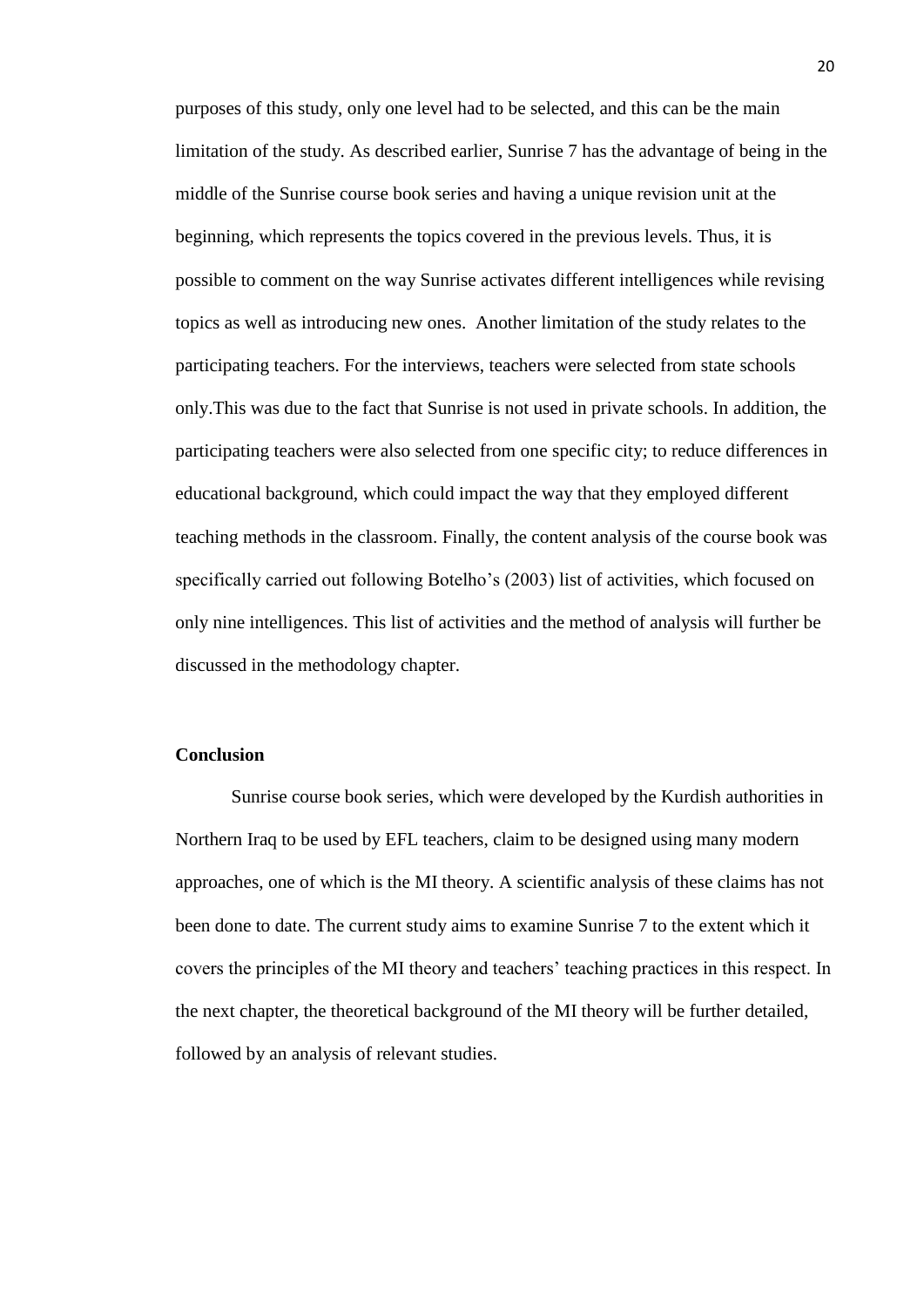#### **CHAPTER II**

#### **LITERATURE REVIEW**

## <span id="page-20-2"></span><span id="page-20-1"></span><span id="page-20-0"></span>**Introduction**

Since this study aims to evaluate Sunrise 7 course pack according to the Multiple Intelligences (MI) theory and investigate the application of the theory by the English as a Foreign Language (EFL) teachers in classrooms, the review of literature relates to applying the theory in classes in general and foreign language classes in particular as well as the materials used in EFL classrooms. In this chapter the results of similar studies will also be reviewed.

# <span id="page-20-3"></span>**Historical background of the MI theory**

Multiple intelligences (MI) theory has a historical background. Certain intelligences were more significant in the past such as naturalist intelligence as people from the earlier time lived in the rustic areas and they exposed more to the natural world. This is now changed since learning resources are changed and developed through passing time. People currently obtain information from different sources such as TV and online sources and this make visual intelligence more important (Armstrong, 2009). According to Armstrong (2009), intelligences were recognized a long time ago, however, they were not named "intelligence". In teaching and learning contexts, before Howard Gardnre's Multiple Intelligences theory, good teachers realized that different students had different strength in comprehending the lessons. They modified their teaching program as they were talented teachers and these were done spontaneously. Hence, Howard Gardner latermodified the types of the intelligences when he composed the Multiple intelligences theory (Fleetham, 2006). The main argument of this theory according to Gardner, was that it would be better to describe human cognitive competence in terms of a set of talents, mental skills, or abilities which he called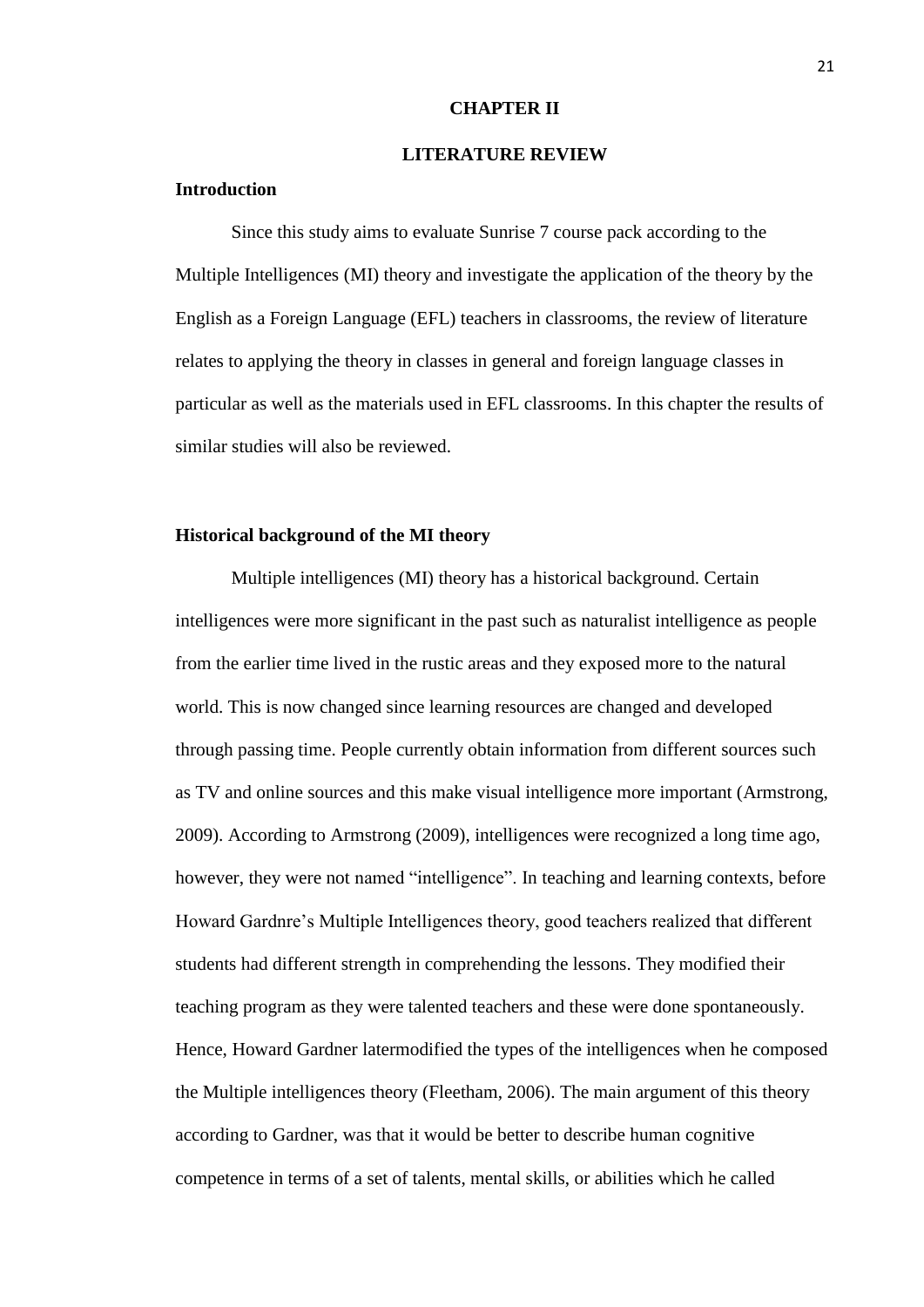intelligences (Gardner, 2006). When applied to the language classroom, the MI theory has a great role in helping teachers to achieve further goals in a new perspective. Away from the traditional ways of teaching languages, in a classroom designed using the MI theory, the aim of a language class should be activating not only one type of intelligence but different types of intelligences within one session (Dooly &Eastment, 2008).

## <span id="page-21-0"></span>**Theory into practice: Main principles of applying MI in the classroom**

Ibnian and Hadban (2013) discussed the features of MI theory and its implications in the English Language Teaching (ELT) field. The study was based on the researchers' experience in teaching English. They had noticed that students learn in different ways, with some of them having difficulty in some exercises, while some others were good in those activities. Therefore, in their study, they found that the learners will be motivated when the different types of intelligences were used in class. They also found that the MI theory had a great role in making English classes more attractive, motivating, and more encouraging.

#### <span id="page-21-1"></span>**How successful is the MI theory in the classroom?**

Arafat and Tithi (2013) studied about the application of the MI theory and the difficulties in applying its principles in class. Twenty EFL teachers in 10 primary schools in Dhaka city in Bangladesh were participated in their study. The results of their study showed that intelligences types were practiced very rarely in the classrooms due to teachers' limited knowledge regarding the theory, crowded classrooms, and their traditional school settings.

Yalmanci and Gozum (2013) compared the application of the MI theory with the traditional methods of teaching in by looking at the success of science teachers in enzyme subject which was a subject in biology course. They carried out an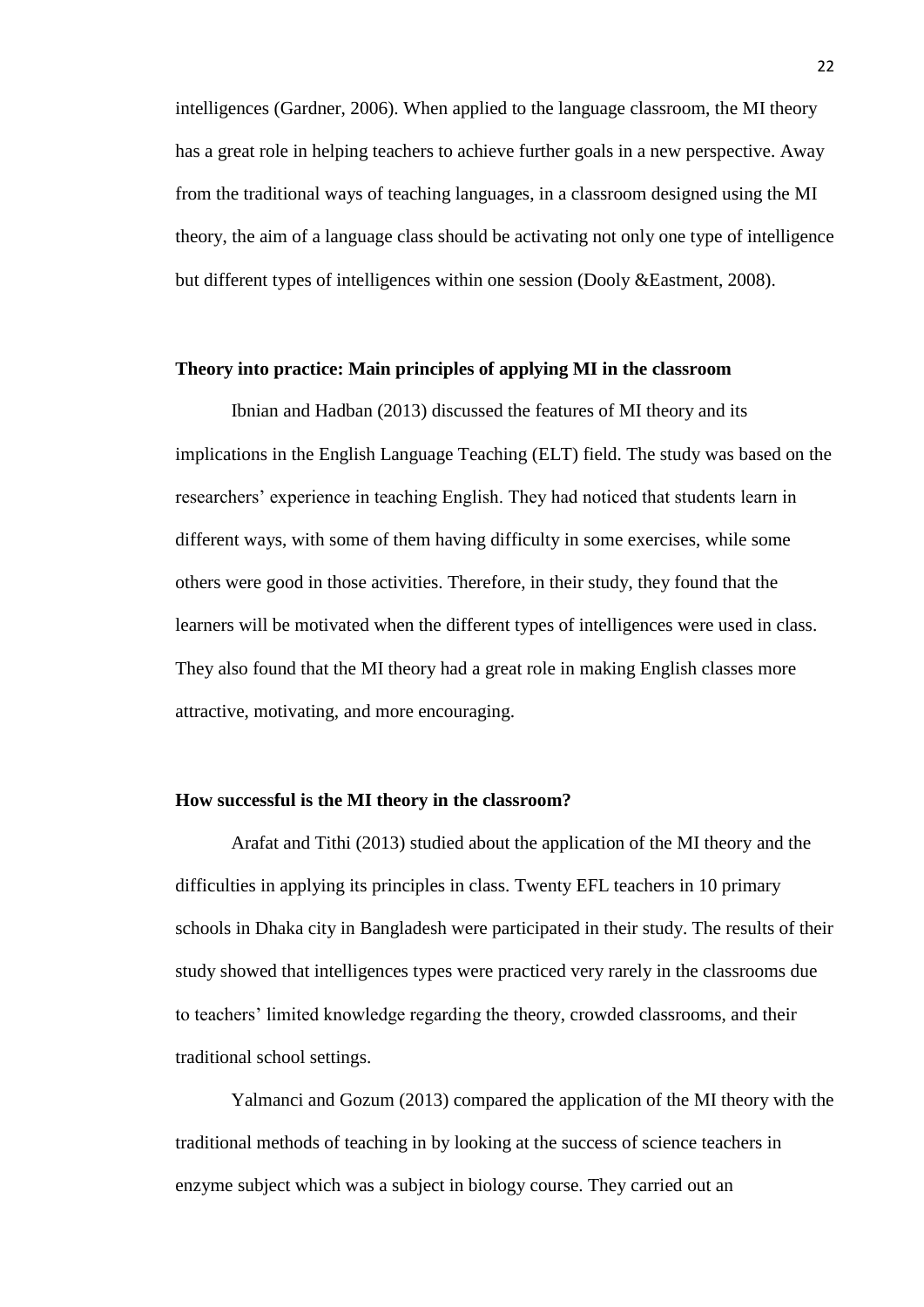experimental study in Kafkas University, on third grade students of Science department. The students' level in the subject was measured before and after the application of the theory. The results of their study showed that the level of the students in the experimental group increased significantly compared to the control group because of the application of the MI theory. Kassaian, Ketabi, Moinnzadeh, and Soleimani (2012) also compared the application of the MI theory with the traditional teaching methods in order to find out the effect of teaching based on the MI theory. They evaluated General English courses among 61students using an experimental design. The instruction lasted for eight weeks. The results of their study showed that the student's attitude in the experimental group enhanced towards learning English. It also showed that there was a considerable difference between the improvements of the achievement levels of students from the two groups. The students from the experimental group exceeded the students from the control group in general and in the skills of learning English such as comprehension, structure, reading, and vocabulary. Zhu's (2011) study focused specifically on the application of MI theory in task-based language teaching. He presented a table of task-based teaching activities that matched with multiple intelligences theory with regard to speaking, listening, reading, writing and translation. He holds that the application of the MI theory into task-based learning helps students use their intelligences and ultimately develop their skills of language teaching. The researcher concludes that teachers of English should give different activities and materials, retell texts and focus on the weak points of learners. However, he suggests that MI theory should not be a strict formula; it should rather be taken as a basis for teachers to be adapted according to the characteristics of their classrooms.

Saban (2011) was also investigating class activities based on the MI theory at the elementary science and technology courses. The number of the participating teachers was 245, who were teaching  $4<sup>th</sup>$ ,  $5<sup>th</sup>$ ,  $6<sup>th</sup>$ ,  $7<sup>th</sup>$ , and  $8<sup>th</sup>$  grade students. The result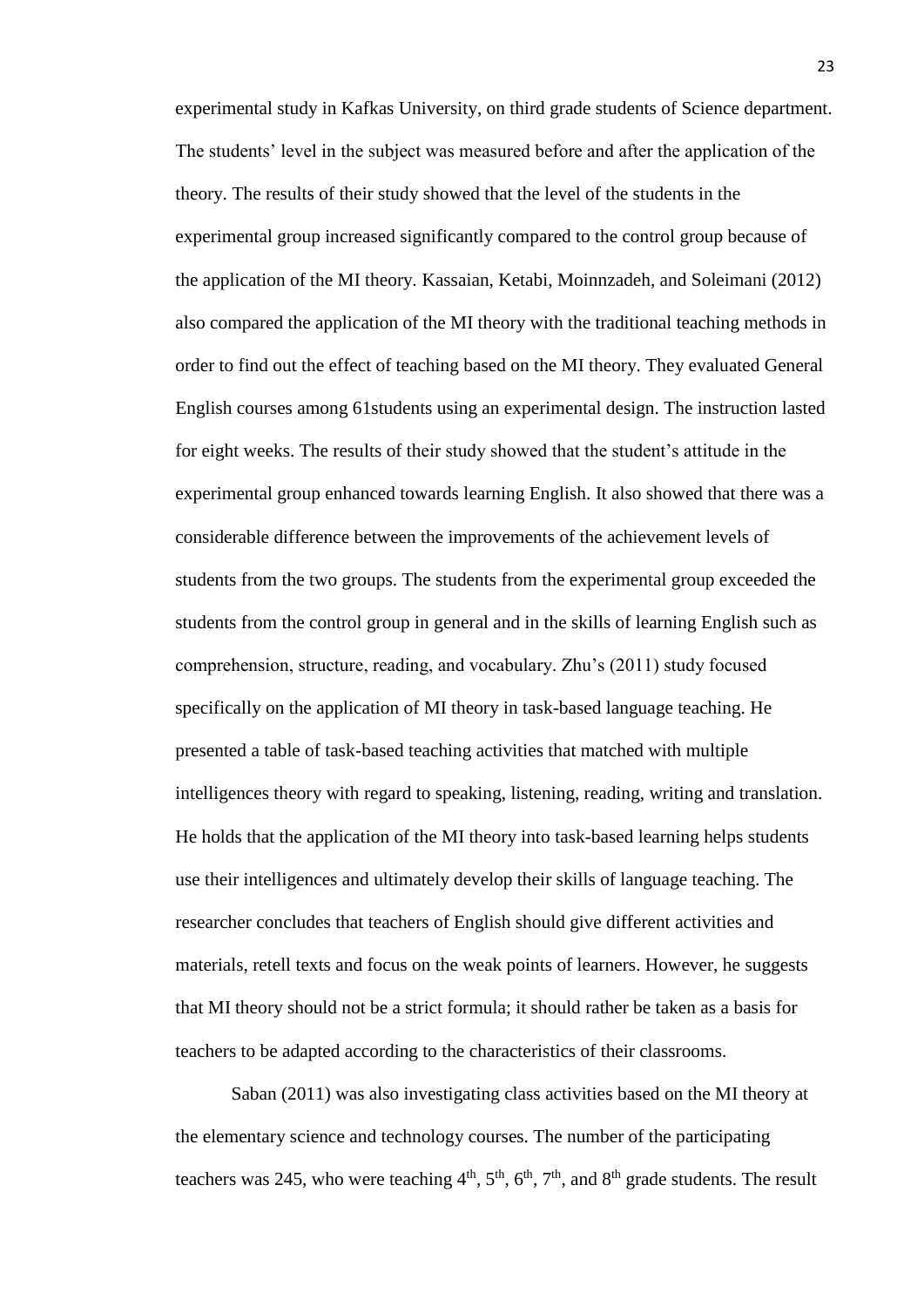of this study showed that the teachers generally used class activities based on all of the intelligences and they were also aware of the theory. Apart from the science and technology teachers, the participating teachers used activities which stimulated more than one intelligence area. However, they did not have the ability to convey their knowledge about the intelligences to the class. This was interpreted as a contradiction as they had the knowledge but they didn't have the ability to put their knowledge to practice.

#### <span id="page-23-0"></span>**The application of the MI theory in course books**

Botelho (2003) evaluated six English course books in her study to find out how the MI theory was represented in the course books and by the ELT teachers. Sixty one teachers participated in the study and they were in two groups Brazilian and international teachers. Each of the course books were analyzed separately which were New Interchange 1, Passages 1, Go for it 4, Explorations 1, Gateways 1, and American Headway 2. Regarding the knowledge and practicing the theory by the teachers, the results of her study found that only few non-Brazilian teachers did not know the MI theory and most of the remaining teachers were familiar with the theory and they practiced them in their classes. However limited intelligence types were stimulated in the course books such as linguistic, intrapersonal, Visual/spatial, and interpersonal intelligences.

Abbasian and Khajavi (2012) evaluated the English language teaching program in Iranian universities. The purpose of their study was to find out whether the MI theory was represented in the course books and how the instructors used the principles of the theory in class. They conducted interviews with thirty instructors and evaluated eighteen English for Specific Purposes (ESP) course books. The results of the study showed that the books covered a limited number of the intelligences. The most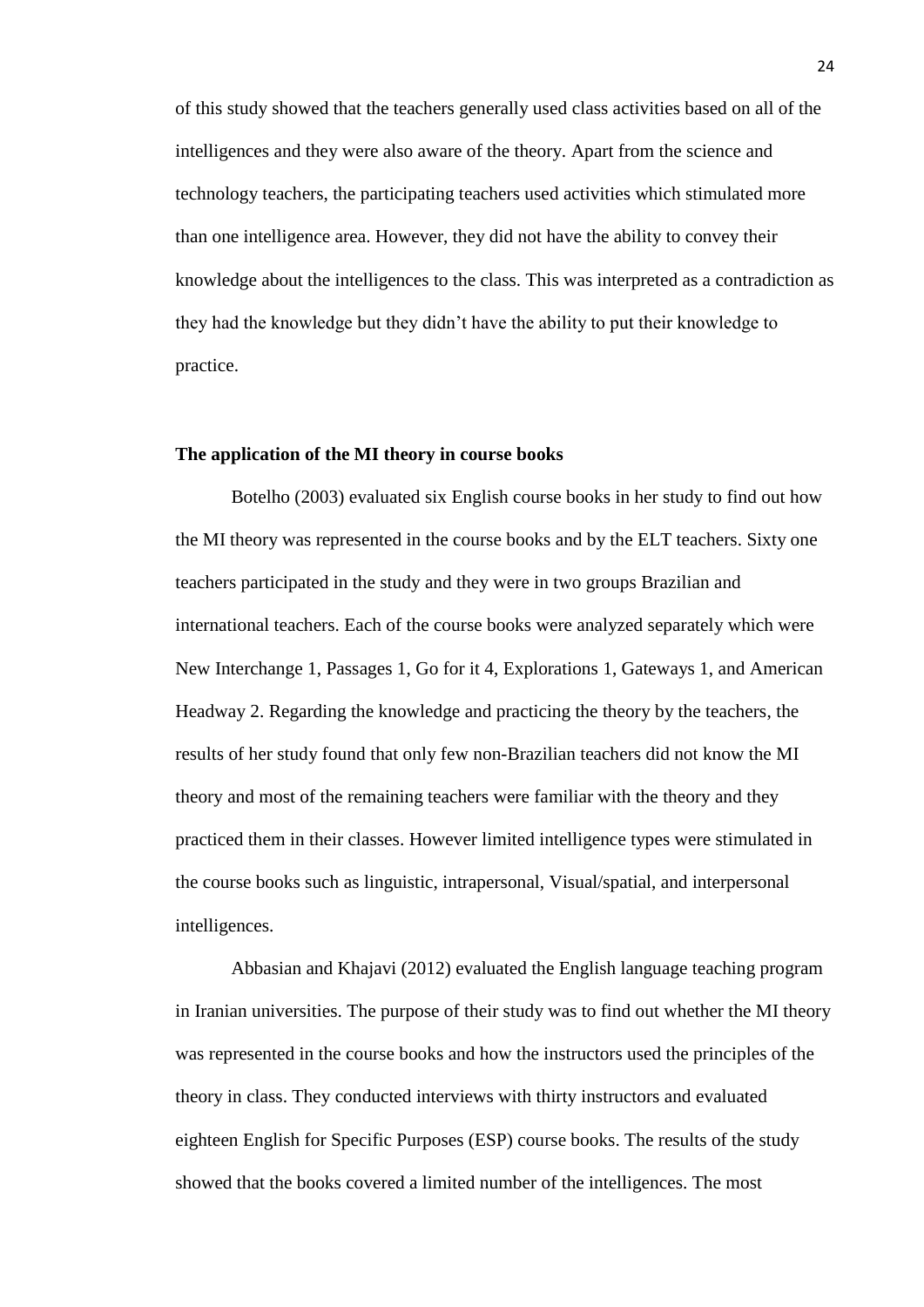dominant intelligence in the books was linguistic intelligence and they did not appear to include musical and kinesthetic intelligences. The results also showed that the instructors, in general, agreed that the theory should be used in class but they could not do that in practice because of the limitations of the program in applying such a theory or because of the teachers' lack of knowledge about the principles of the theory.

In another study by Mirzaei, Mohebbi and Taaseh (2014), three English course books which were Right Path to English grade one, two and three of Iranian educational system in senior high school were evaluated according to the MI theory. They aimed to find out how the intelligences were represented and reflected in the books. The results of their study showed that verbal/linguistic and visual/spatial intelligences were used the most in the course books. Furthermore, kinesthetic, naturalistic, and musical intelligences were not found in the books at all.

Taase (2012) also investigated three ELT course books for grade one, two, and three in the light of MI theory. The course books were used in guidance school of Iranian educational system. The result of his study showed that some of the intelligences were not applied in the course books. Four types of intelligences in grade 1, four types in grade 2, and five types of intelligence in grade 3 were used. Visual/spatial and linguistic intelligences were the most dominant ones, interpersonal, intrapersonal, and logical/mathematical intelligences were used in lower ratios, and musical, bodily/kinesthetic, and naturalistic intelligences were not found in the course books.

Nasiri, Ketabi, and Dastjerdi (2012) investigated course books which were designed for primary state schools in Iran. They found that visual/spatial and logical/mathematical intelligences were the most dominant ones. Examples of linguistic and musical intelligences were the least frequent intelligences in the course books and inter personal, intrapersonal and natural intelligences were not stimulated in the books.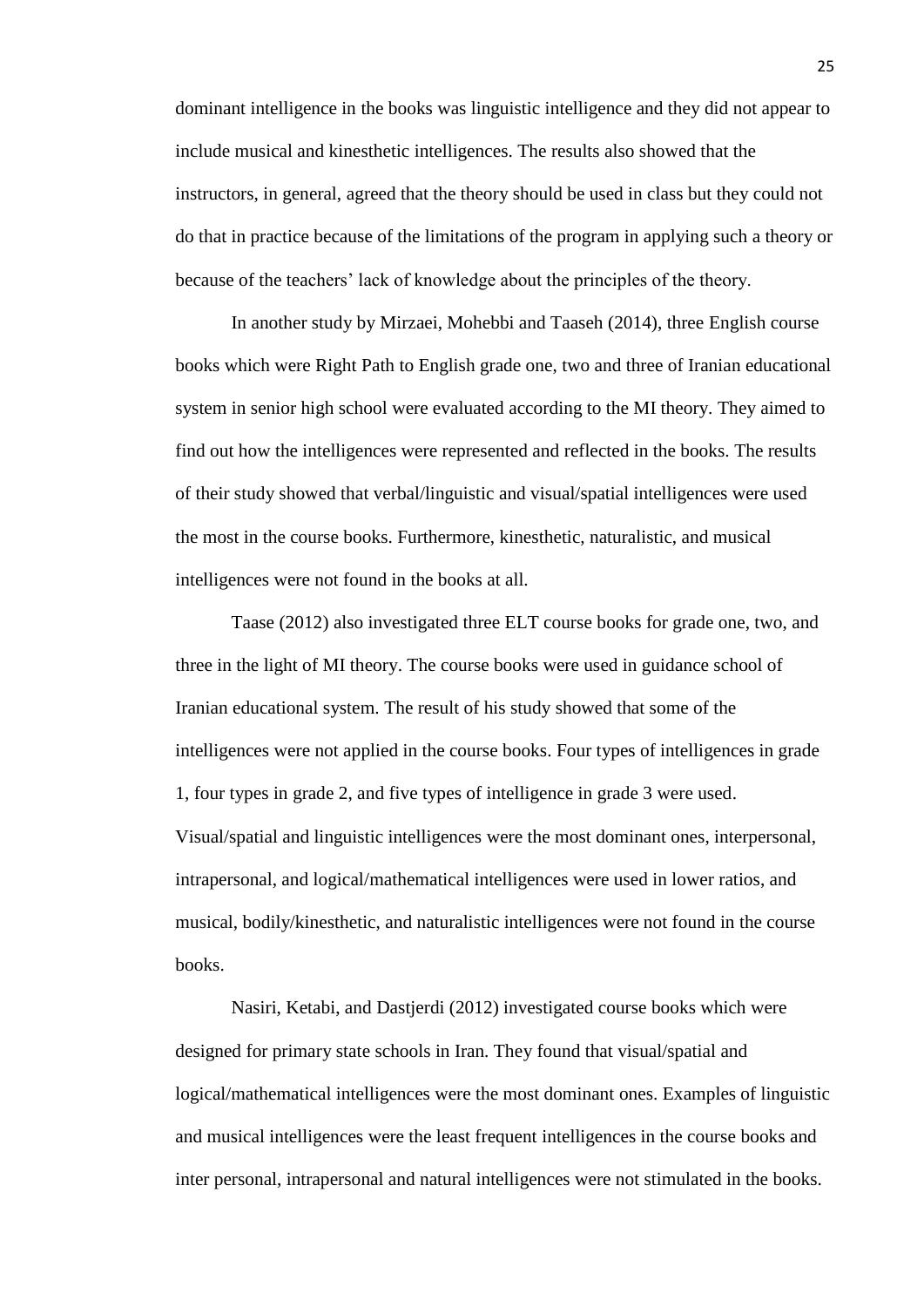Estaji and Nafisi (2014) investigated eight course books for four levels of young learners in order to find out how frequent each of the intelligences were presented in the books. The result of their study showed that linguistic intelligence was the most frequent one and naturalistic intelligence was the least frequent intelligence. They did not find any examples for existential and spiritual intelligences.

Salimi, Satariyan, and Taase's (2014) study focused on analyzing EFL students and 4 course books according to the MI theory in Kish language institute(where?). The students were 346 teenagers with different levels of proficiency, and Botelho (2003) list of activities was used to do the analysis. The results of the study showed that all of the intelligences were preferred by the students but the most preferred ones were logical/mathematical and interpersonal intelligences while these two intelligences were both represented frequently in the course books. Linguistic and visual/spatial intelligences were also frequently activated in the course books.

Another study about analyzing course books according to MI theory was done by Jozaghi and Razmjoo (2010). They evaluated Top- Notch series, which consists of eight course books starting from the fundamental level. They randomly chose one unit from each book and they analyzed their activities. The results of the study showed that the book had covered all types of intelligences but the most dominant intelligence was verbal and the least frequent ones were naturalist and existential.

#### <span id="page-25-0"></span>**Conclusion**

The review of the literature showed that in the EFL contexts certain intelligences such as linguistic intelligence naturally becomes the most dominant one since the main aim of the course books used in these studies was to teach a foreign language. In such context, linguistic intelligence is expected to be dominant. In the contrary, Existential intelligence seemed to be the least dominant intelligence type used in the course books.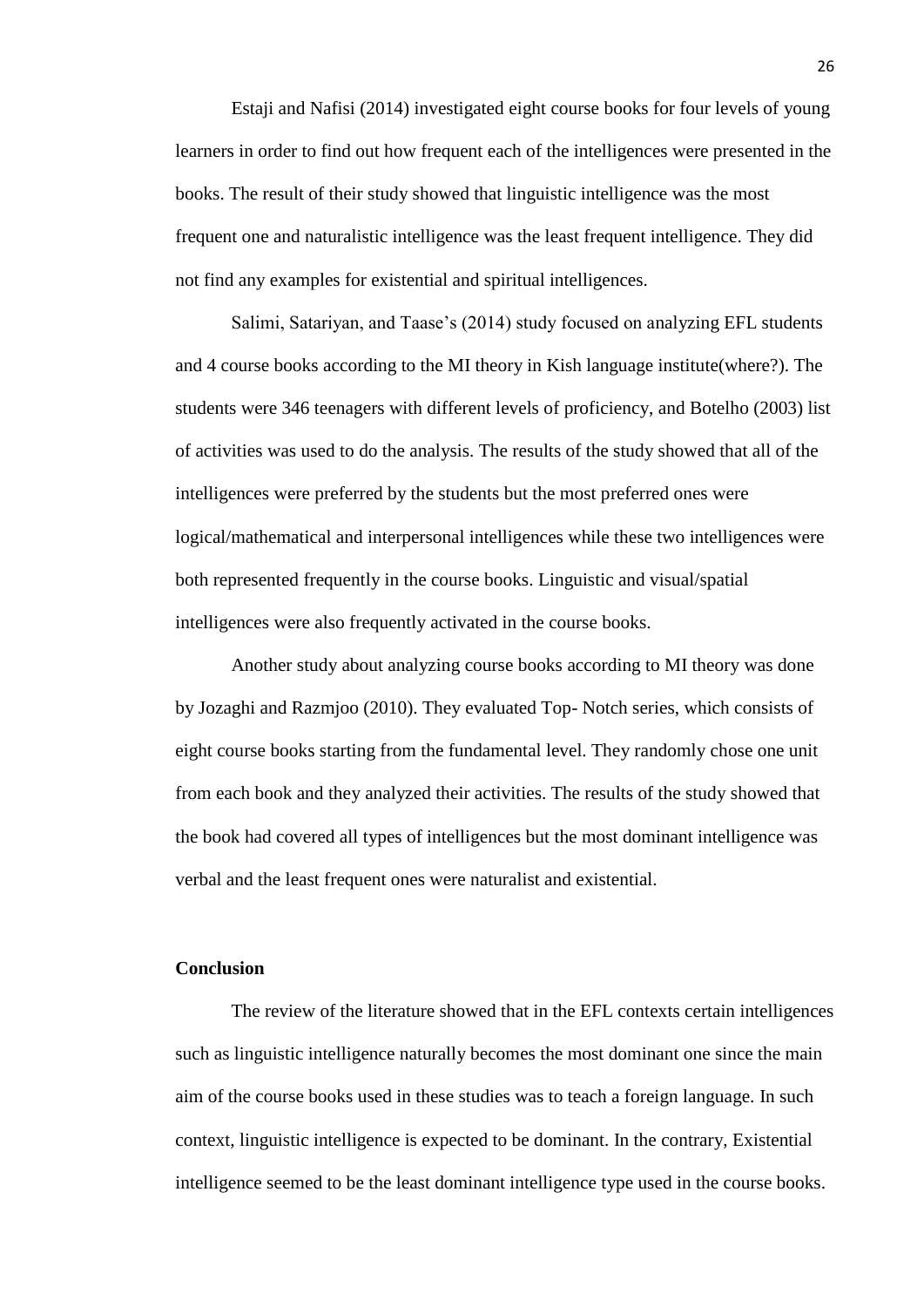This may be due to the fact that subjects that activate such intelligence are too complicated for a foreign language learner especially for beginner and/or young learners. In chapter three which is the Methodology chapter, Sunrise 7 course pack will be analyzed in order to find out the differences and similarities between these studies' and current study's findings.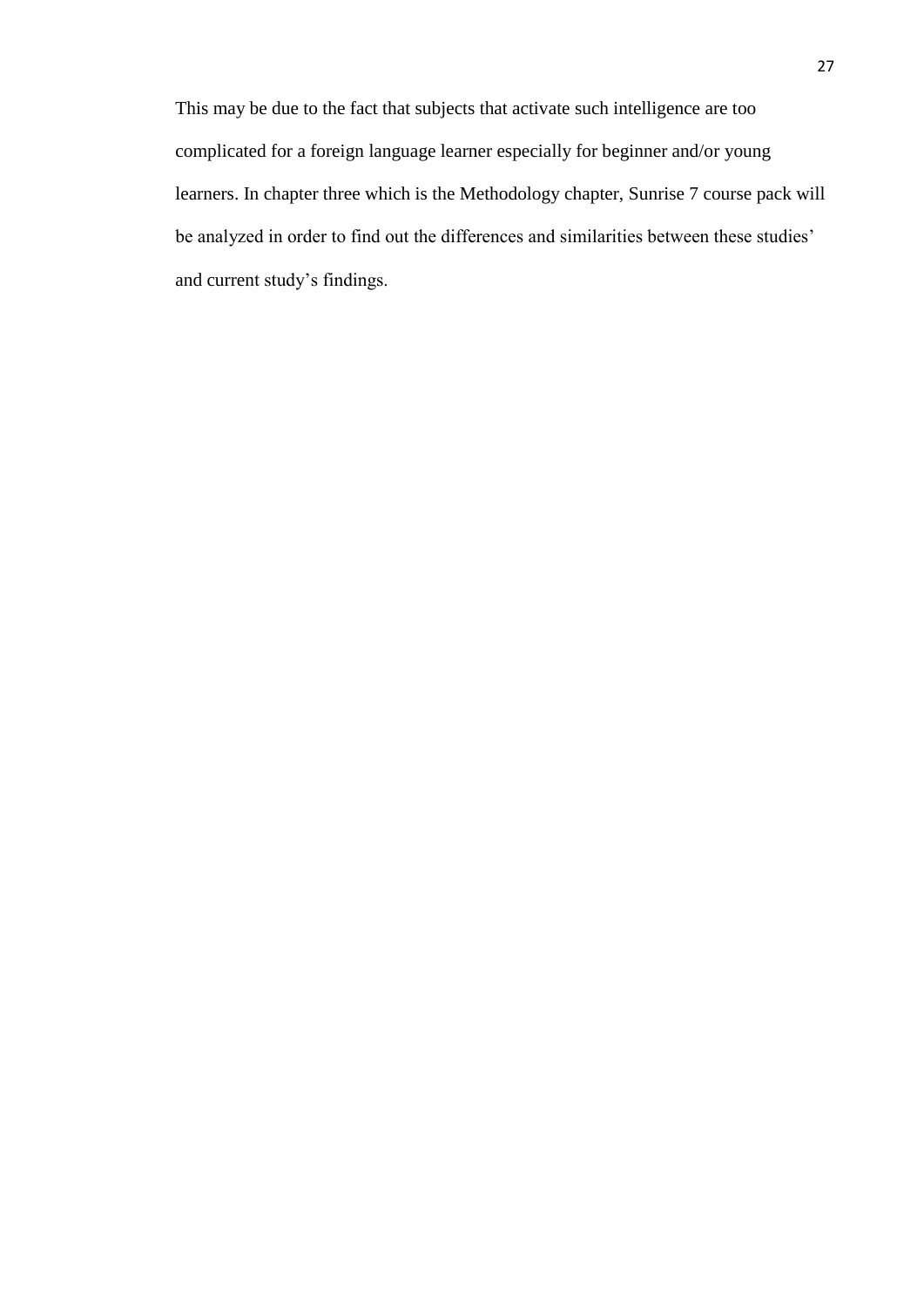#### **CHAPTER III**

#### **METHODOLOGY**

#### <span id="page-27-2"></span><span id="page-27-1"></span><span id="page-27-0"></span>**Introduction**

The present study aims to evaluate Sunrise 7 course book based on the Multiple Intelligences (MI) theory. It aims to investigate the extent to which MI theory was employed in this specific level of the Sunrise series and the way it is employed by English as a Foreign Language (EFL) teachers who teach this level. To accomplish this, specific sections of Sunrise 7 course pack, including the teacher's book, the activity book, and the student's book were analyzed following a content analysis approach employing the list of activities suggested by Botelho (2003). As Prasad (2008) states, content analysis follows three essential principles of scientific method, which are objectivity, systematic analysis and generalizability. When combined with a theoretical framework, which was Botelho's list of activities in this case, content analysis enables researchers to analyze the content of any given text by eliminating any subjective interpretations. In addition, it provides a systematic approach to analyzing texts where same type of procedures can be repeated over and over again to achieve reliability. Generalizability means that the results of the study will be applicable to similar texts or contexts. Prasad (2008) also states that content analysis can be used for comparing contents against standards. Therefore, this approach to analysis was very useful in investigating this specific unit and then generalizing the findings to the whole course book. In addition, data from interviews with teachers were also analyzed to determine the extent of their usage of the MI theory. In this chapter, first, the design of the study will be discussed. Then detailed information about Sunrise 7's design, content and methodology will be provided. The methodology utilized when carrying out the content analysis of the course books will be described, followed by detailed information about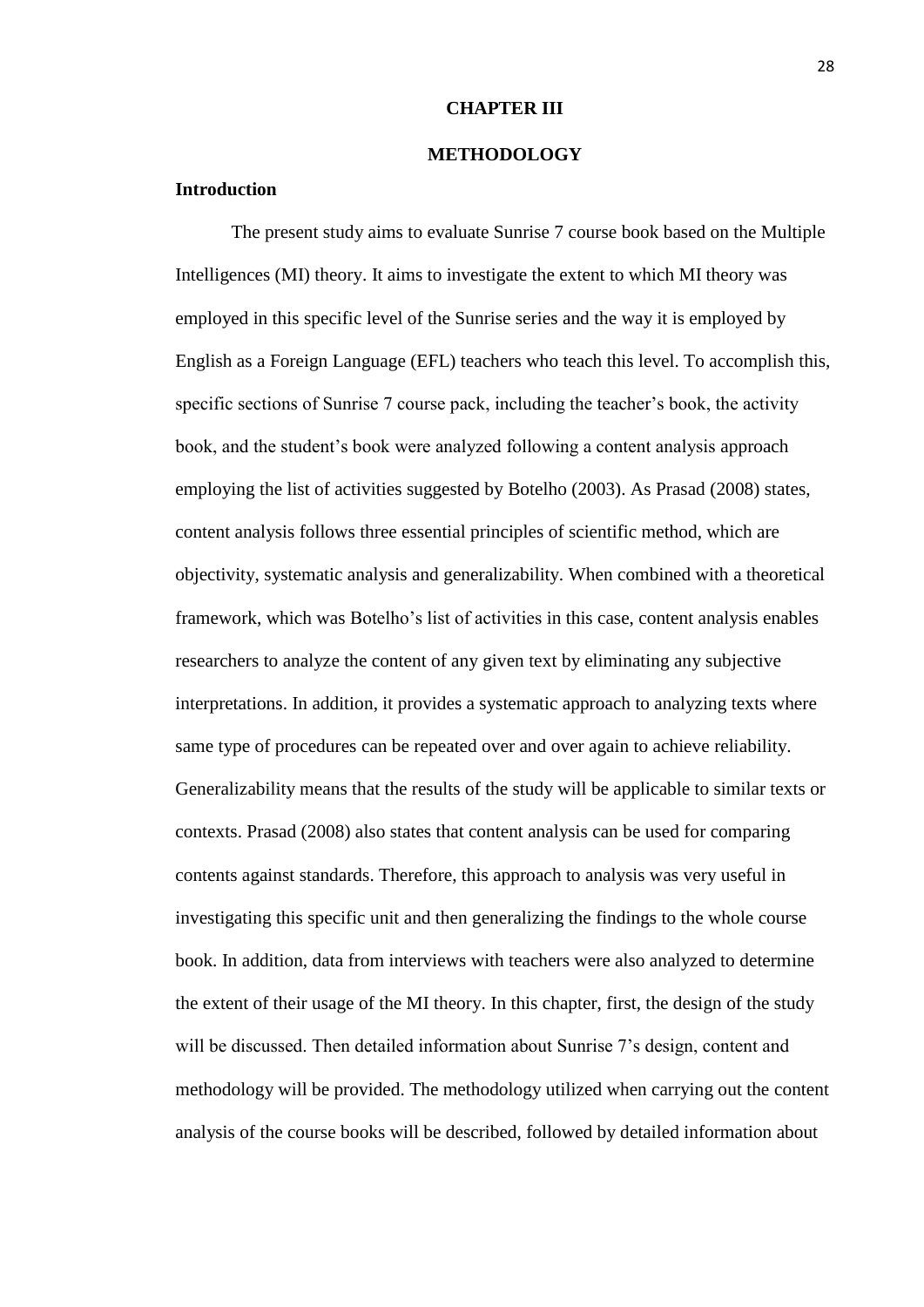the participants and the ways in which interview data was collected and analyzed. Finally, the ways in which ethical issued were dealt with will be discussed.

#### <span id="page-28-0"></span>**Design**

The current study was designed with a qualitative approach. There were two phases of the study. In the first phase, content analysis was utilized to analyze the content of the course pack in question, employing Botelho's (2003) list of activities. This list specifically focuses on nine intelligences, which are verbal/linguistic, logical/mathematical, spatial, bodily/kinesthetic, musical, interpersonal, intra personal, naturalist, and existential intelligences. Each of the intelligences has its relevant criteria in the list of activities, and activities from the course pack are compared to these criteria to determine whether that specific intelligence is covered or not. To answer the second research question, which related to the teachers' use of the course book, interviews were carried out with individual teachers who were using Sunrise 7 in their classes at the time of the study.

## <span id="page-28-1"></span>**Sunrise 7: The Course book**

Sunrise course pack, which is designed and illustrated by Macmillan Publishers, is designed for all levels from 1 to 12 of the Kurdish public schools. These levels cover primary and secondary students. The series was first published in 1999. The texts were written by Katherine Mendelsohn, Judy Garton- Sprenger, Nick Mclver, and Philip Prowse in 1999, and were later revised in 2006. For each one of the levels, there are three books, i.e. a teacher's book, a student's book, and an activity book, as well as audio files, and all of these can be used by the teachers and the students, except the teacher's book which is designed to teachers only. In designing this course pack, different approaches were employed, such as PPP (presentation, practice, and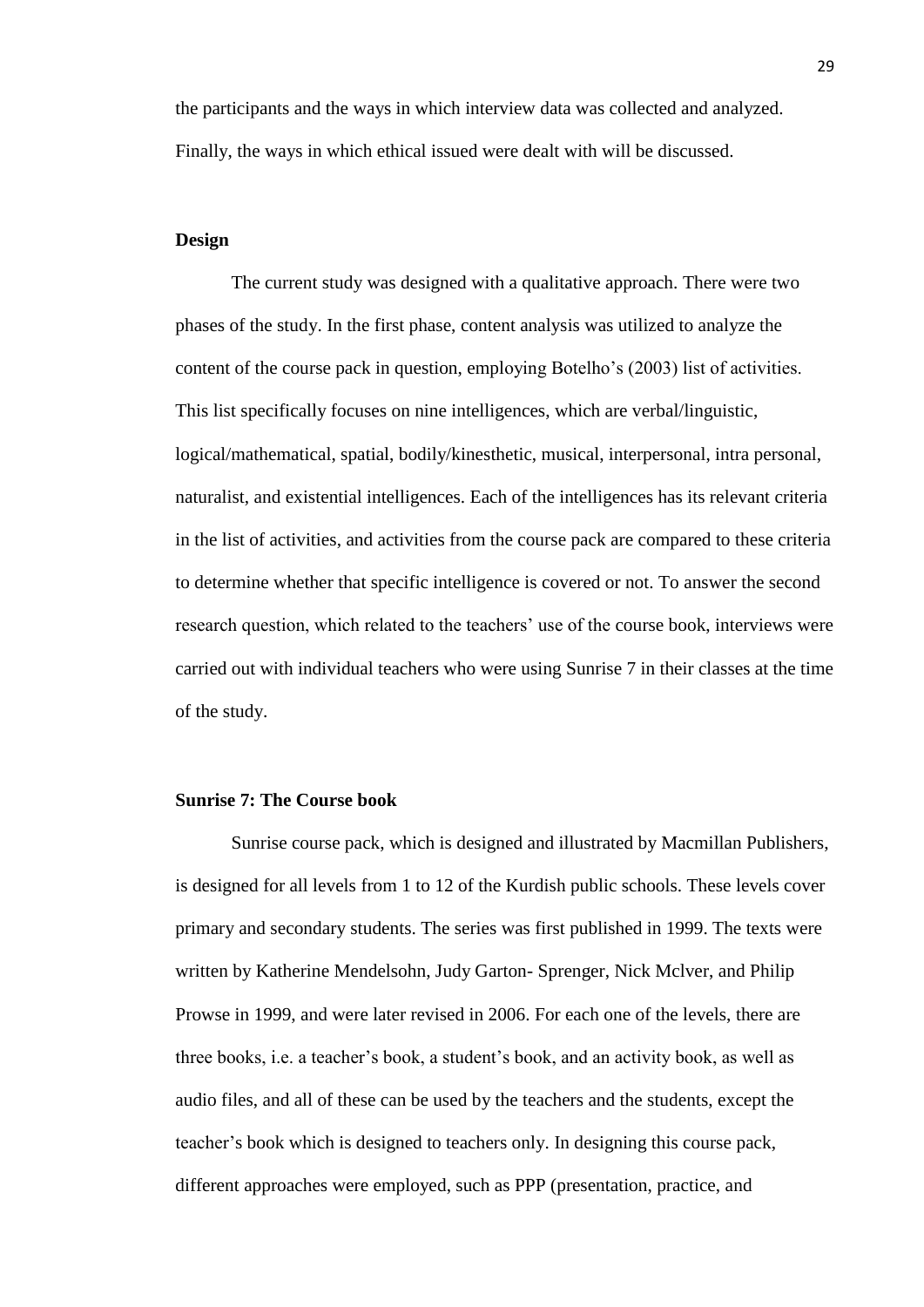production), pair work and group work activities, songs and several reading, writing, listening and speaking activities. On the website where information in relation to Sunrise is introduced to the public, it is explained that approach that was used in designing the course is a learner centered approach (Sunrise, 2011). Furthermore, it is argued that the learner's experience was taken into consideration as a central point when designing the activities as well as Multiple Intelligences theory (Sunrise, 2011).

Sunrise 7, which is the focus of the present study, was first published in 1999, and the edition which was analyzed in this study was published in 2006. The student's book is used by the students daily in their English language lessons. The activity book includes extra activities for each one of the units from the student's book. The teacher's book is designed for the use of the teachers only. It is designed as a guide to be used by teachers as it includes directions for teaching the student's book in class. Answers to the activities, the L. A. Bird story, a pronunciation guide, and suggestions for pair work activities and projects can also be found in the teacher's book. At the beginning of the student's book, a map of the course is presented, which briefly talks about the units. This map is followed by a welcome unit, seven units in the middle, and a farewell unit at the end. It also includes a story, namely L. A. Bird, which includes nine sections, and grammar summary, as well as a word list at the end of the student's book. The word list and the grammar summary have been translated into Kurdish by Shaswar Kamal Mahmud. The information on Sunrise's website claims that this level focuses on building students' primary school English, and developing confident students (Sunrise, 2011). It also focuses on grammar structures as well as listening, speaking, reading, and writing (Sunrise, 2011).

The welcome unit consists of eight lessons that start from beginner topics such as letters and colors and covers lessons titled "Hello", "What's this?", "It's my note book", "What time is it, please?" "What's your favorite sport?", "Her T-shirt is yellow",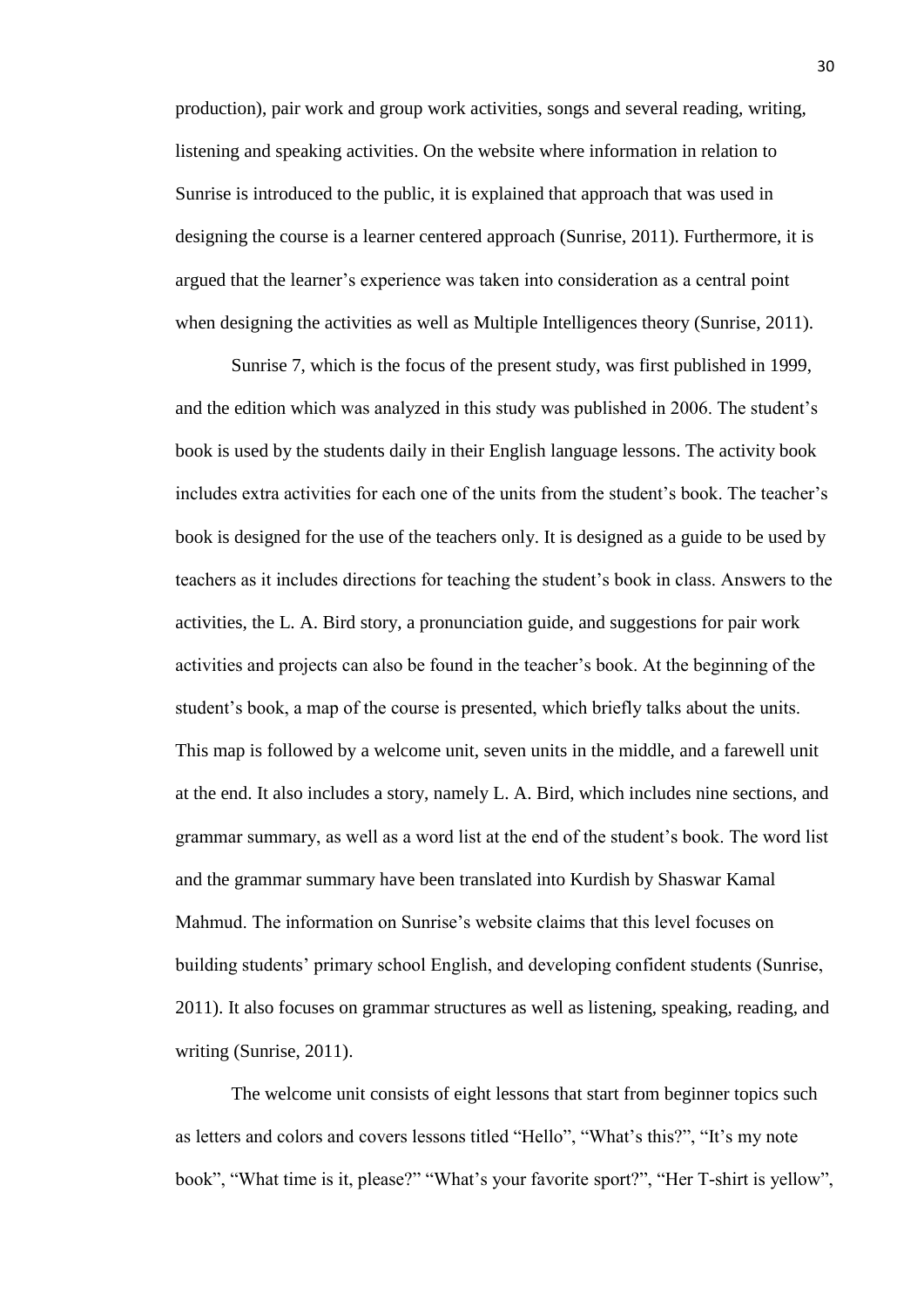"Is Steven her brother?", and "What day is it today?" Therefore, it could be called a revision of what had been studied in the previous years in primary school. Each one of the remaining seven units consist of four lessons and at the end of each of the units, there is a review section. Each review section includes a song. These units are "People and Places", "Things", "Sport", "Animals", "Time and Space", "Free time", and "A long time ago". These units cover different topics such as countries and nationalities, music, colors and clothes, food, parts of body, shopping, parties, and so on. In each of these units, there is also an intensive focus on reading, writing, listening, and speaking skills. Dialogues with photos and charts are also included. The farewell unit, which is a very short unit, includes no lessons. It can be considered as a separate lesson by itself and it includes reading, writing, listening, and speaking activities, as well as a song about friends.

## <span id="page-30-0"></span>**Materials**

Unit four of Sunrise 7 course pack had been chosen for the content analysis. Its activities in the student's and the activity book and its directions for teachers in the teacher's book were analyzed in detail. The reason for choosing this unit is that it is in the middle of the book. Therefore, by this time teachers and students become familiar with the procedures involved in the book's units because they have already studied the welcome unit and three other units. This unit consists of four lessons and a review chapter. Each of the lessons consists of a number of activities which cover listening, speaking, reading, and writing skills, grammar files, sound files, games, vocabulary activities, charts, pictures, tables, and there is also a song in the review chapter of the course book.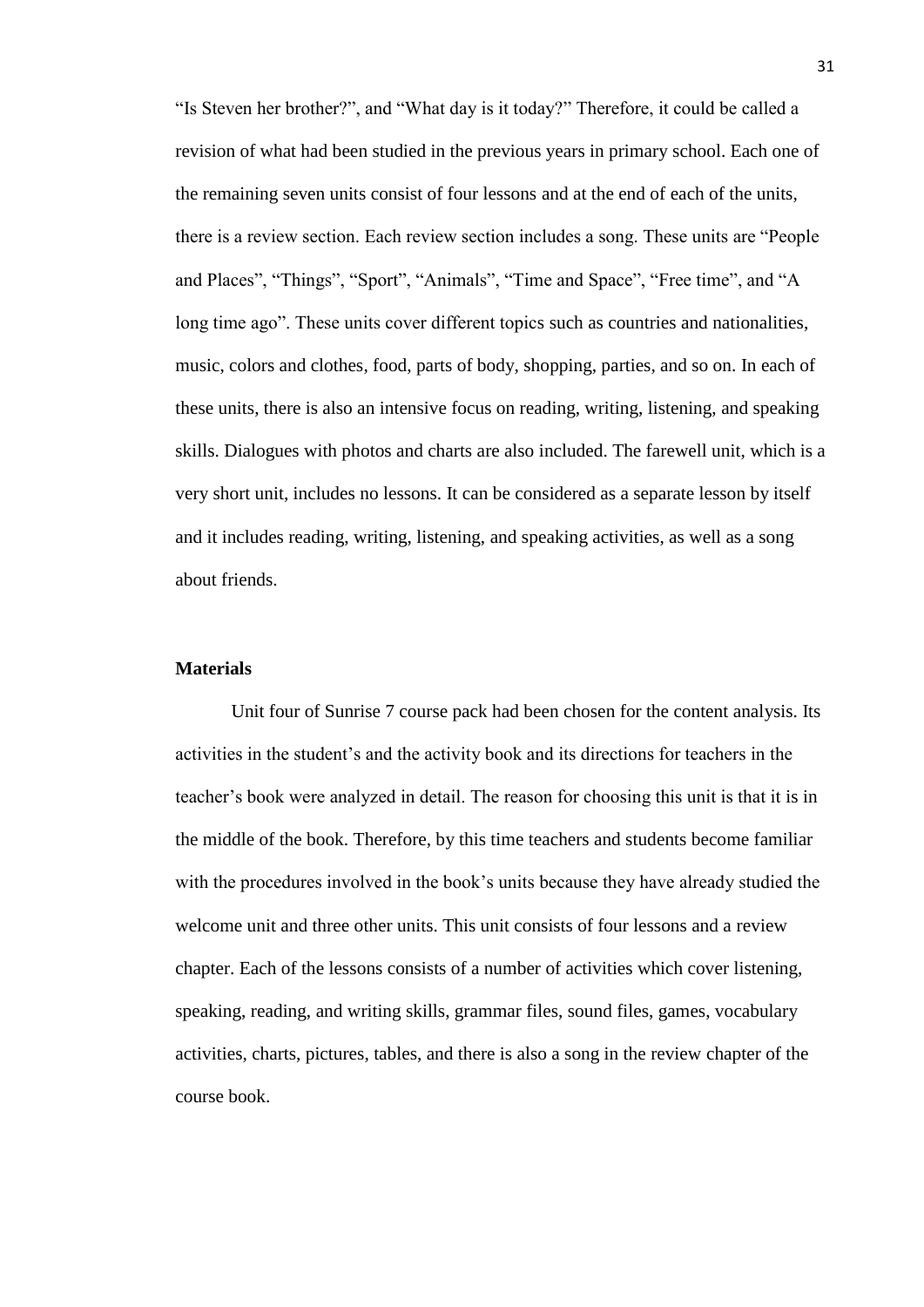#### <span id="page-31-0"></span>**Content analysis**

To evaluate the selected unit from the Sunrise 7, Botelho's (2003) list of activities was used. This list of activities was developed by Botelho, based on the work of a number of scholars, including Christison, Christison and Kennedy, and Palmberg (as cited in Botelho, 2003), on the characteristics of foreign language learning materials with respect to the MI theory. In this list, nine types of intelligences are described in detail, which are verbal/ linguistic, logical/mathematical, spatial, bodily/kinesthetic, musical, interpersonal, intrapersonal, naturalist, and existential intelligences. As shown in Appendix A, each intelligence has different relevant criteria to determine whether a specific activity activates that specific intelligence or not. During the analysis of Sunrise 7, each activity was compared to these criteria in order to assess how many times each one of the intelligences were referred to in the whole course pack for grade seven. Then, the same criteria were used to evaluate a selected unit, namely unit four of Sunrise 7, in detail. Samples of this detailed analysis are given in Appendix B. It is important to point out that Botelho's list was not taken as a checklist. In other words, activities where a number of intelligences were activated but these were not listed by Botelho, were added to the list to make it more comprehensive. The vocabulary list, grammar summary, activity book answers, and the pronunciation guide were not selected for analysis because they are meant to be supporting materials, which are not studied in class. Students and teachers can make use of them as extra information.

The table, which is in Appendix B, exemplifies how different activities in the student's book were analyzed according to Botelho's (2003) list of activities. In the table, the activities in unit two, lesson one is taken as an example and it is compared to Botelho's list of activities to determine the extent to which each intelligence was covered by these activities. The remaining activities of the student's book, the activity book, and the teacher's book were analyzed in the same way. The result of this sample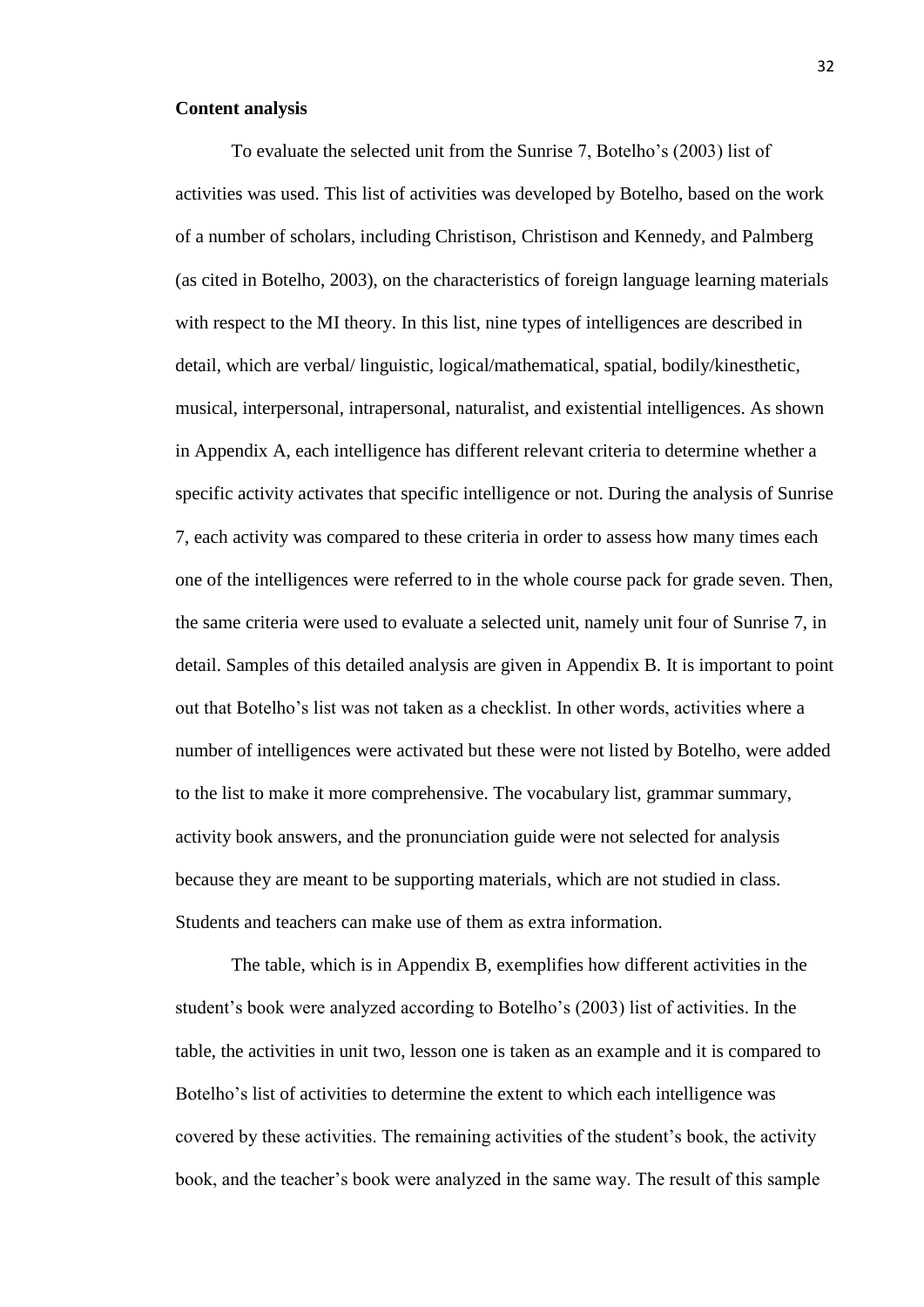shows that linguistic and visual/spatial intelligences are the most dominant intelligences in this specific lesson, while interpersonal and intrapersonal intelligences were also covered. As the table demonstrates, there is no sign of logical/mathematical, bodily/kinesthetic, musical, naturalist, and existential intelligences in the lesson. This table shows that some of the intelligences which are included in this lesson, such as visual/spatial and linguistic intelligences, are highly represented and activated. The pictures and the content of the activities are complementing each other, as in activity one. Interpersonal intelligence is also activated; students can make use of these activities to learn by interacting with each other, if they possess this type of intelligence, as in activities one, two, four, five, and seven. While there might be students with logical/mathematical or musical intelligences in the classroom, such an analysis shows that their intelligences are not activated throughout this lesson.

Finally, the results of the analysis of the units in the student's book were compared to the analysis of the units in the teacher's book and the activity book, in order to identify whether these three books are working complementarily. For this specific unit, for example, the analysis showed that, logical/mathematical intelligence was covered in the activity book for lesson one with a puzzle, and in the teacher's book, the same intelligence was activated through color and clothes games. There were no signs of the remaining intelligences in the activity and teacher's books as well.

In addition to this detailed analysis of the activities, the number of times each activity was activated in each unit was also noted to numerically demonstrate whether certain intelligences were dominating the books' design or not. These tables will also be presented in Chapter IV.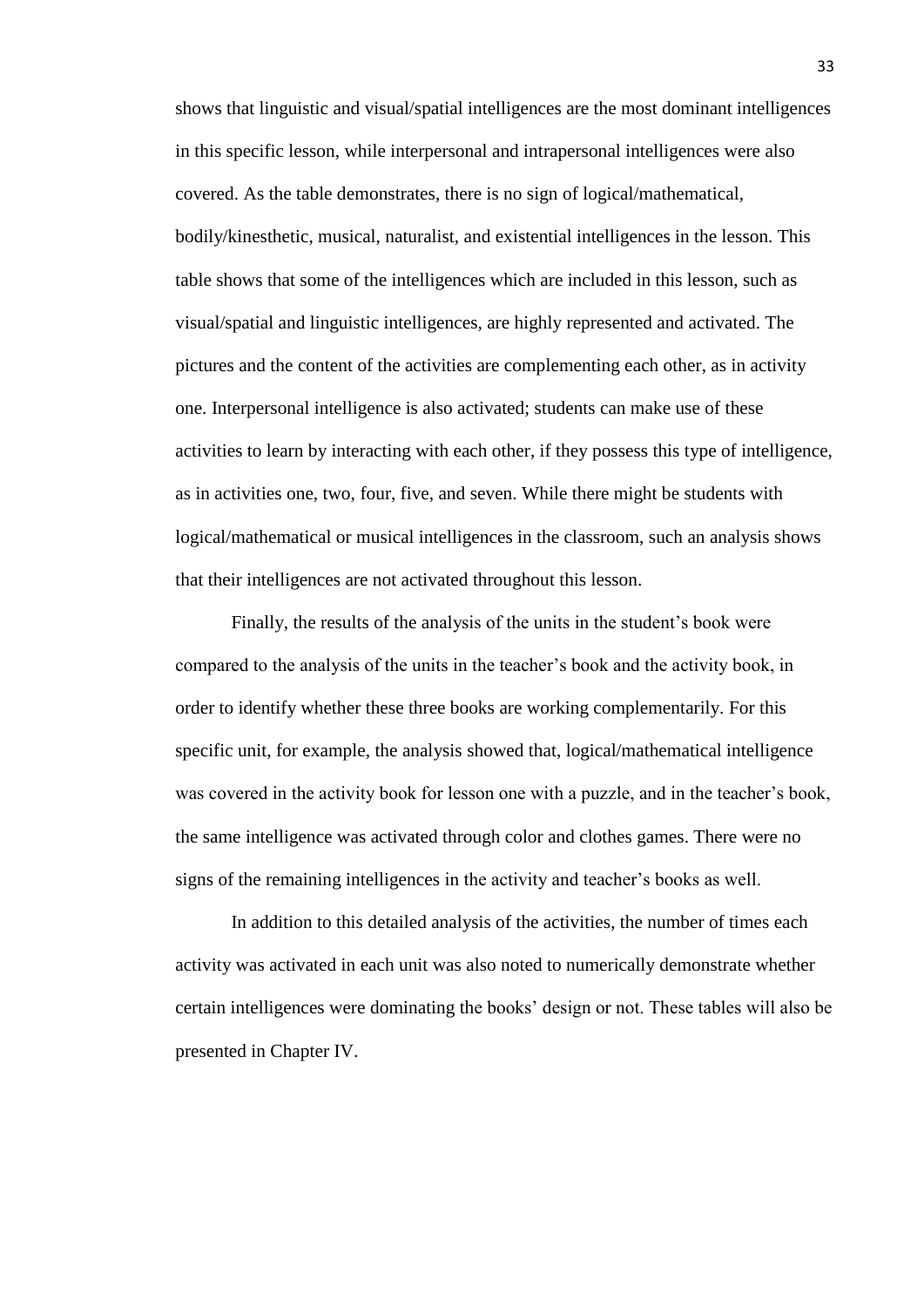#### <span id="page-33-0"></span>**Reliability and validity**

Sunrise 7 course pack was analyzed by another expert in the field following the same steps explained in the procedures using the updated version of Botelho's list of activities. The results of the analysis by the second rater showed that the majority of the activities were found to stimulate similar intelligences as rated by the researcher. There were, however, a few differences in the frequencies of the linguistic and naturalistic intelligences. These intelligences were found to be activated in more of the activities by the second rater. This might be due to the fact that many pictures and names of animals were represented in the course pack as the name of the unit which is "Animals" is related to the natural world. These differences were discussed with the rater in terms of specific activities which were listed under different intelligences. The final version of the results of the distribution of the intelligences based on activities was agreed upon by both parties. The tables below indicate the results of the other rater.

Table 3

| Lessons       | One | Two | Three | Four | Review | Total |
|---------------|-----|-----|-------|------|--------|-------|
| No. of        | 6   |     | n     |      |        | 38    |
| Activities    |     |     |       |      |        |       |
| Visual        | 6   |     | 6     |      |        | 38    |
| Linguistic    | 6   |     |       |      | 10     | 37    |
| Intrapersonal |     |     |       |      |        | 31    |
| Logical       |     |     |       |      |        | 16    |
| Naturalist    |     |     |       |      |        | 16    |
| Existential   |     |     |       |      |        | 12    |
| Interpersonal |     |     |       |      |        |       |
| <b>Bodily</b> |     |     |       |      |        |       |
| Musical       |     |     |       |      |        |       |

*Inter-rater Analysis of activities in the student's book*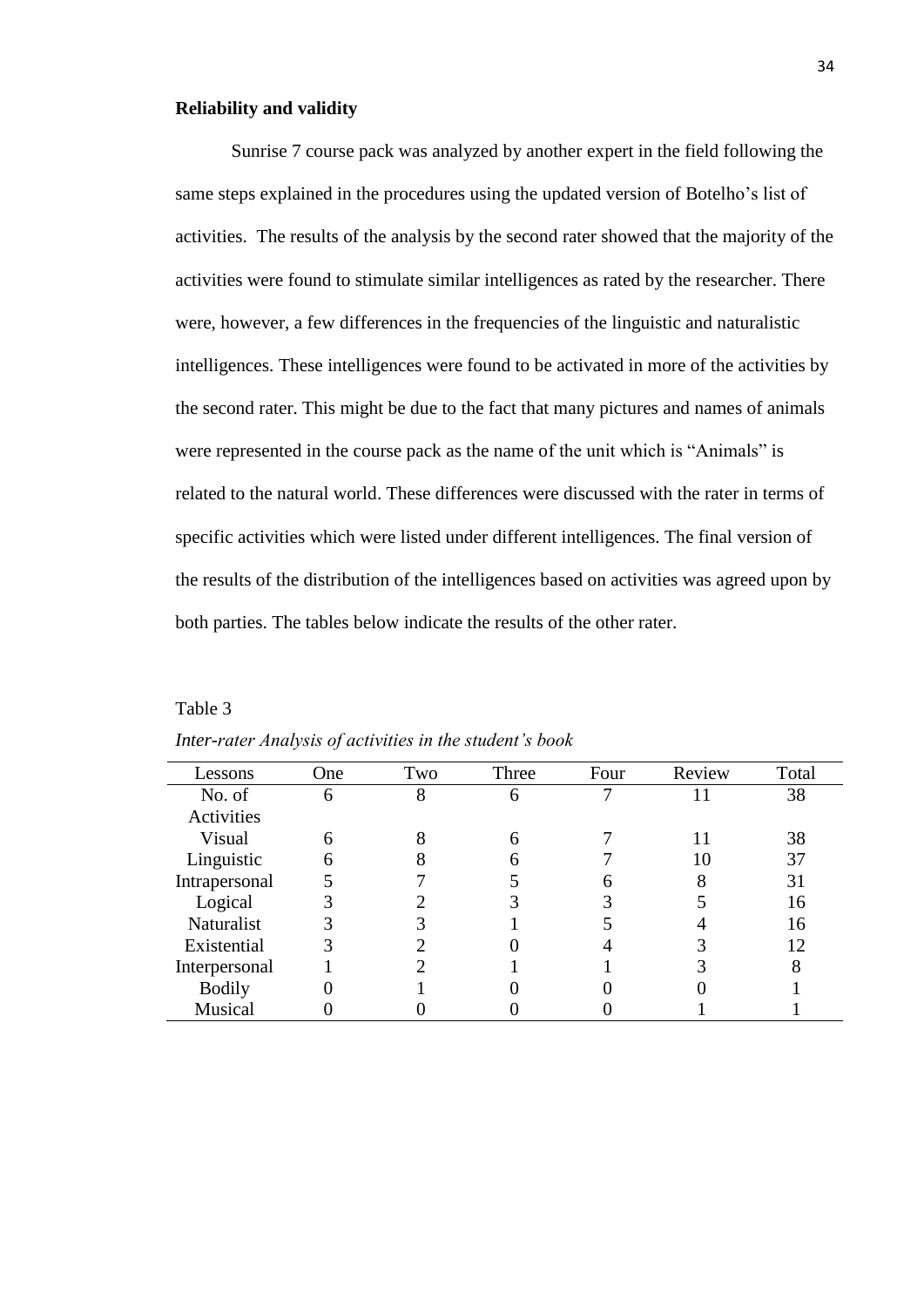## Table 4

| Lessons       | One | Two | Three | Four | Review | Total |
|---------------|-----|-----|-------|------|--------|-------|
| No. of        | 6   | 8   |       |      |        | 38    |
| Activities    |     |     |       |      |        |       |
| Visual        | 6   |     |       |      |        | 38    |
| Linguistic    |     |     |       |      | 10     | 37    |
| Intrapersonal |     |     |       |      |        | 31    |
| Interpersonal |     |     |       |      |        | 19    |
| Logical       |     |     |       |      |        | 18    |
| Naturalist    |     |     |       |      |        |       |
| Existential   |     |     |       |      |        | 12    |
| <b>Bodily</b> |     |     |       |      |        |       |
| Musical       |     |     |       |      |        |       |

*Inter-rater Analysis of activities in the teacher's book*

## Table 5

*Inter-rater Analysis of activities in the activity book*

| Lessons       | One | Two | Three | Four | Review | Total |
|---------------|-----|-----|-------|------|--------|-------|
| No. of        |     |     | 6     |      |        | 30    |
| Activities    |     |     |       |      |        |       |
| Intrapersonal |     |     | 6     |      |        | 30    |
| Linguistic    |     |     |       |      |        | 25    |
| Logical       |     |     |       |      |        | 14    |
| Visual        |     |     |       |      |        | 12    |
| Naturalist    |     |     |       |      |        |       |
| Existential   |     |     |       |      |        |       |
| Musical       |     |     |       |      |        |       |
| <b>Bodily</b> |     |     |       |      |        |       |
| Interpersonal |     |     |       |      |        |       |

## <span id="page-34-0"></span>**Interviews**

As Gillham, (2005) states, the purpose of conducting interviews is to reach an in-depth understanding of the participants' views on a specific topic. Since one of the aims of the present study was to understand the extent to which teachers knew about and used MI theory in their classes, semi-structured interviews were designed as a tool for collecting data. The interviews were done only once with each teacher, and they were carried out individually.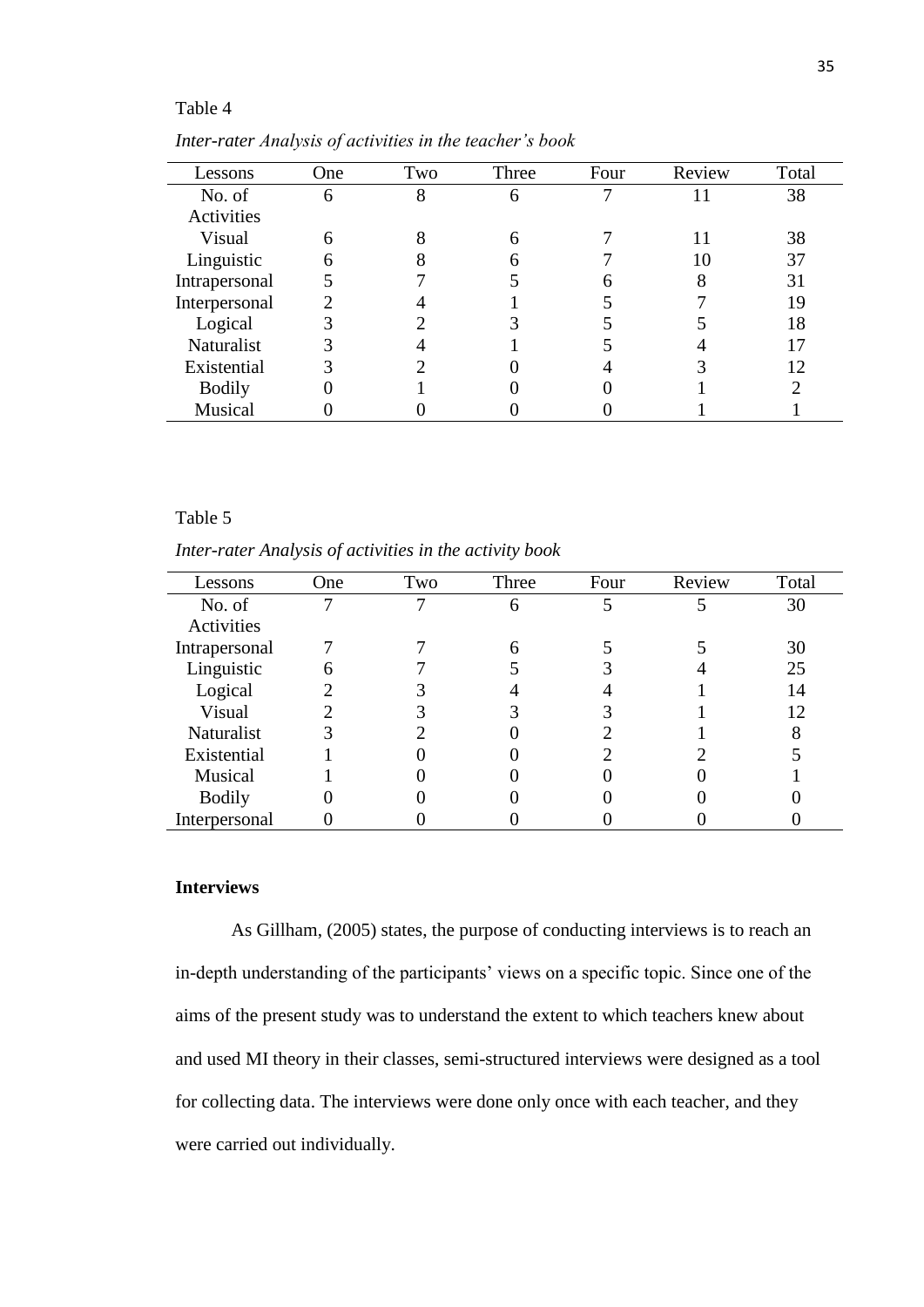A draft of several interview questions were prepared based on the aims of the study and were validated through discussions with the thesis supervisor. There were 14 questions in total, which focused on their past experiences in teaching in general and then their experiences with teaching through Sunrise. There were also questions that focused on the training courses that the teachers attended, their methods of teaching in class, their understanding of individualized instruction, their use of the course books and extra materials, their views on the instructions in the teacher's book, and homework. These were to investigate whether the teachers used the MI theory's principles in class or not. The questions were organized from general to specific.

The final version of the questions was written in English and later translated into Kurdish. Back-translation was employed in order to check for the validity of the Kurdish version. The Kurdish version was given to a licensed translator to translate the questions into English. The translated English version was then compared to the original questions in English. The reason for doing this was to enable teachers to express themselves as openly as possible in the language of their choice. As a result, few changes were done to the back- translated list. For example, the question "Do you think private sessions are beneficial?" was changed to "Do you think that individualized instruction is possible/ useful?" because individualized instruction and private sessions are two different things, but in Kurdish their meanings are similar. Therefore, during the interviews, which were in Kurdish, the teachers were provided explanations about the meaning of individualized instruction. Another amendment to the translated interview questions was made for the question "How closely do you use the student book and the activity book?" Instead of "How closely you follow…?" the translator asked "How often do you use the student book and the activity book?" because there is not a specific word in Kurdish which corresponded to "how closely." Therefore, other expressions beside the question were used in the Kurdish version to explain it, such as "How often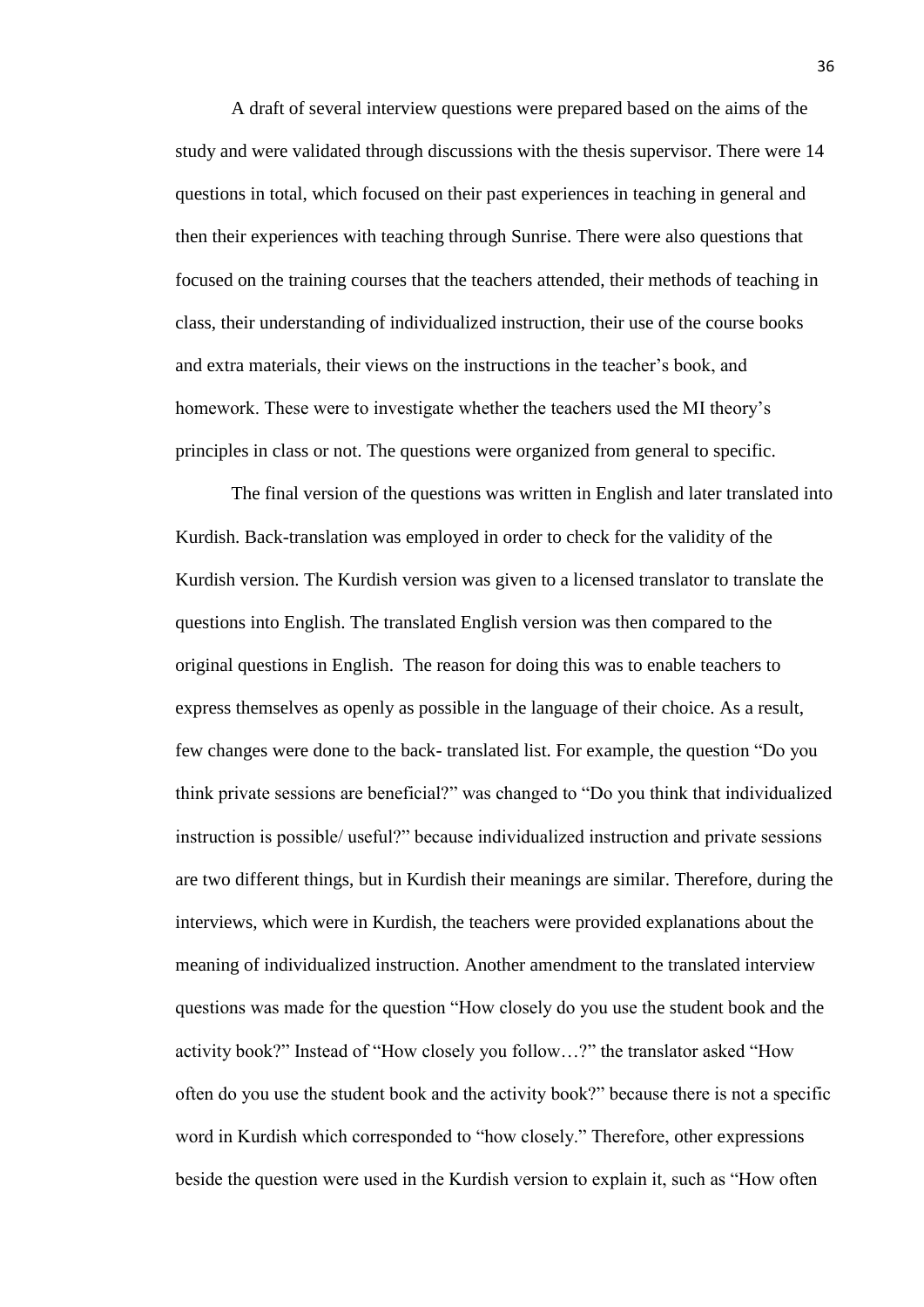do you use the student's and the activity books? Do you follow everything included in the student's and the activity book?" The translator also used the word "exercises" instead of using "homework or assignments." In Kurdish language, exercise can be used to refer to homework or assignments and exercises too. Thus, during the interview, the English word "homework" was used beside the Kurdish one to make sure that the participants understood what sort of exercise was referred to. Since the teachers were all EFL teachers, they were naturally familiar with the term "homework." The final versions of both the list of questions in English and Kurdish can be found in Appendix C.

During the interviews, the participants were given the option of choosing the language in which they preferred to conduct the interview. All participants preferred to speak in Kurdish. Therefore, the Kurdish version of the interview questions was used. Each interview took approximately 15-20 minutes and all conversations were recorded using an audio recorder. While transcribing the recordings, only the parts which were related to the interview questions were selected and transcribed. The reason for this is that the interviews were carried out in a conversation format and owing to the semistructured nature of the questions, the participants were allowed to speak freely and without interruption from the researcher in their responses. However, while answering the questions, the participants sometimes strayed away from the topics of the questions and provided irrelevant personal details, such as maternity periods or opinions regarding the government. Due to the fact that these responses had nothing to do with the focus of the study, these sections were omitted in the transcription. The interview data was analyzed by performing open coding. As Khandkar (2009) states, open coding is used to analyze qualitative data at the initial stages of research studies. It refers to the action of grouping concepts together and marking important sections by giving them descriptive names or "codes." Thus, the first step which is open coding was carried out for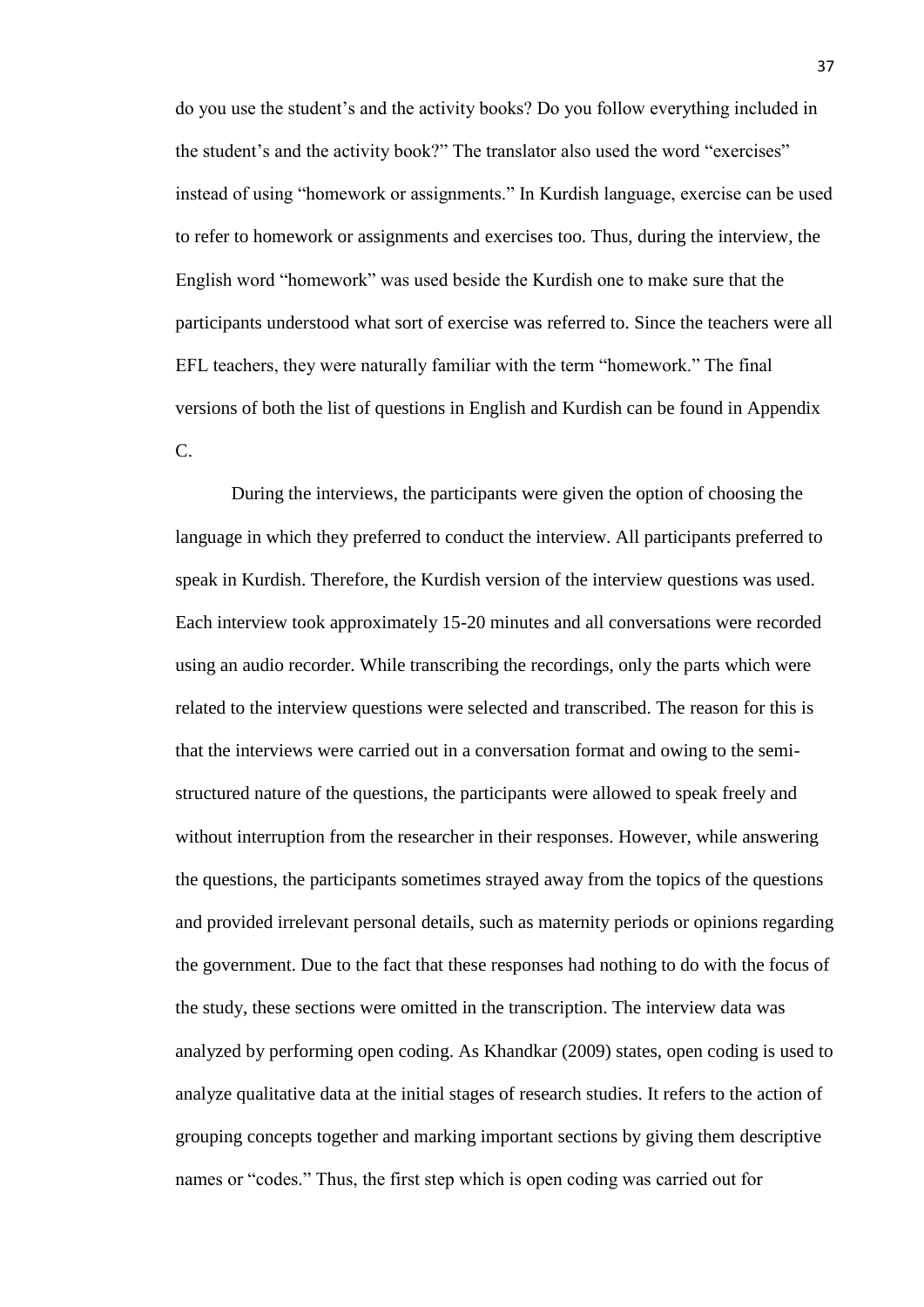analyzing the interviews. In this stage, different codes were given to the raw data, such as "time" and "larger number of students." Following Khandkar's (2009) suggestions, these codes were later linked together to make themes such as "problems in teaching." This analysis was lead by the issues related to the research questions. These larger themes were listed and any further relationships were sought in this regard. The results of this analysis are discussed in Chapter IV in light of the research questions of the study.

# **Participants**

As Teddlie and Yu (2007) state, qualitative sampling or purposeful sampling can be used to achieve representativeness, and it is used when researchers want to select a sample which represents a broader group. Since the focus of this study was on the teachers who used Sunrise 7 in their teaching at the time of the study, participating teachers were all teaching in public schools, as Sunrise is the official course book in public schools in Northern Iraq. They were all using Sunrise 7 in their classes at the time of the study and their students were aged between 12to 14. There were a total of nine EFL teachers, who volunteered to take part in the study. There were two males and seven females and this was representative of the gender distribution in the city from which the teachers were selected. They were selected from different public schools from Slemani province, and their years of experience ranged from 1 to 29. As Rice (2010) states "Experience matters, but more is not always better" (p.1). Therefore, this range of number of years of experience among the participating teachers was selected purposefully. In addition, these teachers have completed their primary and secondary education in the same city.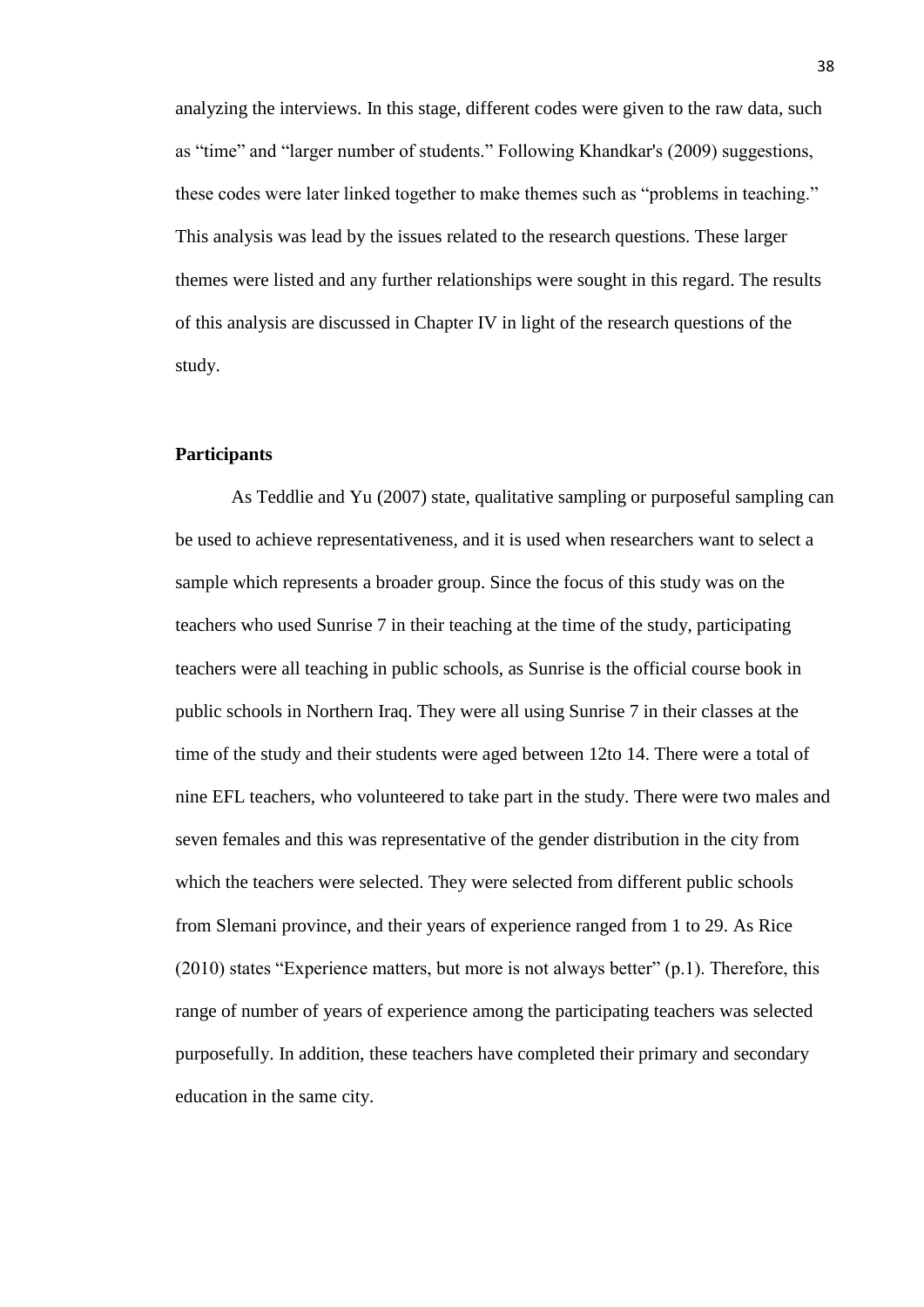#### **Ethical considerations**

The participants were given a written consent form before the interviews. This can be found in Appendix D. Information about the researcher, aims of the study, and the time of the interview was provided in this form. The participants were also informed that their participation was voluntary and that they could leave the study at any time by informing the researcher. They were also promised anonymity and confidentiality regarding the data collected through their recordings. In the analysis, no identifiable personal information was used.

#### **Conclusion**

Sunrise course pack is designed for all levels from 1 to 12 of the Kurdish public schools. This study aims to evaluate Sunrise 7 course pack according to the MI theory with a qualitative approach. It also aims to find out the extent that the principles of the theory are used by the EFL teachers who teach this level. Botelho's (2003) list of activities were employed and developed using content analysis. In addition semistructured interviews were also conducted with nine EFL teachers and open coding was employed for analyzing the interviews. The results of the analysis will be presented and discussed in the findings and discussion chapter which is chapter IV.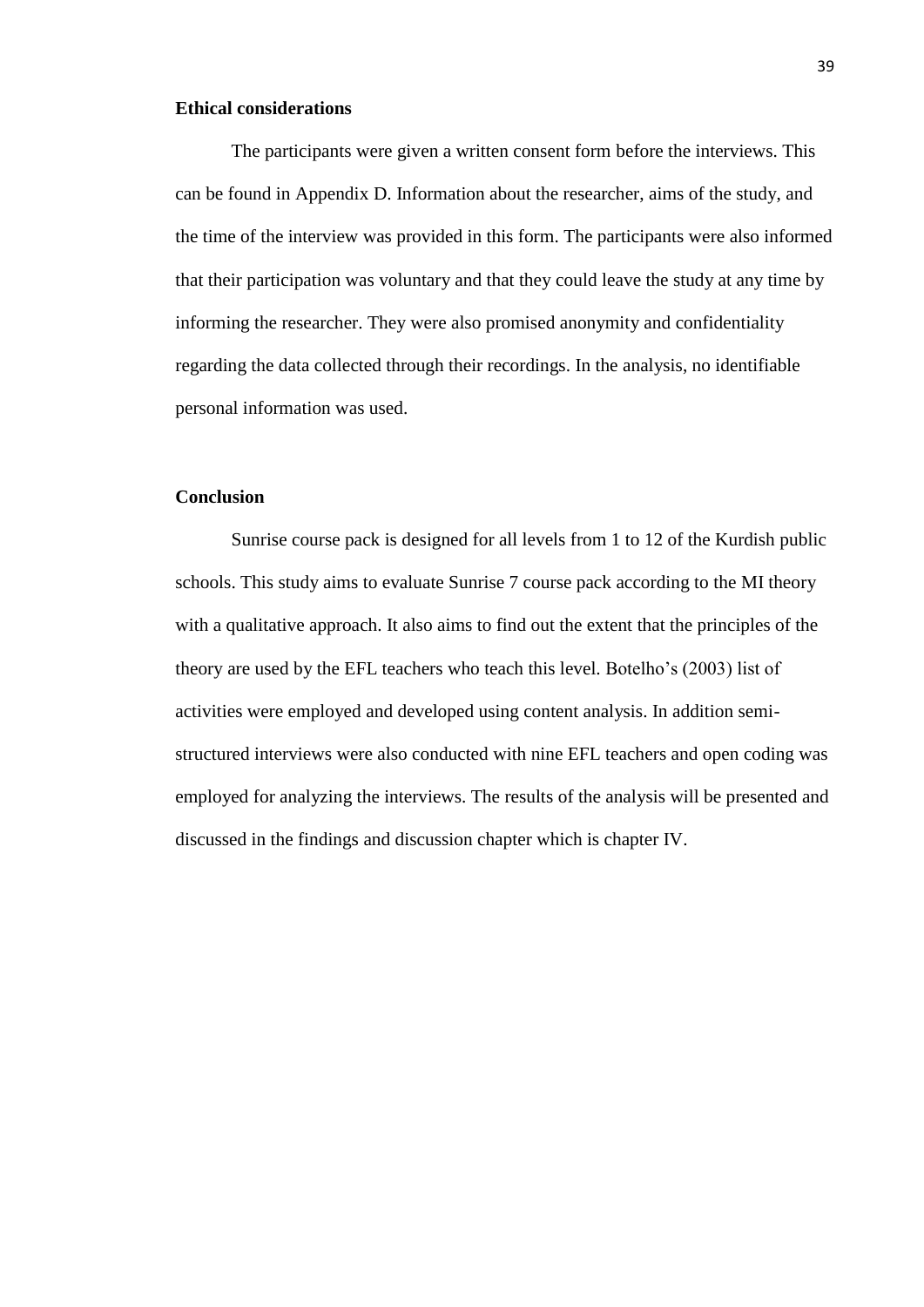#### **CHAPTER IV**

# **FINDINGS AND DISCUSSION**

## **Introduction**

This study aims to find out how the Multiple Intelligences (MI) theory is represented in Sunrise7 course pack, and to what extent teachers who use Sunrise 7 are familiar with and use the principles of the theory in class when using the book. To find these, Sunrise 7 course pack including the student's book, the teacher's book, and the activity book were analyzed according to the MI theory by using Botelho's (2003) list of activities. Additionally, a number of interviews were also conducted with nine English as a Foreign Language (EFL) teacher. In this chapter, the results of the content analysis and the analysis of the interviews are presented and discussed in relation to the existing literature.

## **Additional activity descriptors**

Following the detailed analysis of the course pack, it was found that several activities seemed to be relevant to certain intelligence types such as spatial/visual and existential intelligences. However, in the list of activities which was presented in Botelho's (2003) study, equivalent activity descriptors for these activities were not found. Thus, two new activity descriptors were added to the list (see Appendix G). In relation to visual/spatial intelligence, "color coding information and activities" was added. This descriptor was added based on the fact that throughout the unit, color coding is used to refer to the same type of activities. For example, the background color of the review chapter's pages are blue, sound files are written in orange boxes, and grammar files are written in blue charts/boxes. Red is used for the number of the activities and orange is also used for the lesson numbers. Other colors were also used in other units, lessons, and activities in the student's book. It is believed that such a coding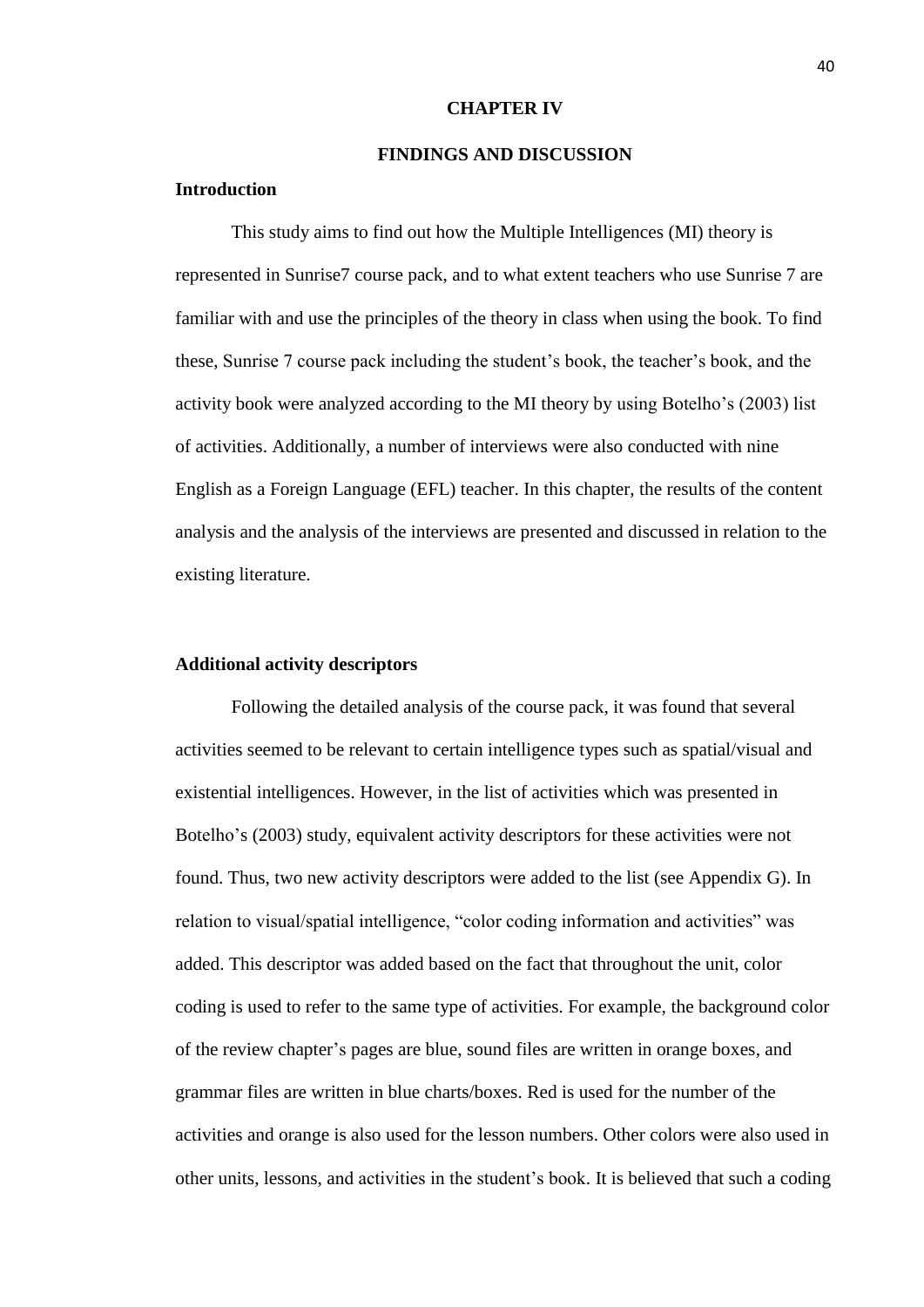system will help students who are visually intelligent to recognize the activities by their colors and make learning and remembering the subjects easier. In relation to the existential intelligence, another descriptor was added for existential intelligence, namely "understanding/investigating existence through nature". Throughout this unit, certain activities which explore the existence and the characteristics of different animals were found and these seemed to be activating existential intelligence (see Example 7). In Botelho's (2003) list of activities, only "talking about mankind" was mentioned. Therefore such an activity descriptor was added to include discussions related to the existence of other living creatures.

# **Distribution of intelligences in Sunrise 7 course pack**

Unit four, which contains four lessons and a review chapter, was analyzed in each of the books. The reason for choosing this unit was that it was the unit right in the middle of the book. Therefore, by the time this unit was studied in class, both teachers and students would become familiar with the procedures involved in the book's units. The content of the exercises and their requirements were taken into consideration while analyzing the data. A total of 38 activities in the student's book, 38 activities in the teacher's book, and 30 activities in the activity book were analyzed. Table 6, Table 7, and Table 8 show the frequency of each of the intelligences as they are activated in the student's book, the teacher's book, and the activity book.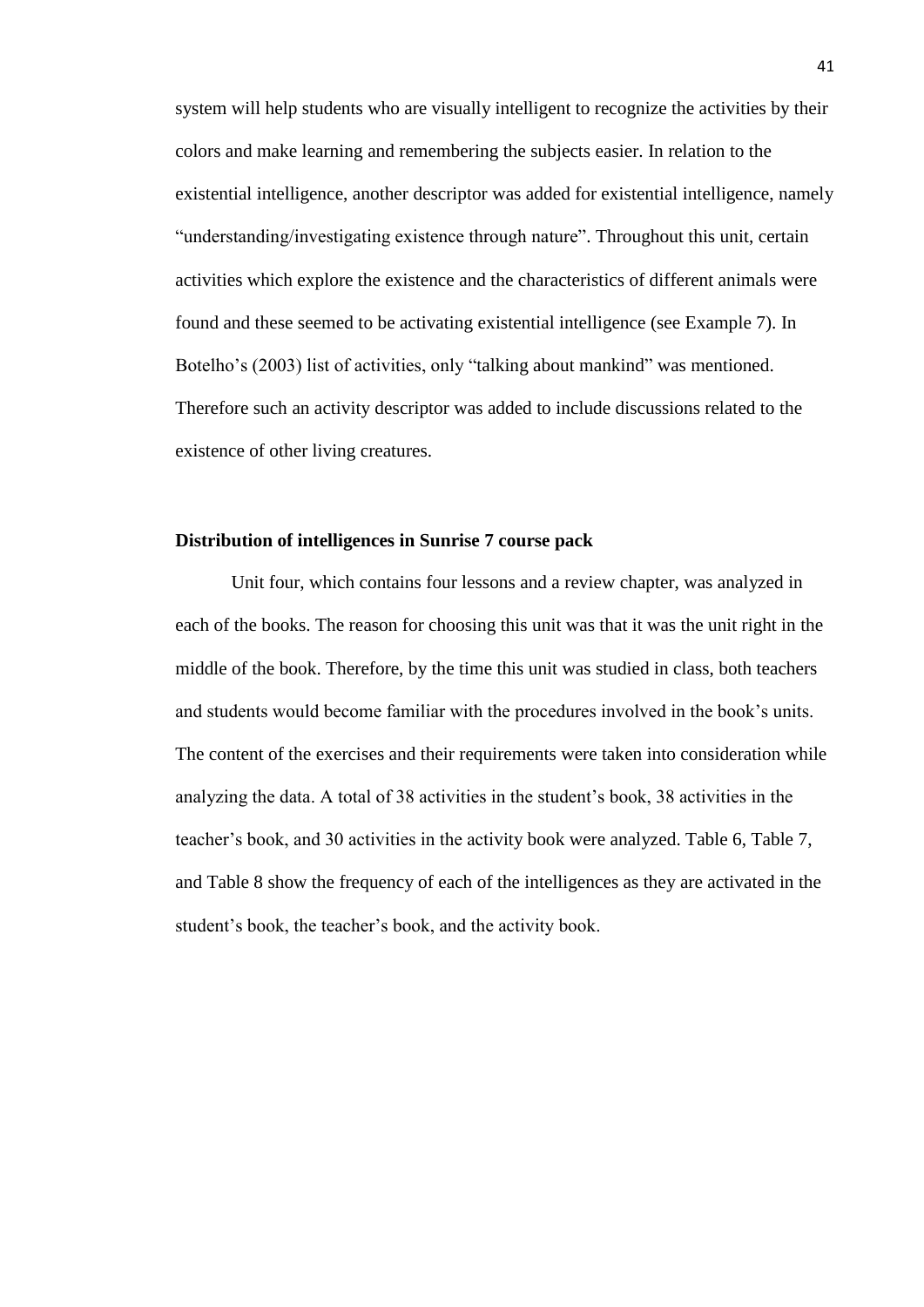# Table 6

| Lessons       | One | Two | Three | Four | Review | Total |
|---------------|-----|-----|-------|------|--------|-------|
| No. of        | 6   | 8   |       |      |        | 38    |
| Activities    |     |     |       |      |        |       |
| Visual        | 6   |     |       |      |        | 38    |
| Linguistic    |     |     |       |      |        | 34    |
| Intrapersonal |     |     |       |      |        | 31    |
| Logical       |     |     |       |      |        | 15    |
| Naturalist    |     |     |       |      |        | 13    |
| Existential   |     |     |       |      |        |       |
| Interpersonal |     |     |       |      |        |       |
| <b>Bodily</b> |     |     |       |      |        |       |
| Musical       |     |     |       |      |        |       |

*Analysis of activities in the student's book*

# Table 7

*Analysis of activities in the teacher's book*

| Lessons       | One | Two | Three | Four | Review | Total |
|---------------|-----|-----|-------|------|--------|-------|
| No. of        | 6   | 8   | 6     |      |        | 38    |
| Activities    |     |     |       |      |        |       |
| Visual        | 6   |     | 6     |      |        | 38    |
| Linguistic    | 6   |     |       | h    |        | 34    |
| Intrapersonal |     |     |       | h    |        | 31    |
| Interpersonal |     |     |       |      |        | 19    |
| Logical       |     |     |       |      |        | 17    |
| Naturalist    |     |     |       |      |        | 14    |
| Existential   |     |     |       |      |        |       |
| <b>Bodily</b> |     |     |       |      |        |       |
| Musical       |     |     |       |      |        |       |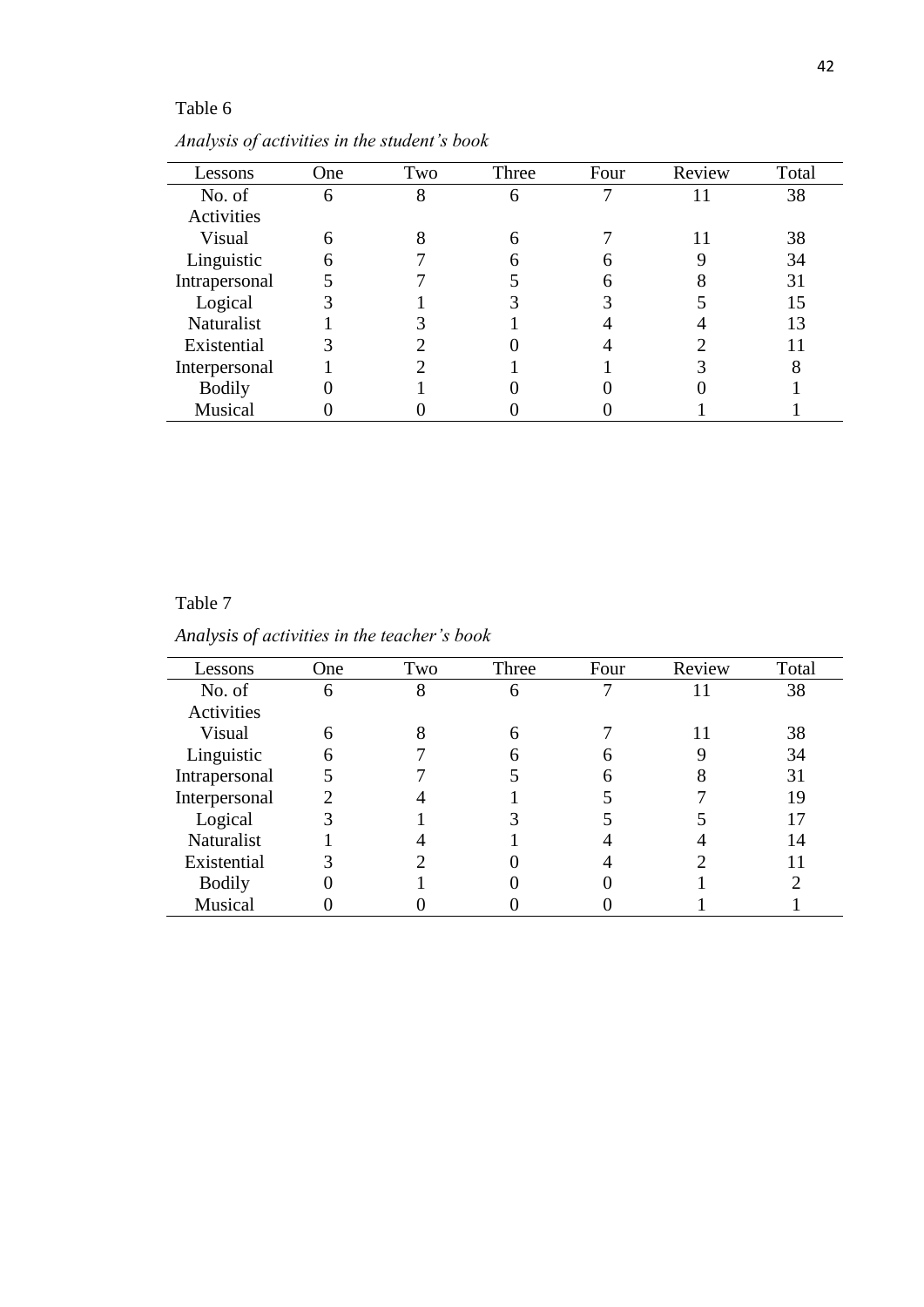#### Table 8

| Lessons       | One | Two | Three | Four | Review | Total |
|---------------|-----|-----|-------|------|--------|-------|
| No. of        |     |     |       |      |        | 30    |
| Activities    |     |     |       |      |        |       |
| Intrapersonal |     |     |       |      |        | 30    |
| Linguistic    | h   |     |       |      |        | 22    |
| Logical       |     |     |       |      |        | 13    |
| Visual        |     |     |       |      |        | 12    |
| Naturalist    |     |     |       |      |        |       |
| Existential   |     |     |       |      |        |       |
| Musical       |     |     |       |      |        |       |
| <b>Bodily</b> |     |     |       |      |        |       |
| Interpersonal |     |     |       |      |        |       |

*Analysis of activities in the activity book*

**Co-existing intelligences.** As it is shown in Table 6, visual-spatial intelligence is the most dominant type of intelligence in the student's book and it is triggered in all of the activities in this unit of the book and all of the remaining intelligences co-exist with this type. This might be because looking at charts, pictures, and different colors may assist language learning and make topics more comprehensible rather than only reading or listening to them without looking at any visuals. Linguistic intelligence co-exists with logical mathematical intelligence in many of the activities. An example for this can be found in Example 3. This may be due to the designers' wish to activate more than one intelligence at a time and logical/mathematical intelligence seems to be the next most commonly activated intelligence among all.

Bodily/kinesthetic and musical intelligences also co-exist with each other. As it is shown in Example 8, students are asked to do some actions while singing the song and this might be done purposefully as only singing the songs may not be equally engaging for the students compared to singing with movements. Naturalist and existential intelligences also seem to co-exist with each other. This might be due to the fact that the unit was focused on animals and most of the activities related to existence of animals also related to their existence in nature (see Example 7).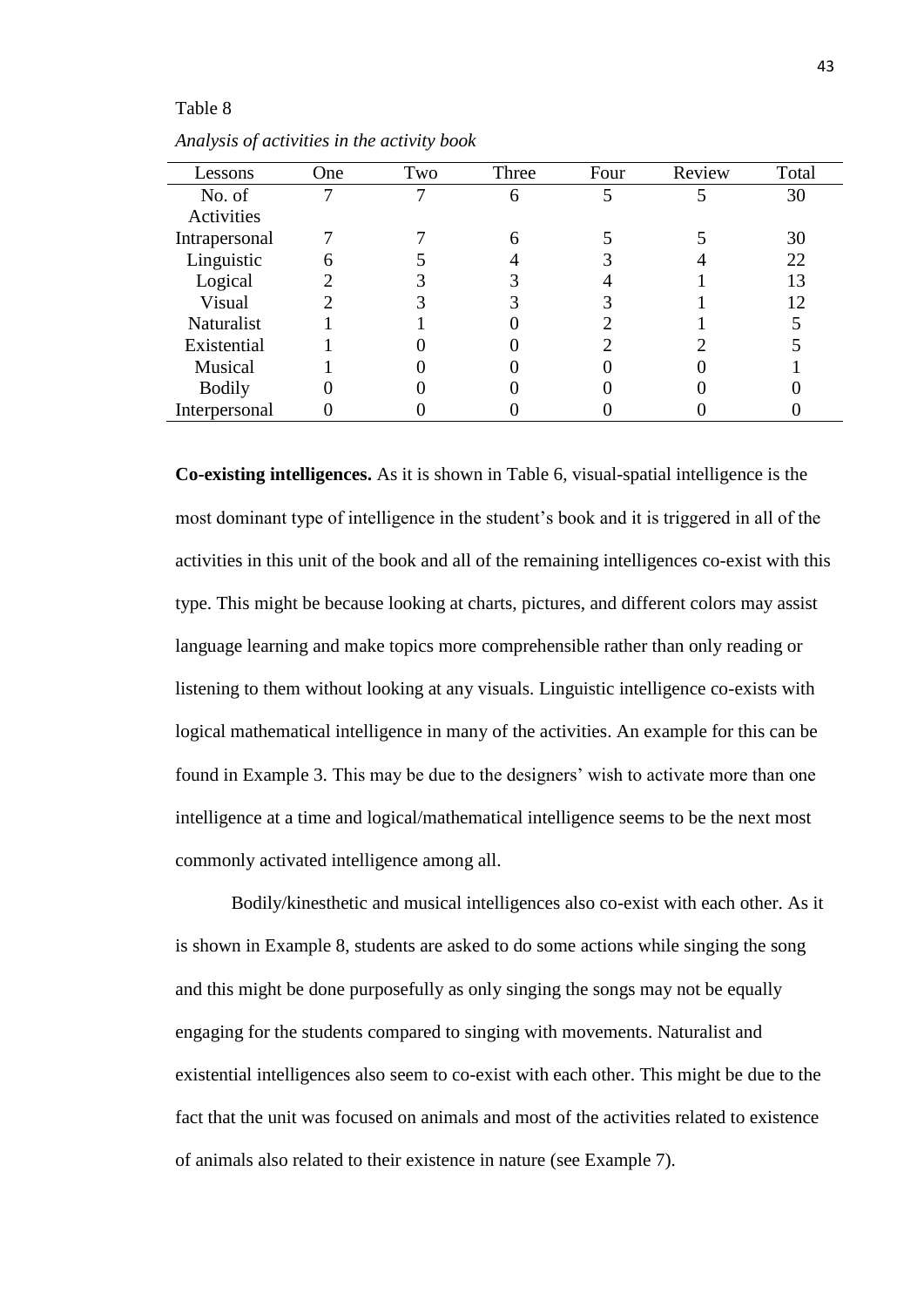**Visual/spatial intelligence.** Visual/spatial intelligence appeared to be the most dominant type in the student's book. It is activated in all of the activities in the book. All of the activities are accompanied by pictures, charts and colors related to the activities. In the student's book, different colors for different purposes are used; red is used for the number of the activities, orange for sound files, blue for grammar files, and the background color of the review chapters in the whole book is blue. Example one, which is from the student's book (lesson two, activity four), shows an activity which activates this intelligence:

## *Example one:*

Activity four

Make questions about the photos. (Sunrise7, Student's Book, p.53)

| Make questions about the photos |              |                      |
|---------------------------------|--------------|----------------------|
| is                              | The elephant | Eating something?    |
|                                 | The lion     | Drinking?            |
|                                 |              | Sitting in the tree? |
| are                             | The tigers   | Sleeping?            |
|                                 | The monkey   | Dancing?             |
|                                 |              | Having a shower?     |
|                                 |              | Fighting?            |

# In this activity, there is a chart and students are asked to make sentences using the words in the chart and the photos of animals from the previous page. In such activities, visual/spatial intelligence is highly represented since students are asked to use the chart and the pictures together. They ought to look carefully at the pictures in order to know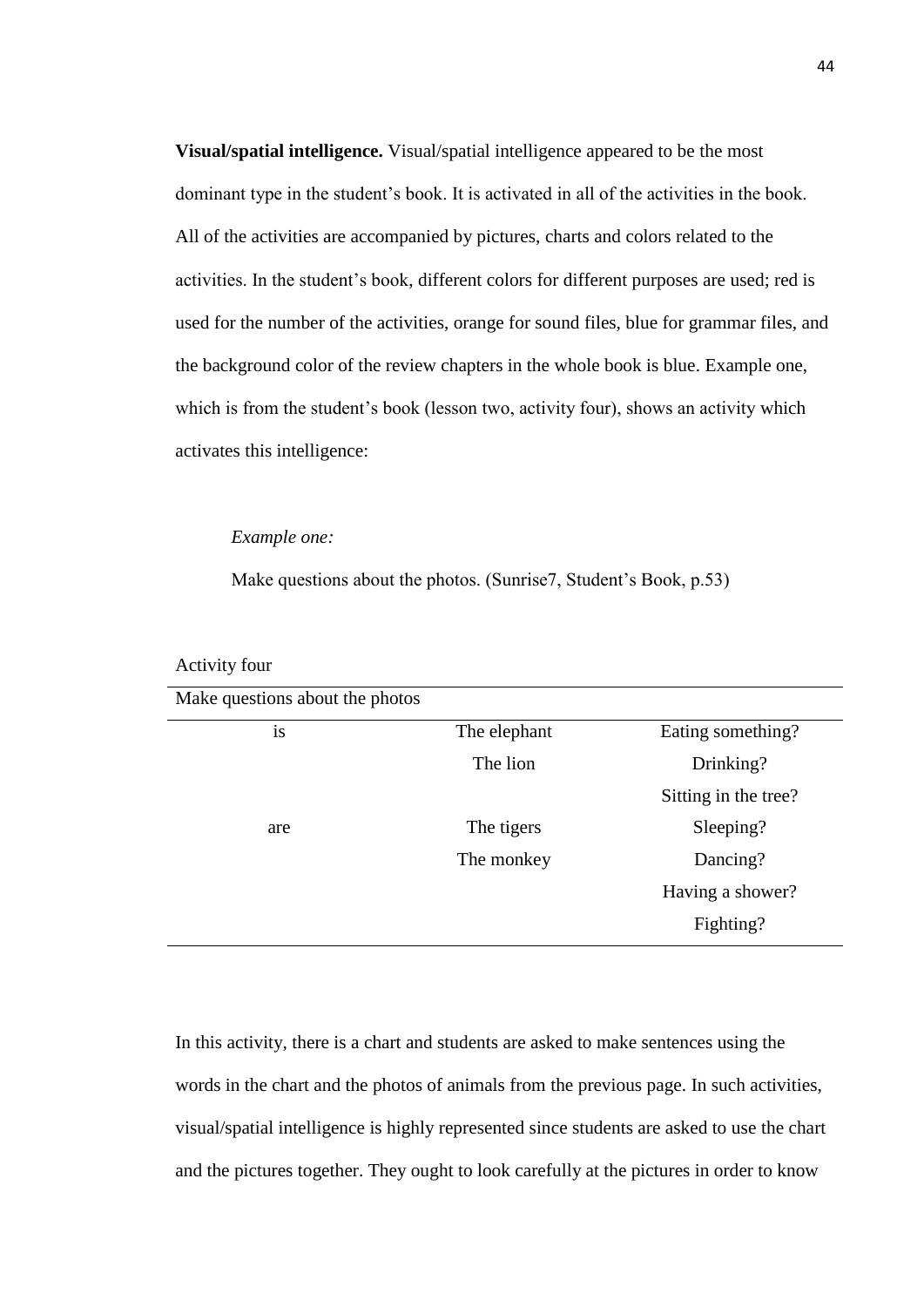what the animals are doing. For example, there is a picture of an elephant which seems to be drinking water and taking a shower and students use the words in the chart to state both of the possibilities in making the required questions. In such activities, the students can also use their imaginations with the pictures. This is also related to visual/spatial intelligence. They might remember a story, a documentary film they have seen about animals or a cartoon character that they know and relate them to the activity with their visual/spatial intelligence.

**Linguistic intelligence.** The results of the analysis of the activities in the student's book show that linguistic intelligence is the second most dominant type in the book. As it is shown in the Table 6, linguistic intelligence is covered in almost all of the activities (n=34). This was an expected result as the aim of the book is teaching a foreign language. Examples two and three from the activity and the student's books illustrate how this intelligence is activated in the book. In the activity book, in lesson four, activity one, the students are asked to match questions to their answers about two animals; a horse and a shark. There are also pictures of these animals. However, the students are not required to do anything with these pictures. Therefore, it is assumed that the function of these pictures may be only to remind the students these animals in order to be able to match the questions correctly and to be able to describe the animals in the next section of the activity. In addition, the content of the questions are generally about information related to the descriptions of these two animals, such as their colors, the types of food they eat, and the places they live in. Therefore, this activity can also activate naturalist intelligence, as its entire content is about information related to the natural world. The instructions for the activity read:

*Example two:*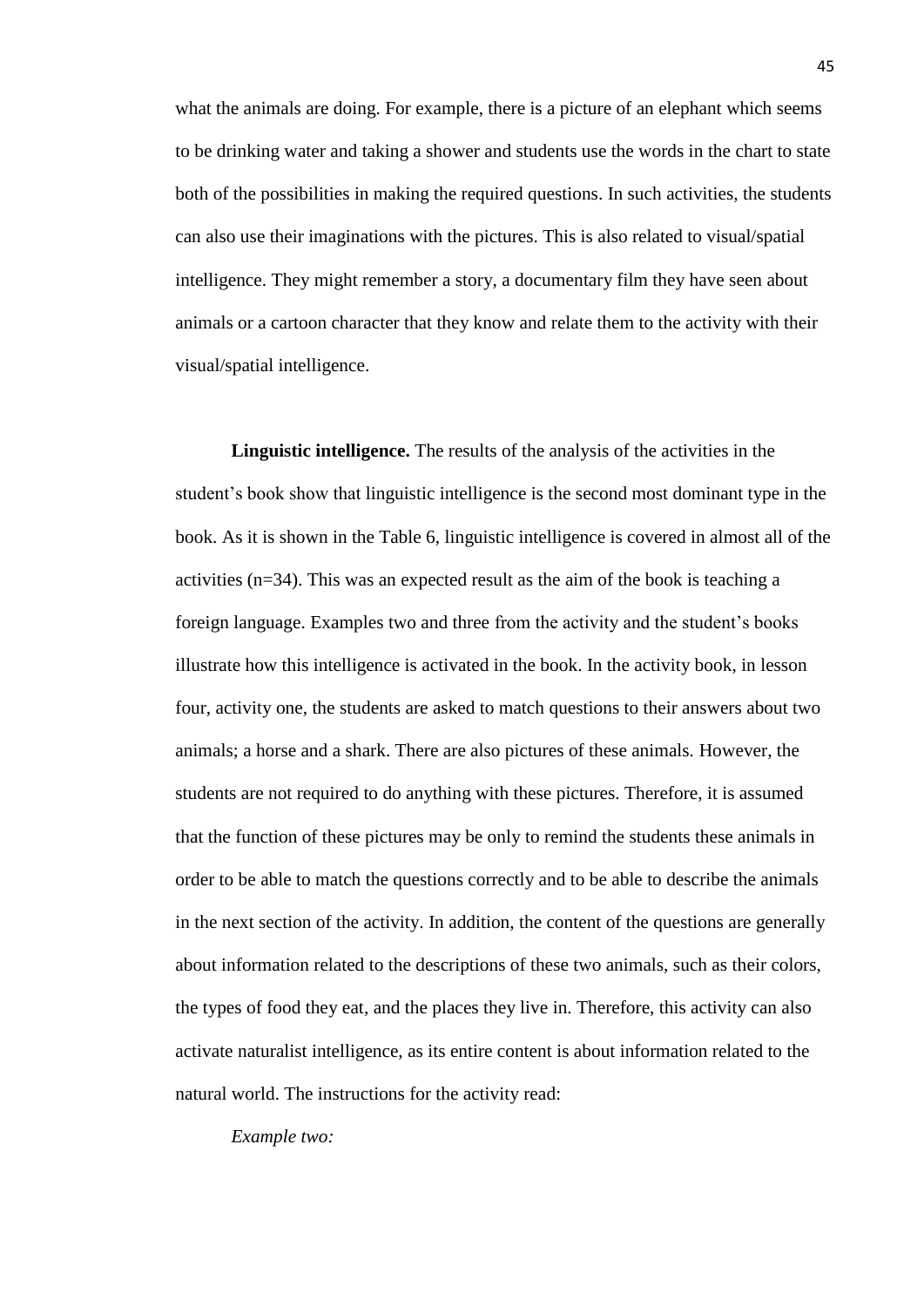Reading and Writing. Match the questions with two answers. Now write descriptions. (Sunrise 7, Activity Book, p.54).

The focus of this activity is on reading and writing as it is mentioned at the beginning of the activity. This activity consists of two parts. The first part focuses on reading and comprehension. There are five questions and 10 answers, and the students are asked to read the questions and find two suitable answers for each of the questions. Here, the students can make use of the reading activities in the same lesson in the student's book, as the content of the lessons in both of the books are similar.

In the second part of the same activity, the focus of the exercise is on writing. Here, students are asked to write descriptions about the horse and the shark and there are four lines to write their descriptions in. Therefore, the students are first required to understand the reading passage and then use their linguistic skills to produce a written description similar to the one they have read. In other words, they have the chance to improve both their reading and writing skills using their linguistic intelligences. The second example for the activities representing linguistic intelligence is from the student's book. In this activity, the students are asked to make different words from the presented letters.

#### *Example three:*

How many English words can you make from these letters? A M N C D E V

## L O T I R S. (Sunrise 7, Student's Book, p.59)

In the teacher's book in relation to this activity, teachers are asked to tell the students the rules of the game; they can use each of the letters only once and teachers can also provide a few words as examples. In this activity, students need to apply their knowledge of English language and linguistics to come up with new vocabulary items. This activity also activates logical/mathematical intelligence as it is in the form of a game; it helps students to build words by activating their passive vocabulary and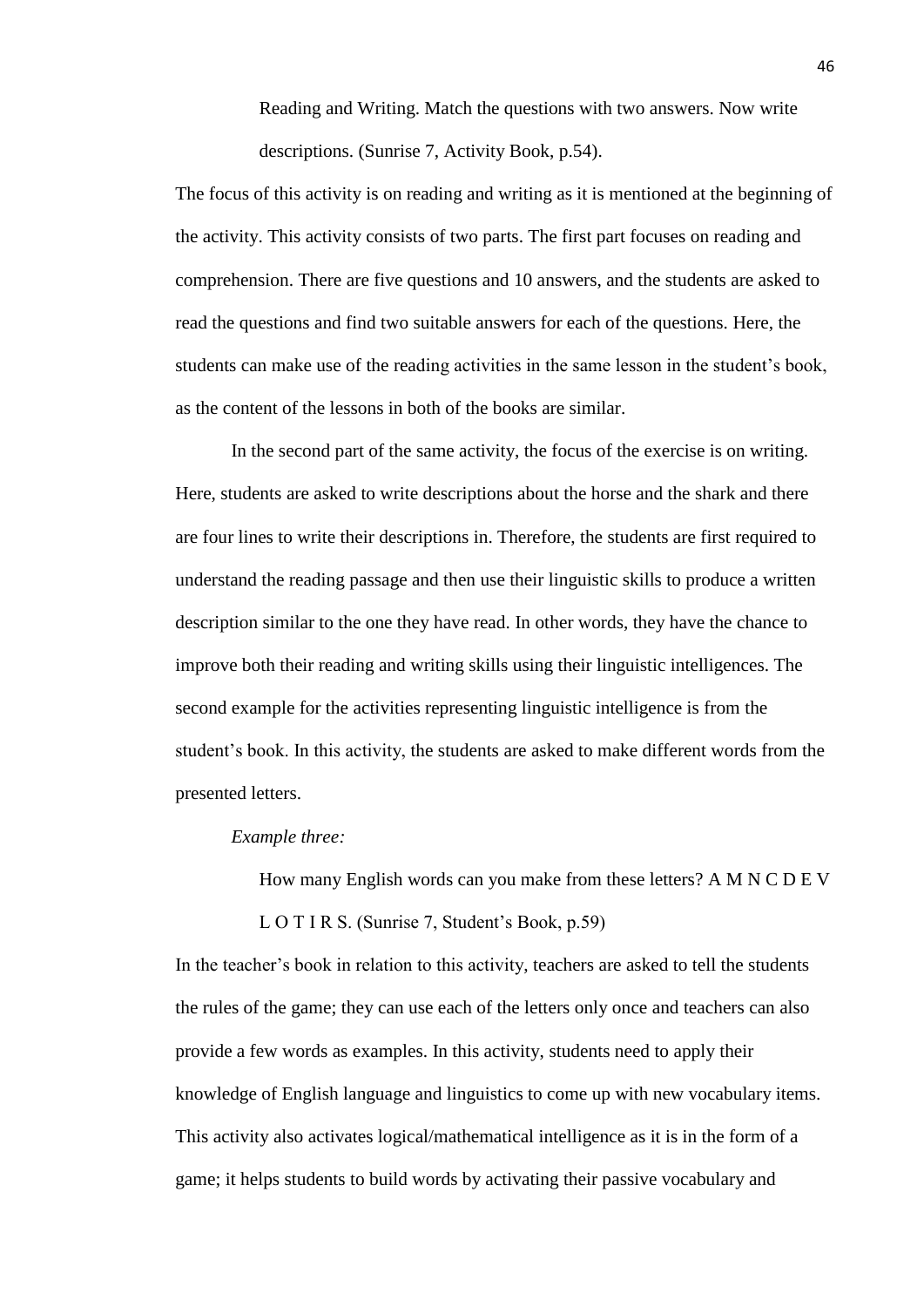applying their knowledge of building words in English language logically. In this process, they may also come up with new words that they may not be familiar with and acquire new vocabulary. As this process requires them to use their existing knowledge to solve a problem and come up with new answers, it activates their logical intelligence. In addition, this activity can also activate interpersonal and intrapersonal intelligences, because the instructions in the teacher's book suggests that the students can do this activity as a game own their own or in pairs. When students work together, they communicate with other students and their interpersonal intelligence may emerge as a key ingredient in succeeding in the activity. It may facilitate certain points for them while they share ideas. As a result, they may learn new things from each other. Moreover, when the students work individually, their intrapersonal intelligence helps them to be more independent while they are looking at their own understanding of the activity. In this process, they may come up with new words too.

**Intrapersonal intelligence.** Intrapersonal intelligence emerged as the third dominant type. The frequency of the activities that are related to this intelligence is 31 as most of the requirements of the activities address individuals. Example four shows an activity which triggers this intelligence. This example (see Appendix F) is from the student's book, lesson three, activity five.

## *Example four:*

Look and compare. Correct the false sentences. (Sunrise7, Student's Book, p.55) There are two pictures in this activity and individual students are asked to compare them and find the differences between them. In the list of the activities that was presented by Botelho (2003), this type of "independent student work" is categorized as activating intrapersonal intelligence. However, this might be questioned by various researchers as the requirement of the activity is only comparing two pictures and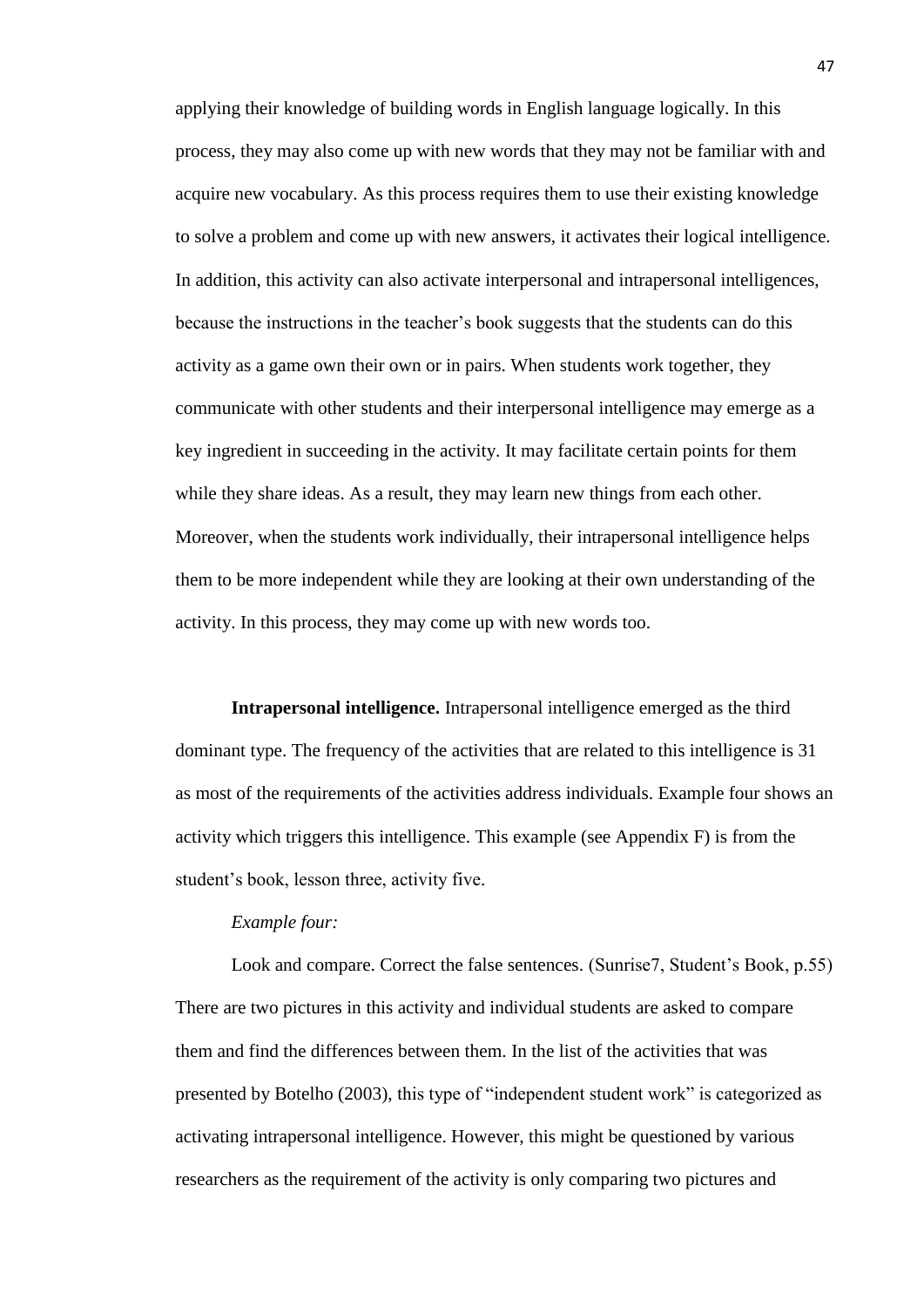correcting some sentences. In the second part of the activity, the students are also individually asked to correct the false sentences. These are already given in the activity and the activity is not requiring students to produce something reflecting their interests. However, Botelho (2013) argues that by making students work on their own and concentrate on the specific elements of the language, the activity may be triggering intrapersonal intelligence. Intrapersonal intelligence is also about being able to or benefiting from working independently. In other words, individual work on comparing pictures may activate intrapersonal intelligence, as students will be required to use their own judgments and understanding of the topic while completing the activity. In such activities, students can work independently without interacting with others, and if they have this type of intelligence, such activities may be beneficial for them in learning the language.

**Naturalist, logical/mathematical, and interpersonal intelligences.** The result of the analysis showed that naturalist intelligence  $(n=13)$  was weakly represented in the student's book. Together with logical/ mathematical (n=15) and interpersonal intelligences (n=8), it was addressed in less than half of the activities. In fact, this intelligence was expected to be among the most dominant intelligences in this particular unit since the name of the unit is "Animals." In Botelho's (2003) list of activities, classifying animals, bird and animal watching, categorizing animals, and background music in the form of sounds created in the natural world are all part of the activities that would activate naturalist intelligence. However, as it was shown in Table 6, a very limited number of the activities trigger this type of intelligence in Sunrise 7's unit four. Example five below shows such an activity:

*Example five:*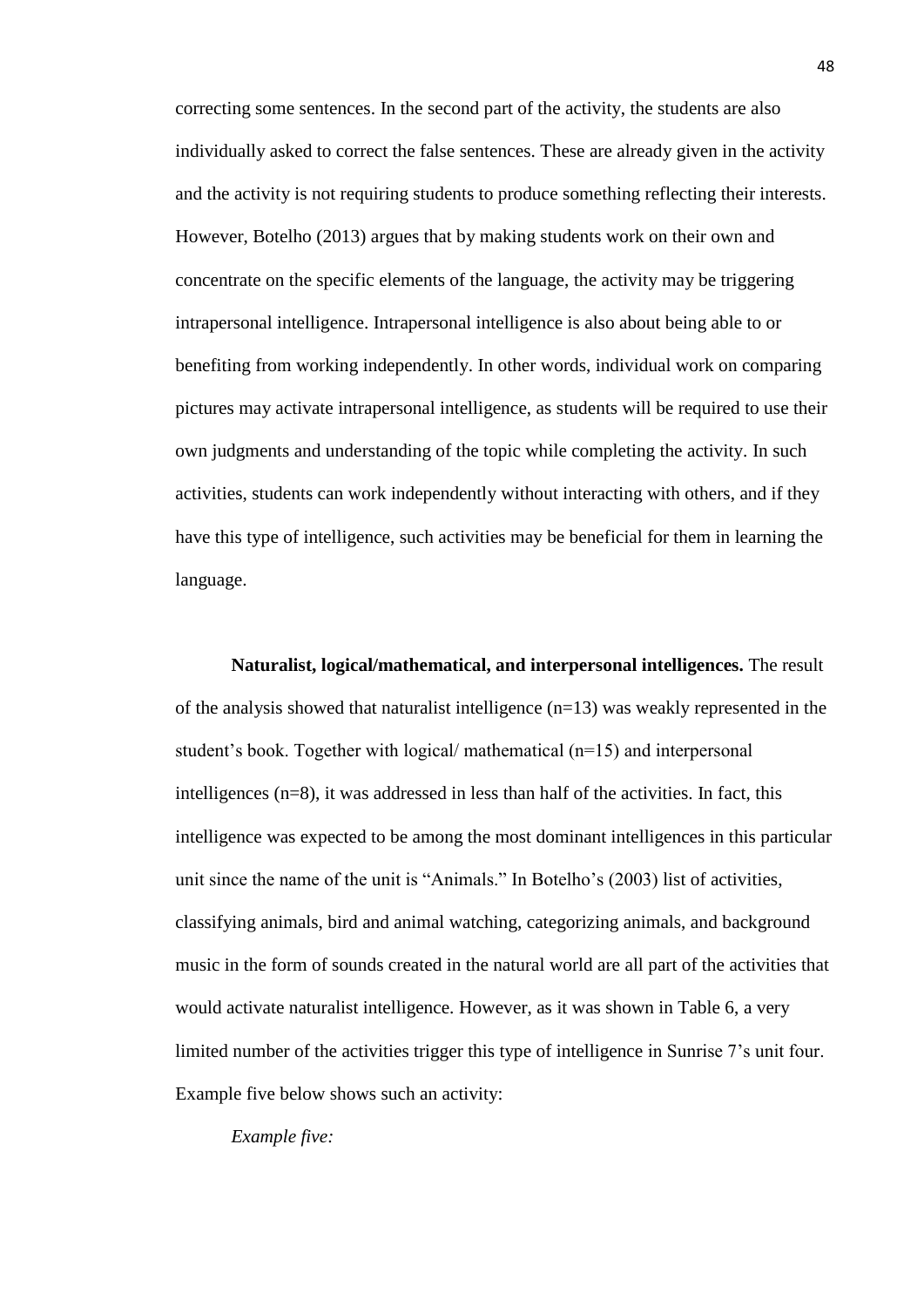Listen and repeat, then match the sounds with the three animals. (Sunrise 7, Student's Book, p. 50).

In this activity, the pictures of the animals are also given and the focus of the activity is listening. Therefore, naturalist, visual/spatial, and linguistic intelligences are activated together in this activity. The same intelligences are also activated based on the instructions in the teacher's book as it asks students to look at the photos, listen and read the words. They are also asked to repeat the sounds that the animals make and listen to the second section of the audio, where they write the names of the pets whose sounds they hear. Thus, one can claim that students benefit from such activities which activates more than one intelligence and it would be better if the course book presented more activities similar to these. Unfortunately, there were further activities related to animals but they could not be considered to be activating the naturalist intelligence because according to the criteria, only mentioning the names of animals, for example for learning new vocabulary, does not indicate that the naturalist intelligence is in fact activated. An example for this is shown in example six below, which is taken from the student's book:

## *Example six:*

What is the English word for? (a picture of a snake is given) What's this called? (a picture of a camel is given) What does "cub" mean? How do you say (a picture of a shark is given) in English?

Answers

Baby animal camel shark snake. (Sunrise 7, Student's Book, P.57). The directions of the teacher's book also focused on matching the questions to the answers. Therefore, the focus of the activity is not actually learning about the animals or using the students' existing knowledge about animals in relation to nature but it is on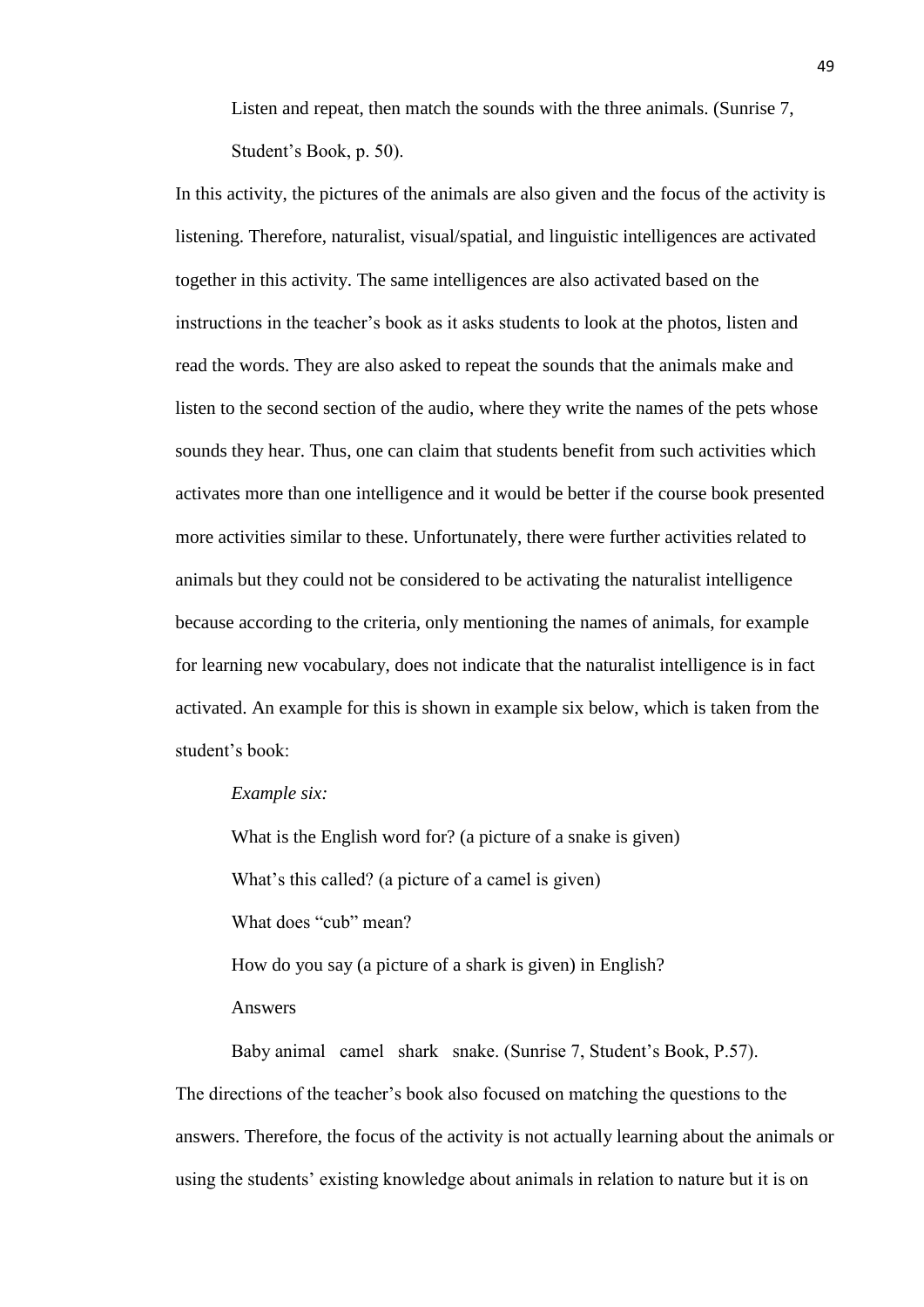learning new vocabulary. As mentioned earlier, only mentioning the names of the animals is not enough to activate the naturalist intelligence. Hence, this activity was categorized only as activating visual/spatial and linguistic intelligences.

**Existential intelligence.** The number of the activities which activate existential intelligence in the student's book is 11. In activity three in the review chapter of the student's book (see Example 7) students are required to ask and answer questions regarding the characteristics of certain animals, such as elephants' ability/inability of flying and the ability/inability of bending necks by giraffes. All of these can be relevant to the existential qualities of living things.

*Example seven:*

Ask and answer Can horsed jump? Yes, they can. 1-horses/jump 2-elephants/fly 3-penguins/swim 4-lions/run 5-giraffes/bend their necks 6-koalas/live without water 7-rabbits/talk

8-monkeys/climb trees (Sunrise 7, Student's Book, p.58).

In such activities, through knowing the nature and the existence of these animals and their capacities of doing things, students can make use of their existential intelligence for answering these questions properly. Additionally, this activity is related to the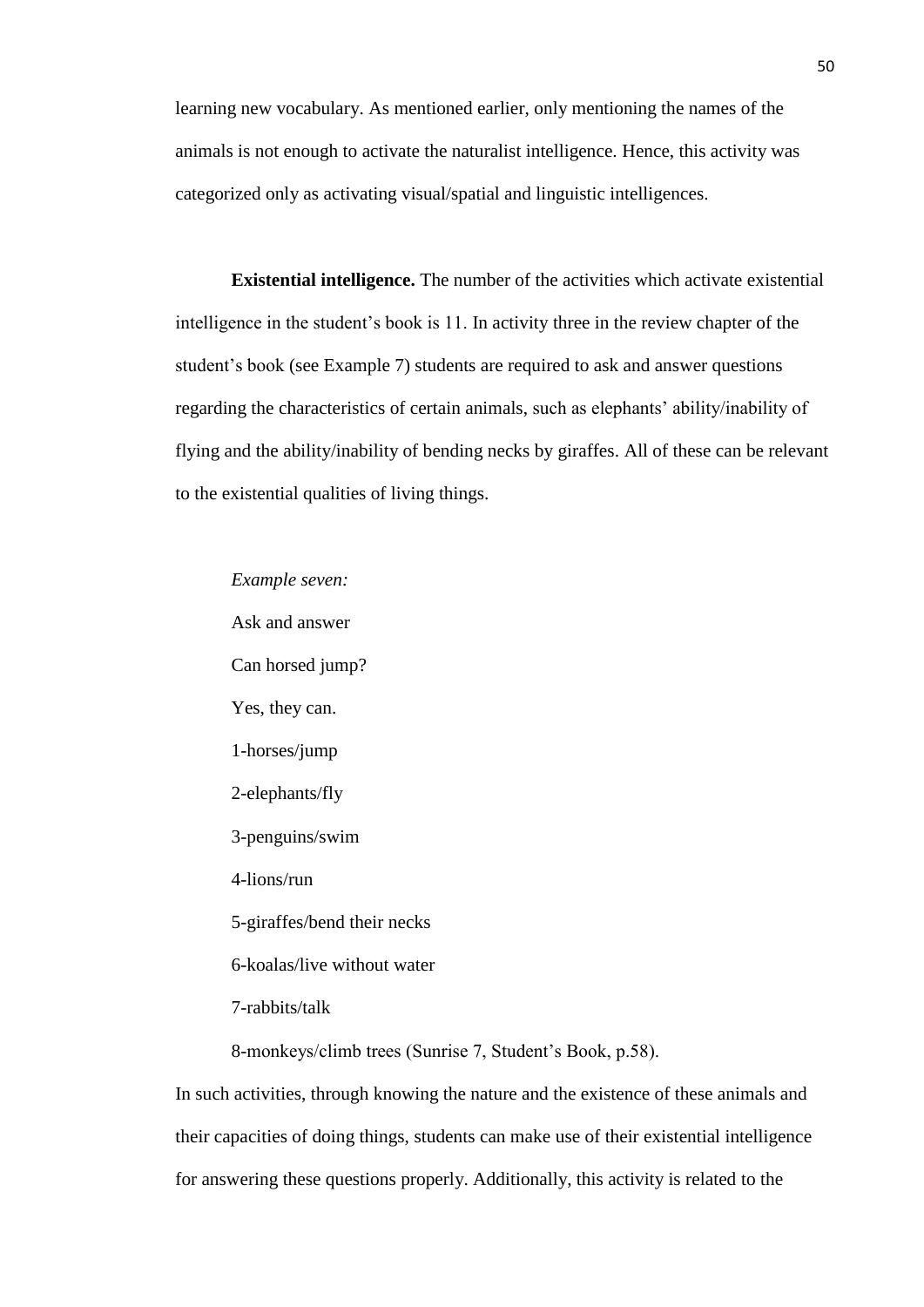natural world and has different information regarding animals and their being in nature. Therefore, it can be stimulating natural intelligence beside the existential one.

**Bodily/ kinestheticand musical intelligences.** In the student's book, bodily/kinesthetic and musical intelligences are activated very rarely under analysis. The frequency of these intelligences is one. There is only one activity which activates bodily/kinesthetic intelligence in the student's book. This is a game with a picture of a girl miming to indicate actions such as swimming and flying. This is suggested as a game where one student mimes and the others guess what he/she is doing. In the teacher's book, further body movements, such as climbing a tree, are added. This activity can be found in Sunrise 7, teacher's book (p. 72) and the student's book (p. 53) (see Appendix E). This activity also activates existential intelligence as it talks about the facts of the abilities of mankind which is their incapability of flying. Similar to the bodily/kinesthetic intelligence, only one activity which is a song in the review chapter can be considered to be relevant to musical intelligence. This is illustrated in example seven below. In this activity, students are asked to write the missing word in the song in the student's book. However, in the teacher's book another intelligence is activated with the musical one, which is bodily/ kinesthetic, as students are asked to invent actions to perform the song.

### *Example eight:*

Can you do the monkey dance? Close your eyes and take a chance Come on and dance Can you walk the lion walk? Can you talk the parrot talk? Can you move the tiger way?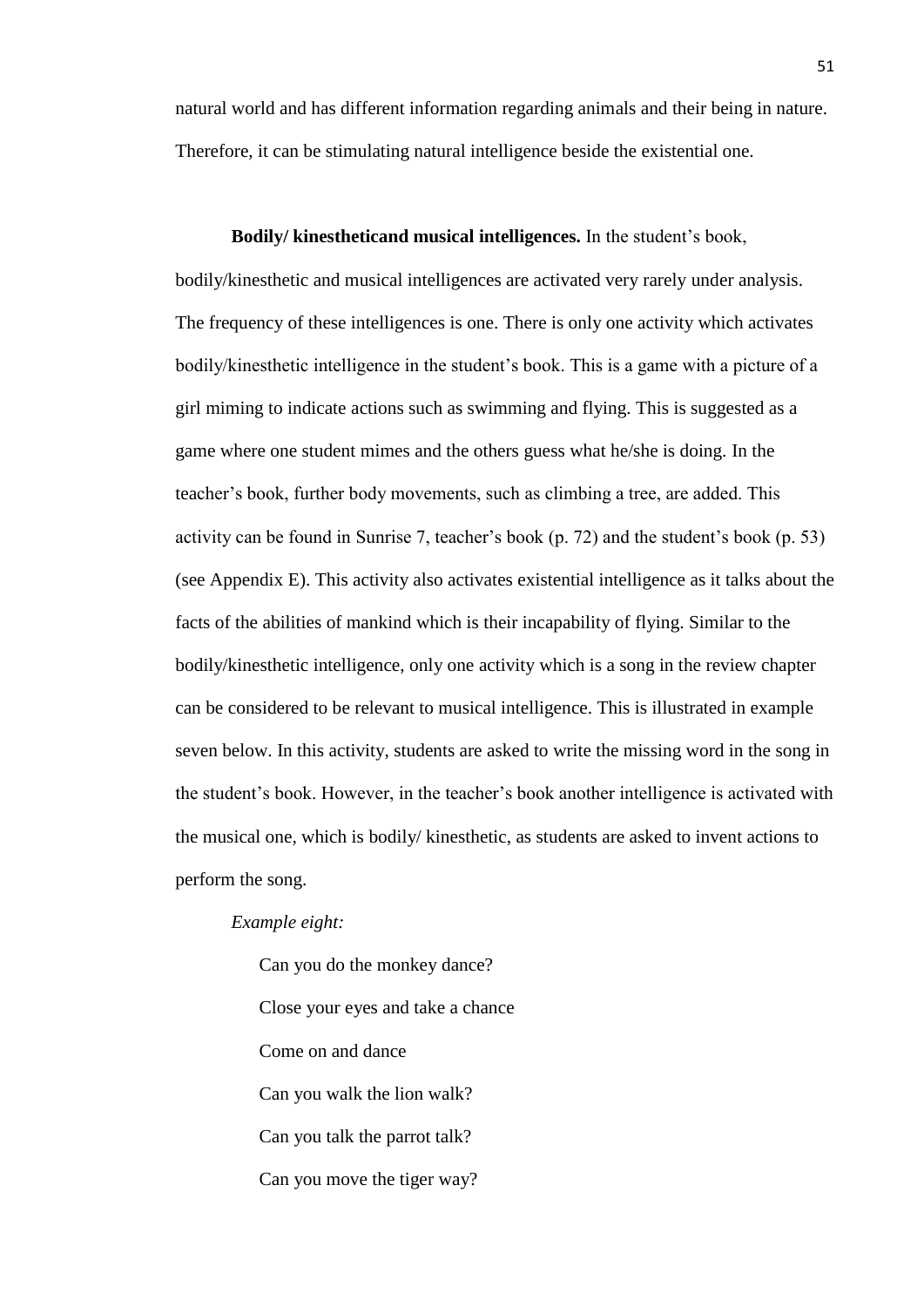Start right now, do it today! Bend your knees And touch your toes Just like a monkey Anything goes! Yes, we can do the monkey dance Let's close our eyes and take a chance Come on and dance We can walk the lion walk We can talk the parrot talk We can move the tiger way

Let's start right now, do it today! (Sunrise 7, Teacher's Book, p.78).

This song is situated at the end of the unit. Thus, students with musical intelligence might be very excited to listen to a song after the long and stressful period of time in class. However, it is not enough to help such students with high levels of musical intelligence to adequately use their intelligences in helping them learn English.

**Specific instructions in the teacher's book: Opportunities for extra intelligences.** In the teacher's book, the number of the activities was the same as the student's book. As mentioned in the previous chapter, the teacher's book is used by the teachers only as a guide to teach the student's book. Hence, the number of activities in each of these books is exactly the same. However, there are some extra directions for the teachers at the beginning of each lesson in the teacher's book. These extra instructions are not about a specific lesson or activity and there is no activity number for them; they are only additional, general directions for the teachers and they are written before activity one in all of the lessons. They usually refer to the beginning of the lesson, i.e. "To Start", the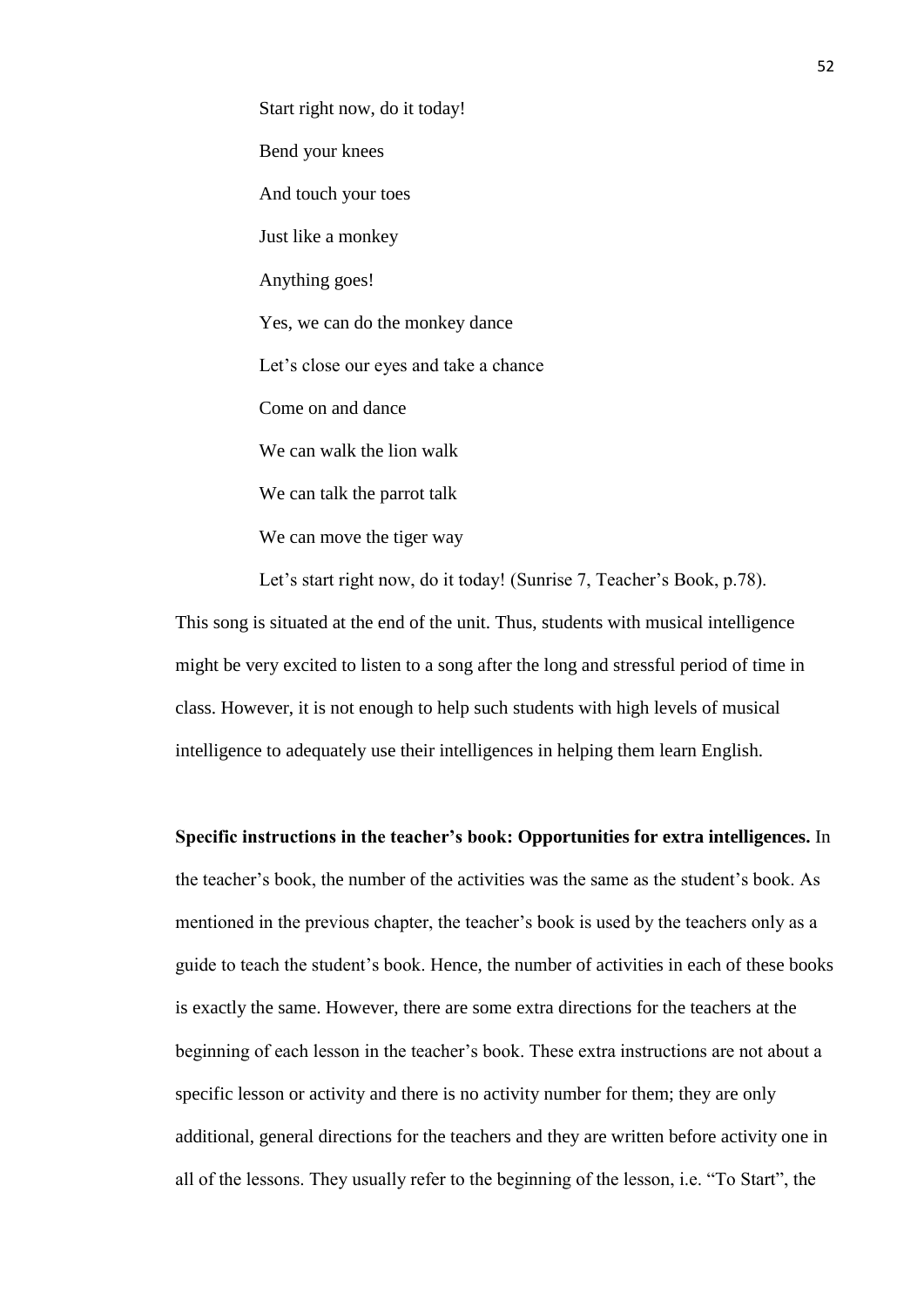focus of the lesson, i.e. "Teaching Point." Thus, while the teacher's book was analyzed, these directions were excluded in order to find out the similarities and the differences between these two books for only those 38 activities in terms of activating the intelligences. If the teachers make use of these, some of other intelligences might be activated. Example eight shows one of these extra directions:

*Example nine:*

Do some simple actions, e. g. touch your nose, stand on your left foot (only), write your name, write with your left hand. (Sunrise 7, Teacher's Book, p.68).

According to Botelho's (2003) list of activities, this sort of activity activates bodily/ kinesthetic intelligence. However, some teachers, as it will be discussed in the interview analysis section later, pay no attention to the teacher's book for different reasons. Thus, they might eliminate these types of intelligences automatically. This results in some intelligences, such as bodily/kinesthetic intelligence, to be activated very rarely. As it is shown in Table 6, bodily/kinesthetic intelligence was employed only once in this specific unit. However, the analysis of the same unit in the teacher's book (Table 7) showed that certain intelligences were referred to in the teacher's book more frequently despite being absent in the student's book. Therefore, if EFL teachers use the teacher's book as their guide for teaching, they might activate more intelligences.

As it is shown in Table 6 and 7, the frequencies of visual/spatial, linguistic, musical, intrapersonal, and existential intelligences are the same in both of the course books. However, logical/mathematical intelligence is activated in two more activities in the teacher's book. The frequencies of bodily/kinesthetic, and naturalist intelligences are increased only once for each one of these intelligences in the teacher's book. Moreover, the most significant difference between the teacher's book and the student's book is the frequency of interpersonal intelligence, which is increased from being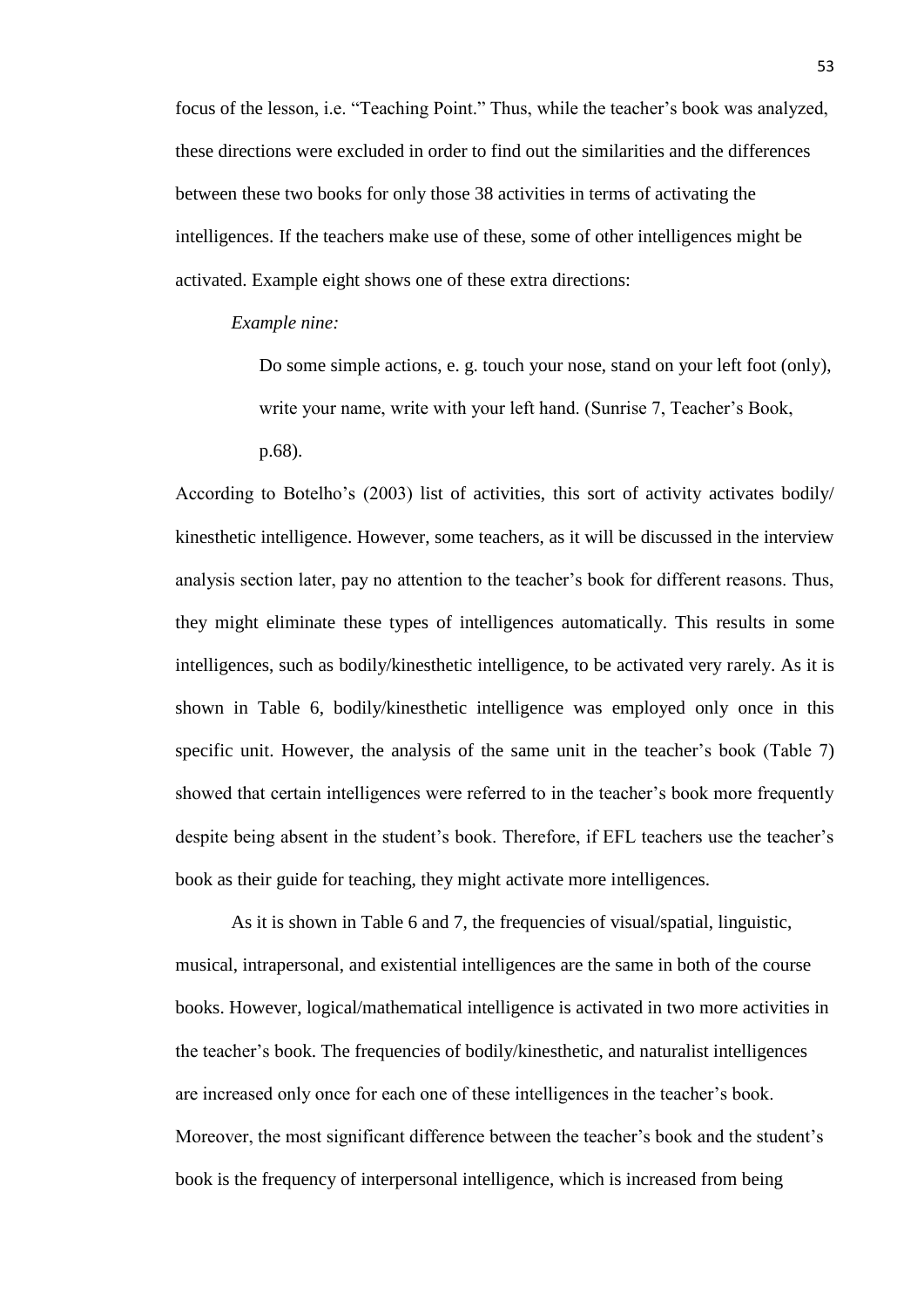activated 8 times in the student's book to19 times in the teacher's book. This was mainly done by suggesting the teachers to use activities that were originally designed as individual work to be carried out in pairs or groups. Group and pair work activities activate interpersonal intelligence (Botelho, 2003). Such directives can be good points to encourage teachers to use the teacher's book more frequently. As Baker and Westrup (2003) state, group and pair work activities are important because these sorts of activities encourage students to speak. They help the weak and quiet students to speak to another student rather than speaking in front of the class. They also encourage students to help each other in learning and to share ideas, hence promote cooperative learning too.

**The activity book: A self-study guide.** Interpersonal and bodily/kinesthetic intelligence are completely disregarded in the activity book as it is shown in Table 8. The main focus of this book is on Grammar, reading and writing skills and no activity regarding speaking or interpersonal intelligence was found in the unit. Accordingly, one can claim that the activity book is purely designed to self-study and self-evaluation. An obvious evidence for this is a self-evaluating chart in the last activity of the review chapter (Sunrise7, Activity Book, p57). The table includes three pictures of medals; gold which refers to very good, silver which refers to good, and bronze which refers to OK and the list of the studies subjects, as shown in example nine: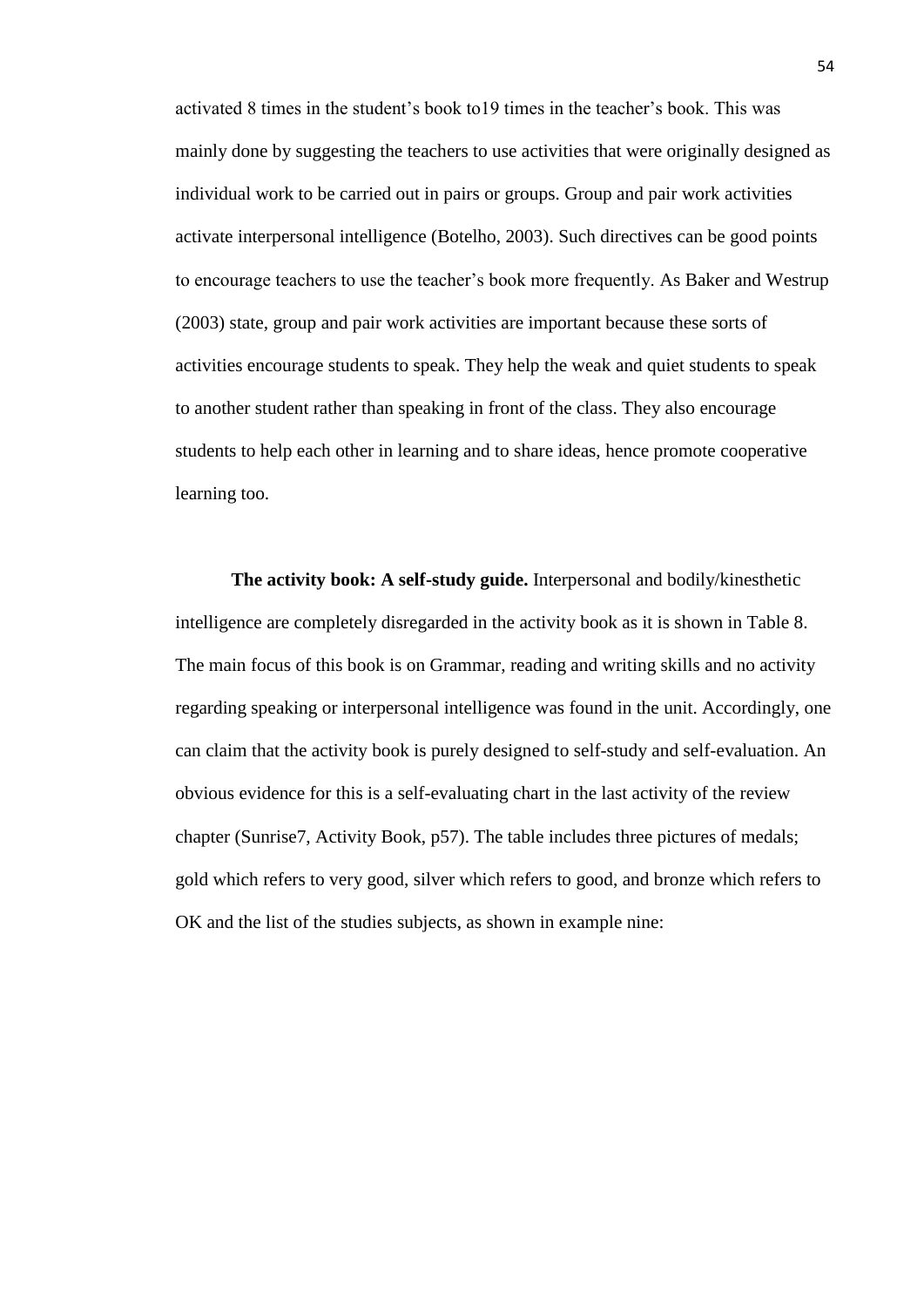| $L_{\mathcal{M}}$ |           |      |    |
|-------------------|-----------|------|----|
| How good are you? | Very good | Good | OK |
| Can (ability)     |           |      |    |
| Present continues |           |      |    |
| questions and     |           |      |    |
| negatives         |           |      |    |
| Comparative       |           |      |    |
| adjectives        |           |      |    |
| Animals           |           |      |    |
| Continents        |           |      |    |
| Measurements      |           |      |    |
|                   |           |      |    |

In this activity, the students go back to the previous lessons and evaluate themselves to see how good they are in different subjects which are studied in the whole unit. Such activities trigger intrapersonal intelligence, as the students look at their own work and understanding of the subjects.

## **How familiar are EFL teachers with the MI theory?**

*Example ten:*

With the intention of answering the research question about the level of familiarity of the EFL teachers' with regard to the MI theory, semi-structured interviews were conducted with nine EFL teachers who taught using Sunrise 7 at the time of the study. In the interviews, they were asked about different topics related to the MI theory, which are shown in Appendix C. In the last question, they were directly asked about their knowledge of the theory. This was arranged intentionally in order not to affect the teacher's previous answers regarding their level of familiarity with different aspects of the theory. Interestingly, all of the teachers pointed out that they had no knowledge related to the MI theory.

Despite not being aware of the theory itself, the analysis of the teachers' answers to the previous questions showed that each teacher had practiced the principles of the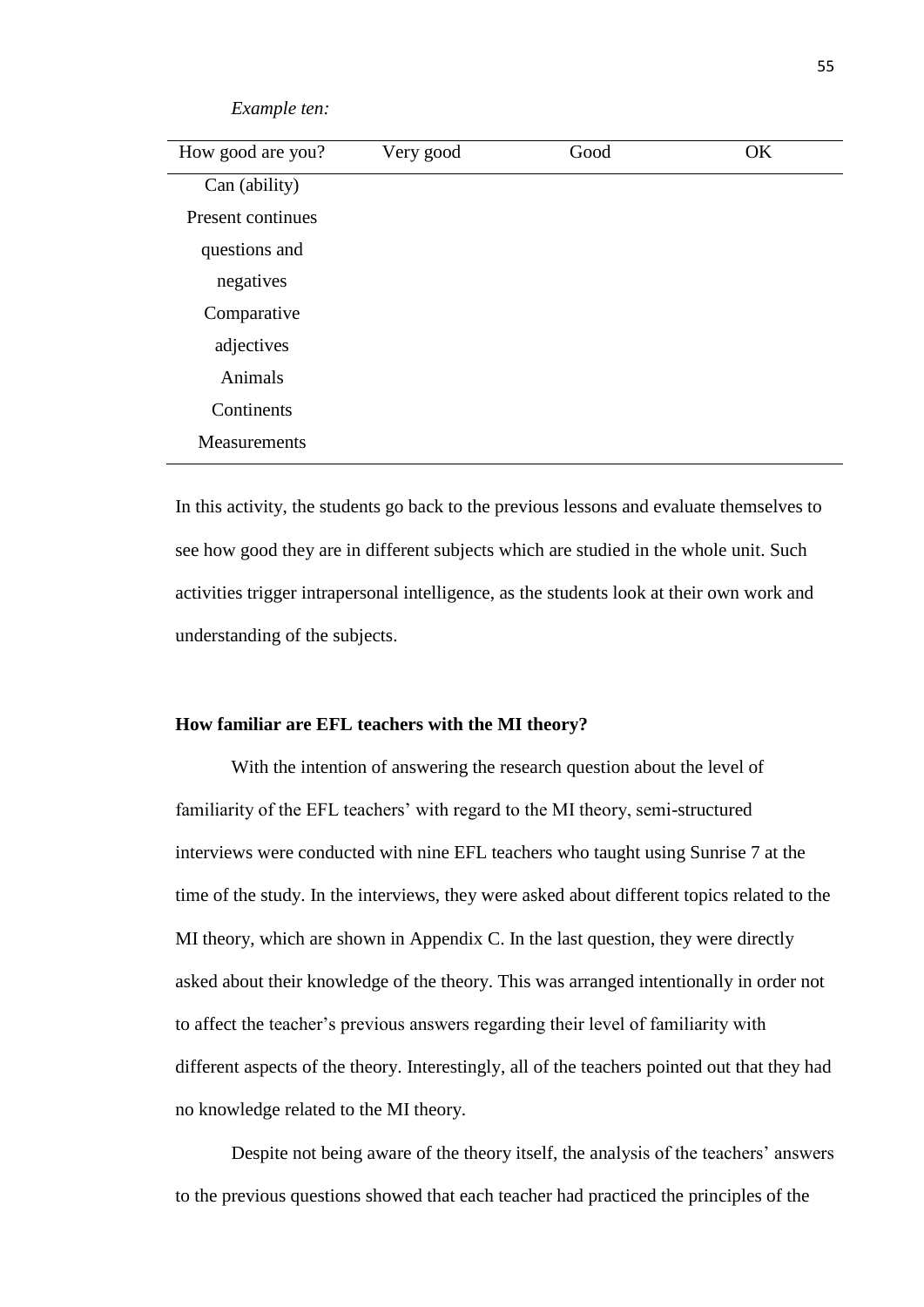theory to some extent. This might be because of the fact that all of them had participated in training courses related to Sunrise and its related teaching methodology. These courses might have implicitly included information about the MI theory. It might also be because of the fact that, as all of them covered everything in the student's and the activity book which was designed according to the MI theory (Sunrise, 2011). Others pointed out that they were practicing their own special ways of teaching in class, such as playing games related to the lessons in the book. These "extra methods" sometimes included practices that activated several different intelligences. However, the participating teachers pointed out that they were facing some problems, such as large number of students and limited teaching time. They also did not have adequate knowledge to develop their own activities to get to know their students since they had not been informed about the theory directly. Regarding these issues, significant answers of the participating teachers will be presented and discussed below.

**Prior training.** The participants of the current study claimed that they have participated in training courses prepared by the Ministry of Education and groups of foreign teachers prior to using Sunrise in their classes. The duration of the courses was different, ranging from three days to three months. The content of these courses were generally about the methods of teaching language, such as teaching grammar and vocabulary, and they were particularly designed to inform teachers in using Sunrise. Regarding this, Daro said:

I have participated in a training course which was especially designed for the new teachers. It was about the ways of teaching and how to deal with students. The course took nearly 40 days. I've also participated in other courses about Sunrise, and how to teach Sunrise. These courses usually took three and four days. I've also participated in another course which was taught by a group of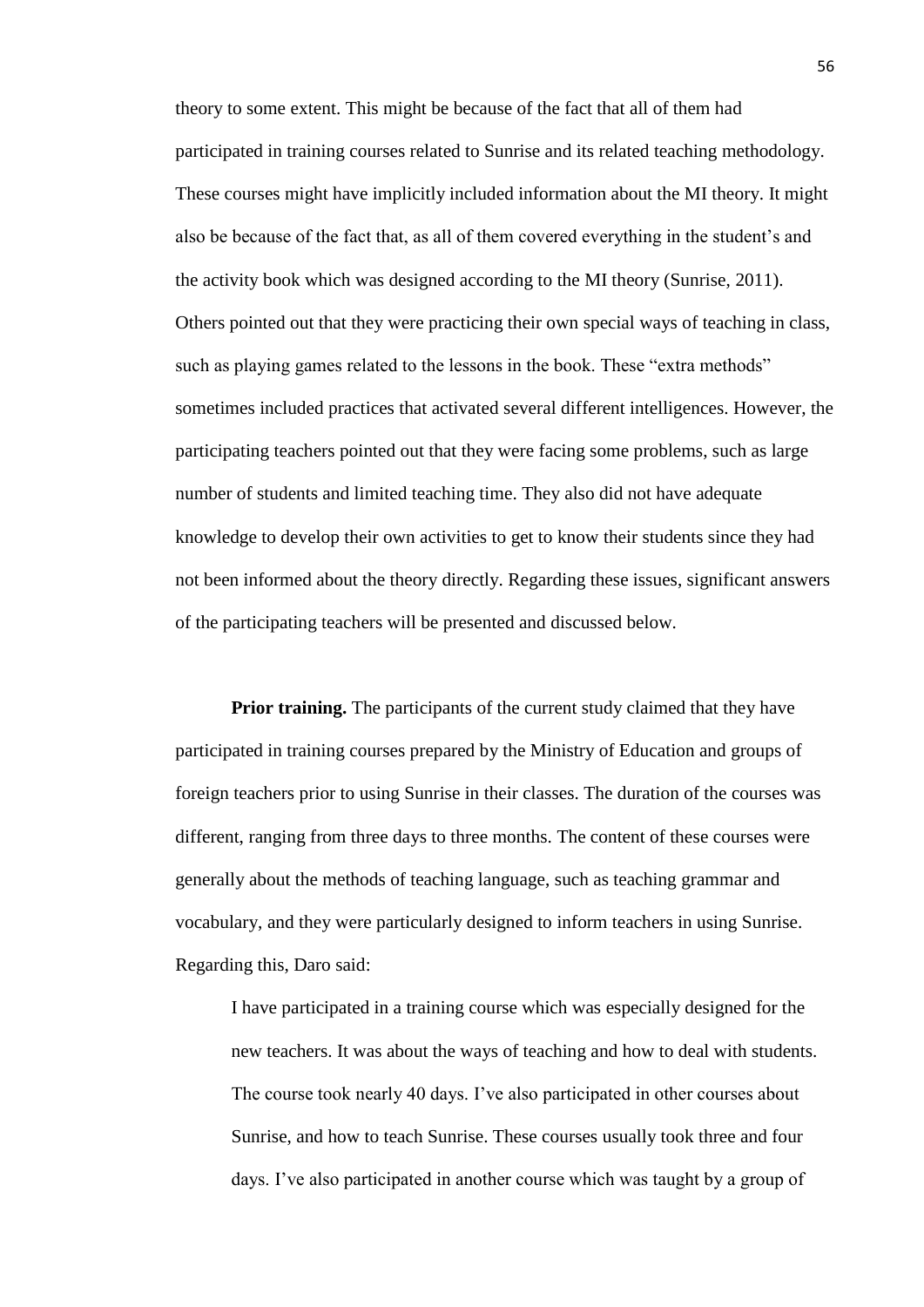foreign teachers from different countries. This course was generally about teaching methodology.

It appears that the training sessions on Sunrise were short-termed and focused specifically on how to use Sunrise to teach language elements, rather than using Sunrise as a language teaching aid. In this respect, Tre said that she had participated in a course that took three days and was "about the ways of teaching Sunrise, for example how to teach grammar or the new vocabularies." It is also noticeable how teachers refer to "teaching Sunrise" rather than "using Sunrise to teach." This description suggests that teachers perceive (or were trained to perceive) Sunrise as something to be taught rather than as a teaching aid. Kany also said that the Ministry of Education had asked them to attend a course that was "a long time ago:"

I have participated in a course by the Ministry of Education a long time ago. It took six days and it was about the ways of teaching Sunrise, because Sunrise was newly published by that time. It was useful, but the experience of teaching the book was more useful to me. I have not participated in any other courses.

Through these quotes by the teachers, it is noticeable that the Ministry of Education had prepared courses for the EFL teachers to familiarize them with the course books used in schools and inform them about how these course books should be taught. However, it appears that the training sessions were mostly scheduled when Sunrise was first published and no further training sessions were organized recently to inform teachers about the book or the theories behind it. Therefore, it is possible for some of them to have benefitted from these courses. However, while all teachers claimed that they have participated in some sort of training, none of them were familiar with the MI theory. This brings about the assumption that the theory might not have been mentioned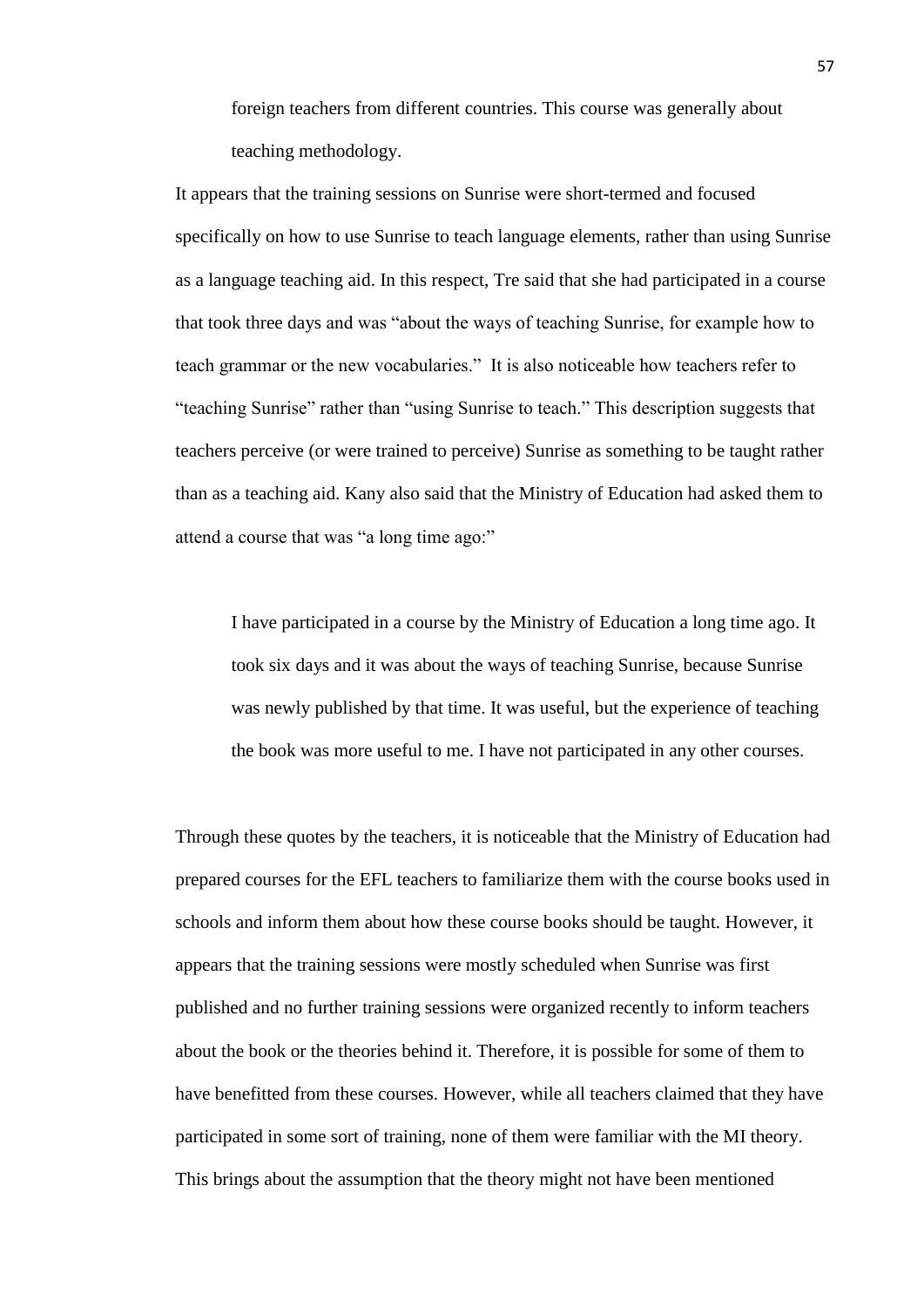explicitly in the training sessions prepared by the Ministry. This might have disadvantages for both the teachers and the students. The teachers may not apply the principles of the MI theory in class since they do not have knowledge about it and students with certain intelligences might not benefit from the foreign language instruction in class if their intelligences are not activated.

In addition, none of the participants were involved in the development of the current English language curriculum used throughout Northern Iraq at any point. This was interesting considering the fact that the experience range of the participants was quite wide. It also indicates that they might not develop or improve their knowledge in teaching the language and it is likely that Sunrise will remain as their main (and limited) reference point in teaching.

**Use of the course book.** All of the participating teachers pointed out that they covered everything in the student's and the activity books. This indicates that they followed the principles of the theory to the extent that these books (the student's and the activity books) covered it, as shown in Table 6 and Table 8. Some of them (n=4) also said that they used the directions of the teacher's book as well, and this indicates that they have activated more intelligences since more intelligences are activated in the teacher's book as shown in Table 7. Regarding these, Ashty said that she was using the student's and the activity books "constantly." In other words, she is using the books in every class. Regarding the usage of the course pack, Kany also said that she used the teacher's book and she benefited from the directions of the book as they facilitated the teachers' work in class. About the book, she also added that "it really guides teachers." Nevertheless, Kany's point of view was not shared by the majority of the participants, who did not employ the teacher's book as often as Kany.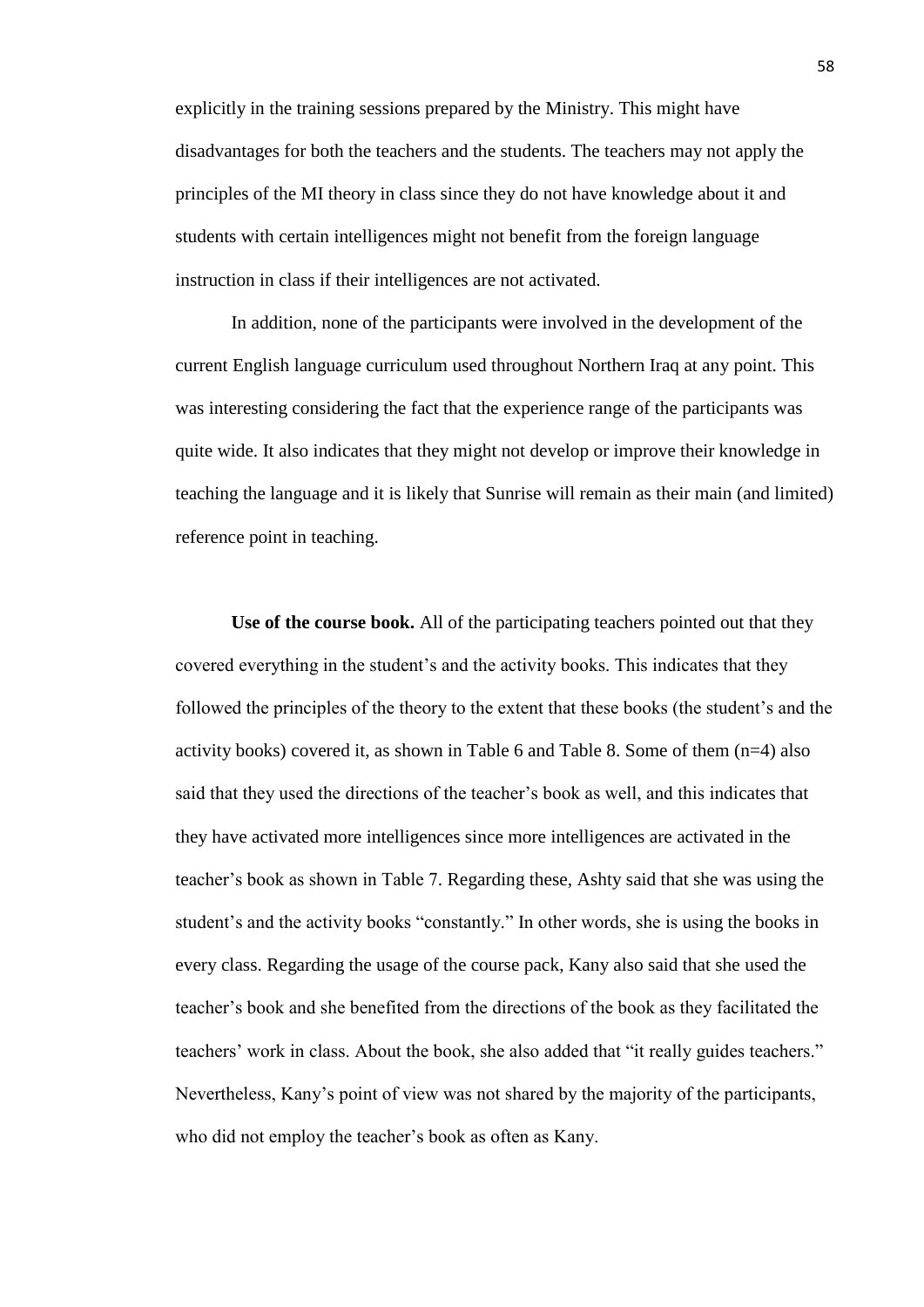**Teachers' methods and the teacher's book.** Besides using the course pack, some participants pointed out that they also practiced their "own methods of teaching" in class. In fact, their reference points were playing games and reading short stories which cannot really be considered as methods but rather activities that are in addition to the activities in the course books. However, they are significant since these can activate certain intelligences such as logical/ mathematical and visual/spatial intelligences. Sahar explained that she sometimes took the students out of the class or she made a competition among them in the form of a game. She also added that "The students will be more active, and they try to speak in English more in these ways." Sahar's words in this regard suggest that the teachers are somewhat aware of the fact that by involving students in various kinds of language related activities, i.e. being "active" in this case, they will be helping them improve their linguistic skills. Yet, only three of the participating teachers referred to such "extra methods" in the interviews.

In addition to the lack of extra activities, most of the teachers  $(n=5)$  did not follow everything included in the teacher's book. To justify their choices, they suggested that some of the requirements of the book took too much time and they also would not be covered in crowded classes. Regarding this issue, Daro said that he had never used the teacher's book:

One of the reasons is the large number of the students. Another reason is that we don't have enough time for applying what is written in the teacher's book, I think that book is written for a very specific and unique class.

Daro's words suggest that the teachers actually see the requirements of the syllabus to cover everything in Sunrise as a rather utopic aim. In this respect, Shang said that she used the teacher's book but she could not apply everything included in the book, such as group work, as she said she had a very large number of students in her class. She added: "It happened to me to have 56 students in only one class." In other words, the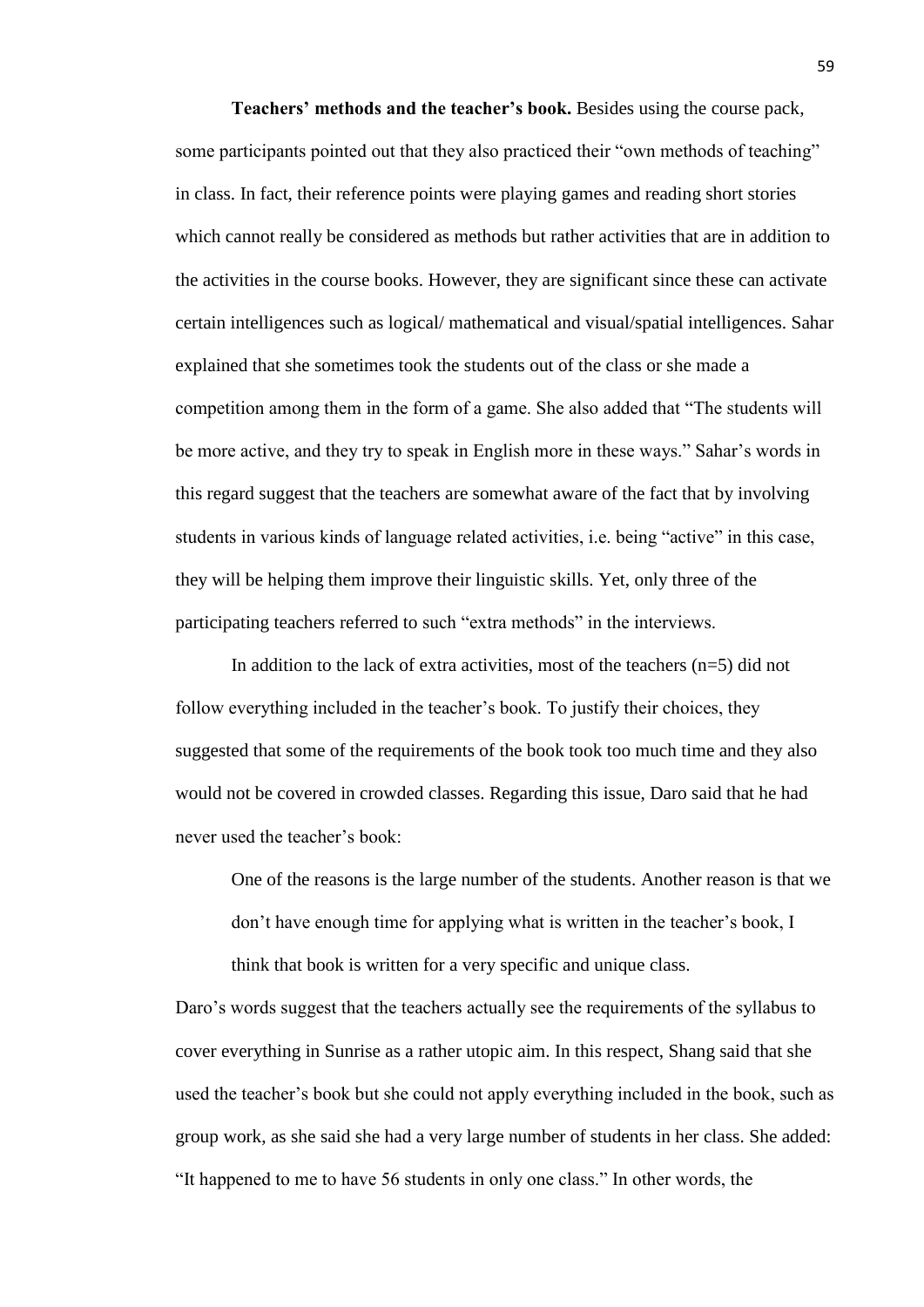participants implied that it was not always possible to apply the principles suggested by Sunrise or cover all of its activities within the realities of their classrooms.

As the participating teachers mentioned, large number of students and the limited time of the classes were their two main problems, which prevented them from applying all of the directions in the teacher's book. From the analysis of the course pack, it appeared that the teacher's book consisted of more possibilities of activating several intelligences. Thus, if the teachers used the teacher's book more intelligences may be activated (see Table 7).

The crowded and short classes caused other problems for teachers. They claimed that some of them  $(n=2)$  were not using extra materials, and some others  $(n=2)$  did not practice group work because of the limited teaching time and the large number of the students. In this regard, Shang said that she did not have time to use extra materials in class, but she used them at home while preparing the lessons. Regarding the extra audio materials, San said: "I always use the CD which is with Sunrise 7, and I rarely use other materials since I don't have enough time for this." In relation to class work, San also added that they did individual and pair work most of the time but they did less group work as "Sometimes it is difficult to do group work because of the large number of the students as they are around 40 students." Hence, from the point of view of the teachers, the availability of time and the number of students in class appear to be important obstacles in applying the principles of the MI theory that are embedded in Sunrise 7.

**Individualized instruction.** Most of the participants pointed out that they were not able to do individualized instruction because of limited teaching time, which can be a big problem since the central idea of the MI theory is related to individualized instruction. As Gardner (2006) states, every person who could be defined as developmentally normal would have all of these skills to some extent, but the degree of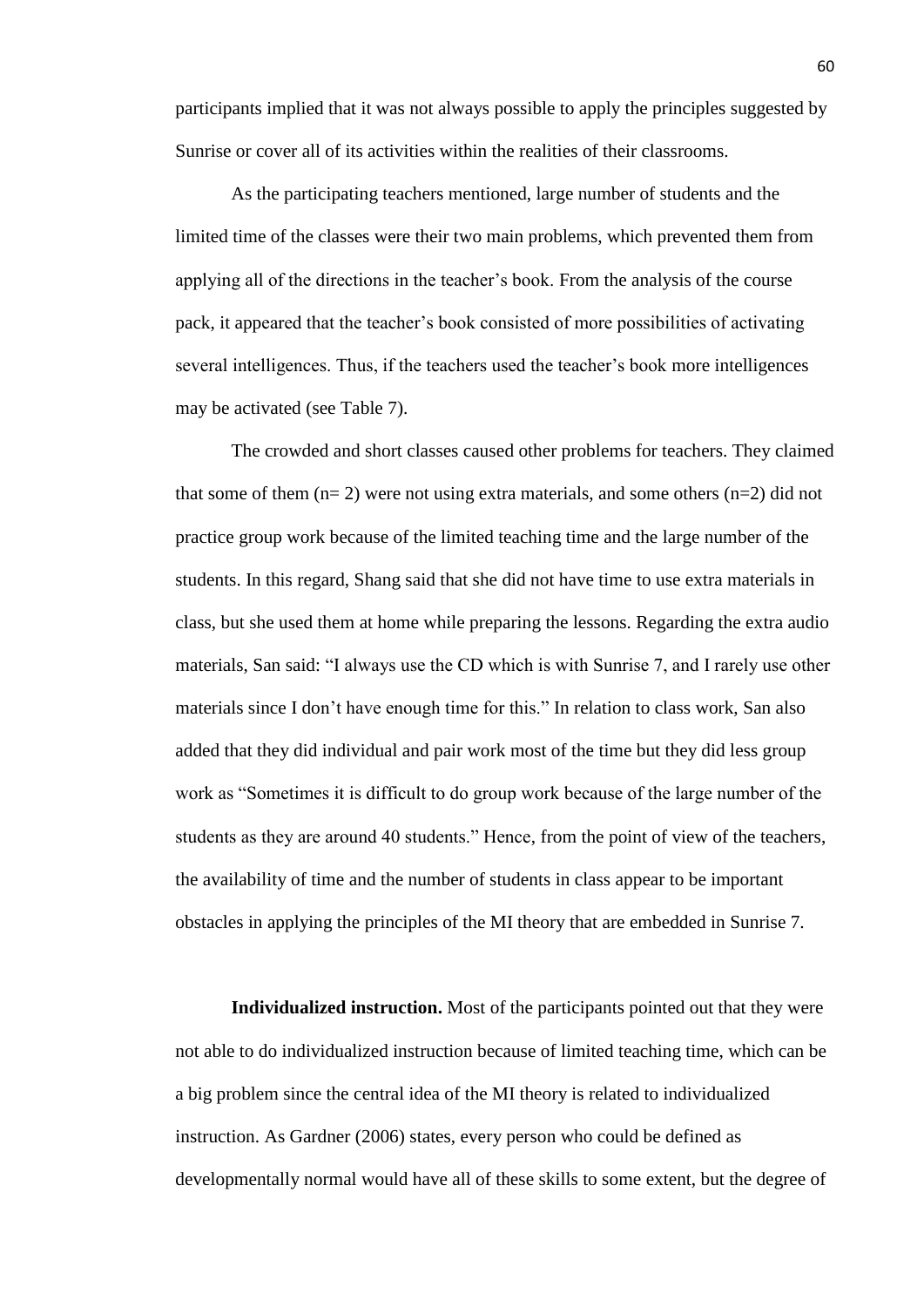the skills and the nature of their combination would differ from one person to another. Therefore, it is suggested that teachers use as individualized instruction as possible and cater for individual students' needs because their skills are different. Regarding these, Tre said that she was aware that individualized instruction was useful but if there was not enough time to plan and implement it, then it would not be possible to realize it: "I used to teach in that way at the beginning, but I realized that I don't have enough time to do that anymore." Tre's words signify that the teachers feel themselves under pressure to race with time to cover the topics by the end of the academic year, which leaves limited or no time to work on individual needs of students.

One of the most important steps in successfully implementing the MI theory is getting to know your students. However, as the participating teachers claimed  $(n = 3)$ , they were only able to get to know their students in time, during the semester. Shang said:

There is no specific exercise that I use to know my students. The first lesson, I generally explain English language, and what they have studied, through that I know them. I also focus on Sunrise itself, and through passing time, I know them well.

This indicates teachers are not aware of the importance of getting to know the skills, abilities and interests of their students from the beginning of their teaching. It also implies that students' certain intelligences are not/cannot be activated at the beginning of the semester as the teachers would not have the necessary information about their students. Moreover, the issue of individualized instruction is also automatically eliminated. The reason for this may be that the teachers may not have been informed about individualized instruction in the training courses. Regarding this issue, Bnar said that at the beginning of the semester she explained subjects that the students had studied previously and asked them questions. Through their answers, she could make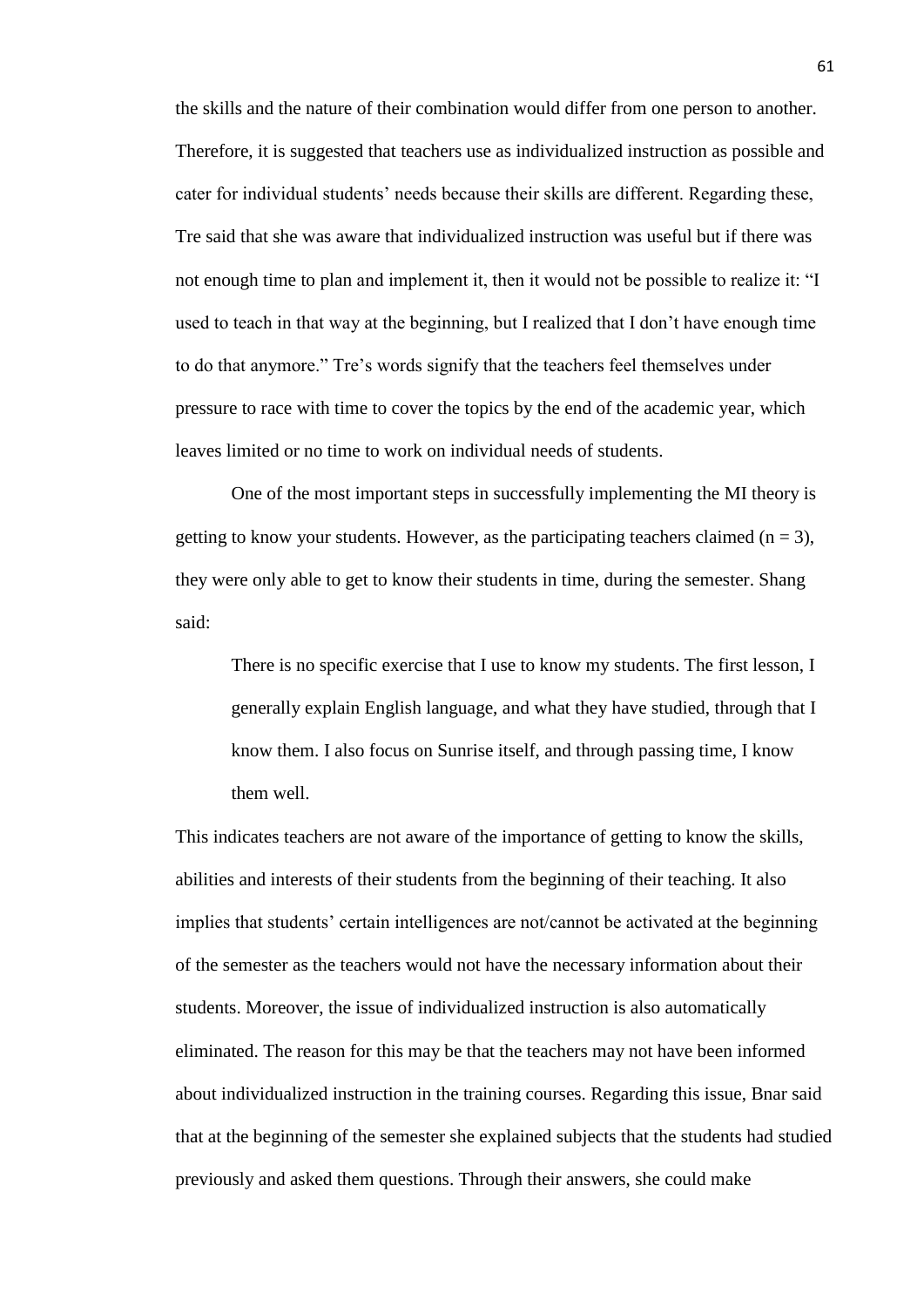differentiations among her students: "As they are level 7, the first week of school I explain what they have studies in primary school and ask them questions and in this way I know my students." Bnar's clarification shows that she may be aware of the fact that different students have different responses towards the subjects. This is why she asks them questions regarding their former subjects. However, she was not explicitly aware of individualized instruction as the only thing she did to get to know her students was asking them questions-this is clearly not enough to learn about their intelligences since certain students might not even participate in class at the beginning of the semester.

#### **Discussion**

The purpose of this study was to find out the extent of using the MI theory in Sunrise 7 course book and practicing its principles in class by the EFL teachers. The results of the study showed that linguistic intelligence was the second most dominant one is the course pack  $(n=34)$  which indicates that it is highly represented in the course pack and this finding is similar to the findings of Abbasian and Khajavi (2012) and Mirzaei, Mohebbi and Taaseh (2014) as they found that this type of intelligence was the most dominant one in the course books that they had analyzed. Abbasian and Khajavi (2012) had evaluated the program of English language teaching in Iranian universities to find out the extent that the course books they used represented the MI theory. The results of their study showed that the books covered a limited number of the intelligences, mostly linguistic intelligence, which is the main similarity between their study and the current study. In their study, they also found that musical and bodily/kinesthetic intelligences were not covered in the course books (Abbasian & Khajavi, 2012). This finding is also similar to the findings of this study since the number of activities which activated these intelligences is only one out of 38 activities in the student's book. The difference between these two studies regarding these two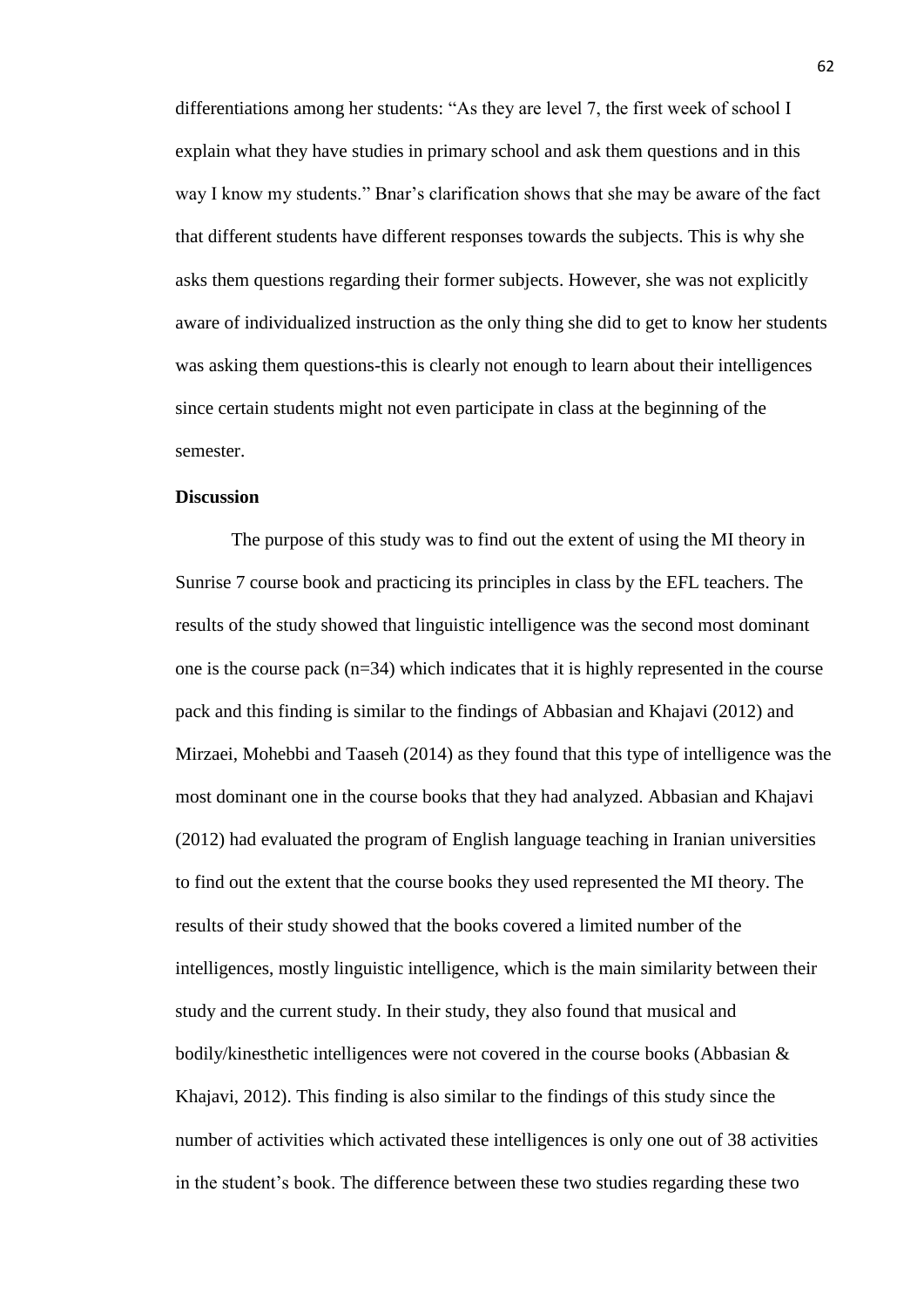intelligences is that the course books which were evaluated in the former study were used in universities; they might be designed for university students only. They also compared the intelligences to the disciplines in which the students studied. Thus, the exclusion of such intelligences might be due to the coverage of the course books or to the researchers' choice of analysis. However, for Sunrise 7, this exclusion of these two intelligences might be a week point since it was designed especially for young learners and such intelligences were expected to be stimulated more as these might be more appropriate for this specific age in terms of increasing their motivation in foreign language classrooms.

In addition to Abbasian and Khajavi (2012), Mirzaei, Mohebbi and Taaseh (2014) have evaluated three secondary course books according to the MI theory. These course books were grade one, two and three of Right Path to English. They also aimed to find out the extent to which the MI theory was reflected in the course books. The results of their study showed that verbal/linguistic and visual/spatial intelligences were the most dominant intelligences in the course books. Their result is similar to the findings of current study.

The results of this study also showed that existential intelligence was represented to a considerable amount compared to what Botelho (2003) claims about this type of intelligence in her study, since the number of activities which trigger this intelligence is 11 in the student's book. As she states in her study, existential intelligence is related to arguable subjects, such as philosophy and religion, and these subjects are difficult to comprehend for students that can be grouped as young learners. It may be due to this interpretation of the intelligence that Botelho's list was found to lack relevant descriptors to existential intelligence. Reasons for including this intelligence in Sunrise 7 to this degree might be related to the fact that existential intelligence is not only activated through philosophical questions/discussions but can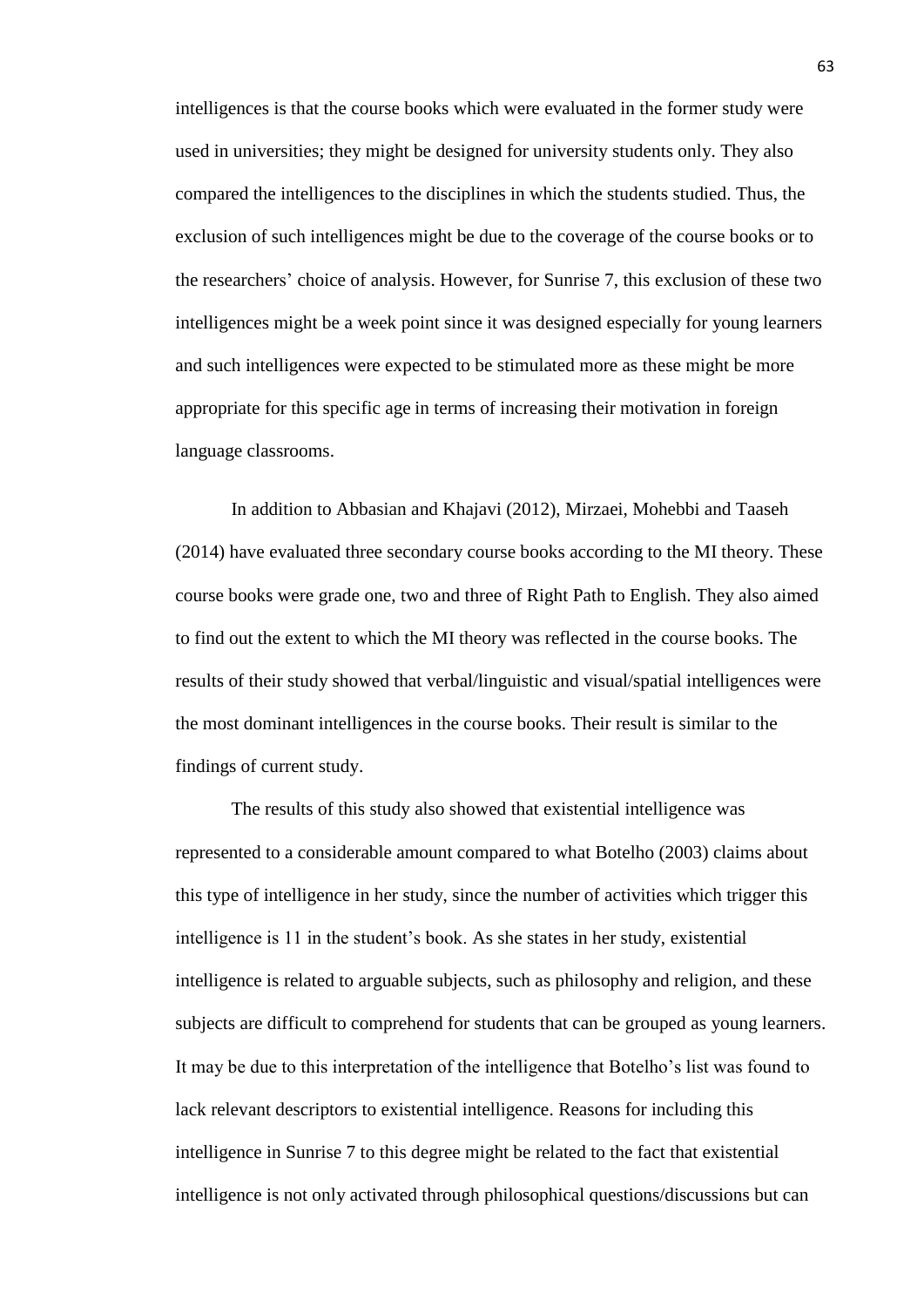also be activated by referring to and asking/answering questions about existential qualities of things. Therefore, Sunrise 7 was found to be a good example of the way such poorly represented intelligences elsewhere being utilized in language work with young learners. Accordingly, Botelho's list was developed to include this category of activities related to the existential intelligence.

The analysis of the interviews with the participating teachers showed that the teachers used a limited number of intelligences in class as they were not aware of the MI theory and they basically focused on the activities presented in Sunrise 7's student's and activity books to teach. Abbasian et al. (2012) point out that being knowledgeable about certain theories, however, is not enough to be able to apply their principles in real classrooms. They found that, while most of the teachers in their study were aware of the MI theory, only a limited number of the intelligences were practiced in real classrooms because the materials provided for them to teach did not cover all of the intelligences. Despite the fact that many of the intelligences were covered in Sunrise 7, other practical issues, such as large number of students, emerged as obstacles for the participants in terms of the implication of the theory in the current study. It is obvious that teachers cannot spend time to learn about the strong intelligences of every single student and design their lessons accordingly when they have many students in one class. Consequently, certain intelligences such as interpersonal intelligence, might not be stimulated as the teachers may avoid group or pair work activities in such crowded classes. This finding is similar to Tithi and Arafat's (2013) findings since they found many obstacles facing teachers in applying the MI theory in class, including large number of students. These obstacles cause teachers to focus only on specific intelligences, namely linguistic and logical/mathematical intelligences, and the remaining intelligences are activated very rarely (Tithi& Arafat, 2013). In their study, Tithi and Arafat also point out that limited school resources and traditional classroom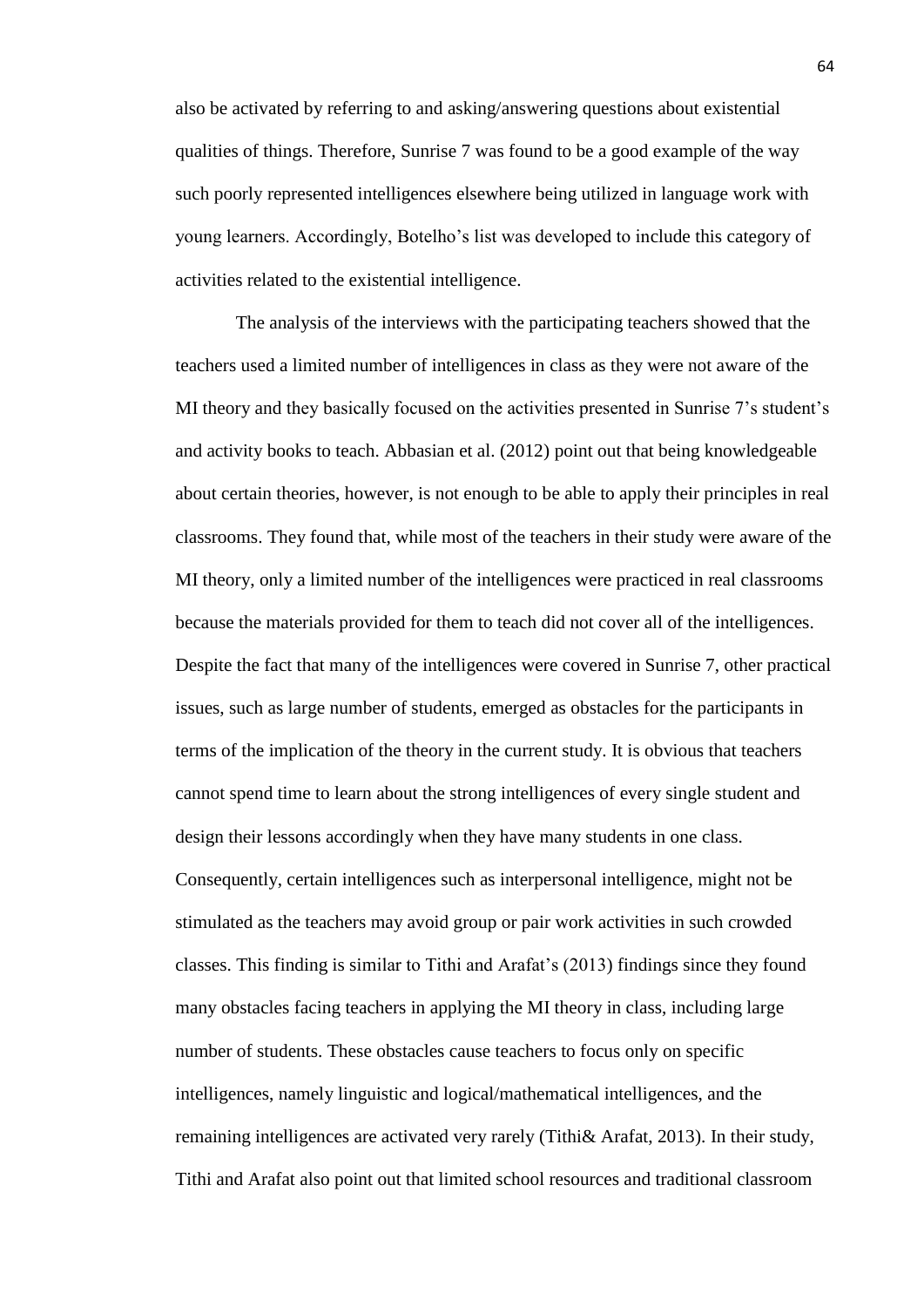settings are other problems which prevent teachers from using the principles of the MI theory in class. Despite the fact that none of the participants of the current study had mentioned such problems in practice, they raised the issue of having limited teaching timeas significant barrier to providing individualized instruction, which is the central idea of the MI theory. This is also evidenced in Kaya and Ebenezer's study (2006), whose data demonstrated that finding time for activities related to the MI theory seemed to make complications in the implementation of the MI theory.

# **Conclusion**

In this chapter, the results of the analysis of Sunrise 7 course book's unit four and the interviews with the participating teachers were presented. The result of this analysis showed that the three components of the course pack referred to different types of intelligences. Further, the analysis of the interviews showed that participating Kurdish EFL teachers lacked explicit knowledge of the MI theory while they utilized certain aspects of it to the extent that these were represented in the student's and activity books. Based on these findings, suggestions for practice and further research will be presented in Chapter V Conclusion and Recommendations.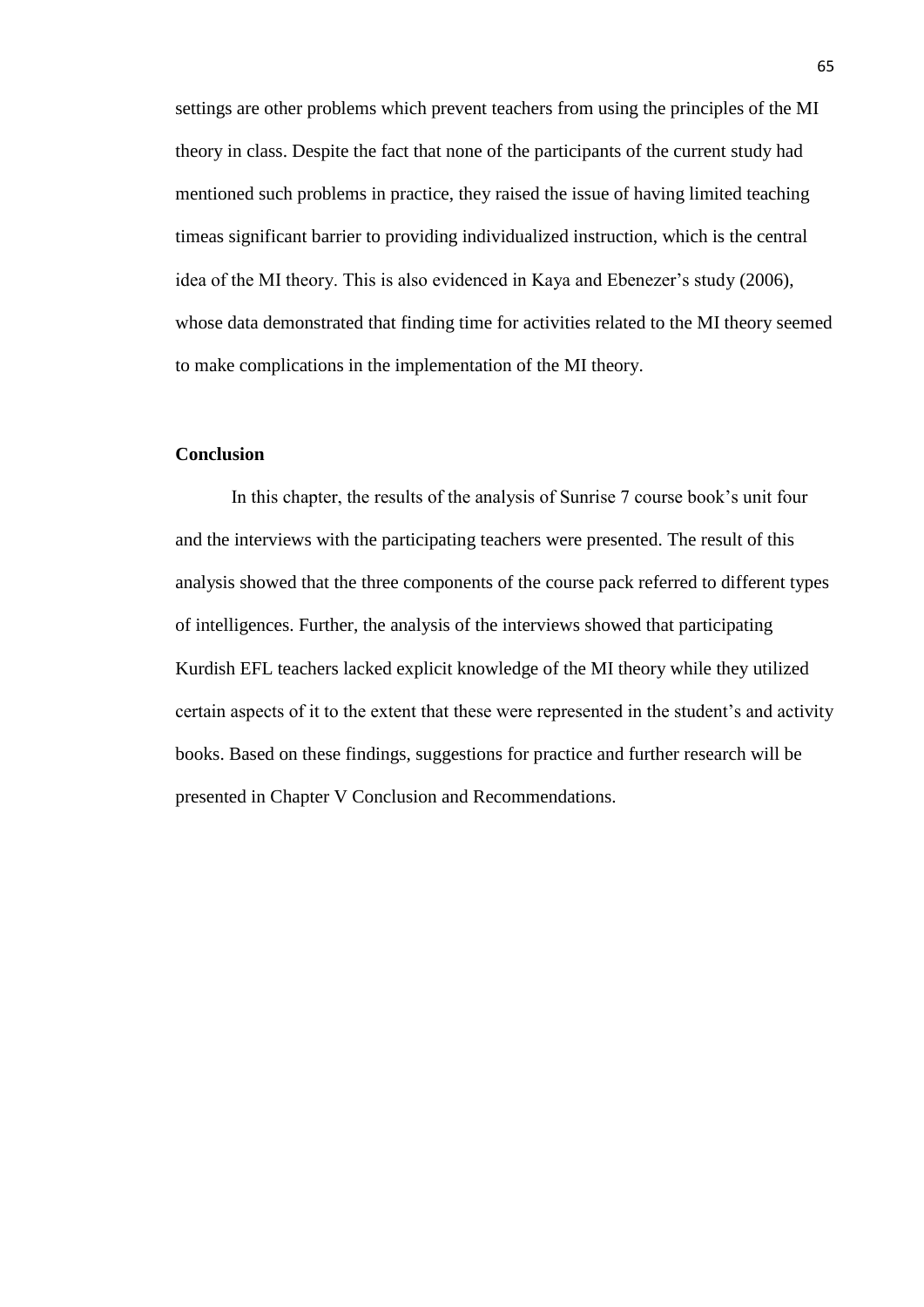#### **CHAPTER V**

# **CONCLUSION AND RECOMMENDATIONS**

# **Introduction**

(see the reference at the end!): Although it was developed as a theory of learning in general, the Multiple Intelligences (MI) theory has gained considerable attention in the field of English language teaching (ELT) in general Ibnian and Hadban (2013), Yalmanciy and Gozum (2013). In addition, many course books as well as language teaching materials such as Top- Notch course book which was analyzed in Jozaghi and Razmjoo's (2010) study, were developed and published in the last three decades focusing on or at least referring to the MI as their approach to teaching. In the Northern Iraqi context, these trends were followed by the development and adoption of the Sunrise series to be taught from grade one to twelve in all public schools. However, no scientific studies have addressed the issue of whether Sunrise actually followed the principles of MI and if so, to what extent. Thus, the current study aimed to answer the following research questions:

1. How is the Multiple Intelligences (MI) theory represented in Sunrise7 course book?

2. a. To what extent are teachers who use Sunrise 7 familiar with the Multiple Intelligences theory?

b. To what extent do the teachers use the principles of the Multiple Intelligences theory in class when using Sunrise 7?

In this final chapter of the thesis, first, a summary of the overall findings of the study will be presented. Then, suggestions for practice will be made based on these results. Finally, recommendations for further research will be provided.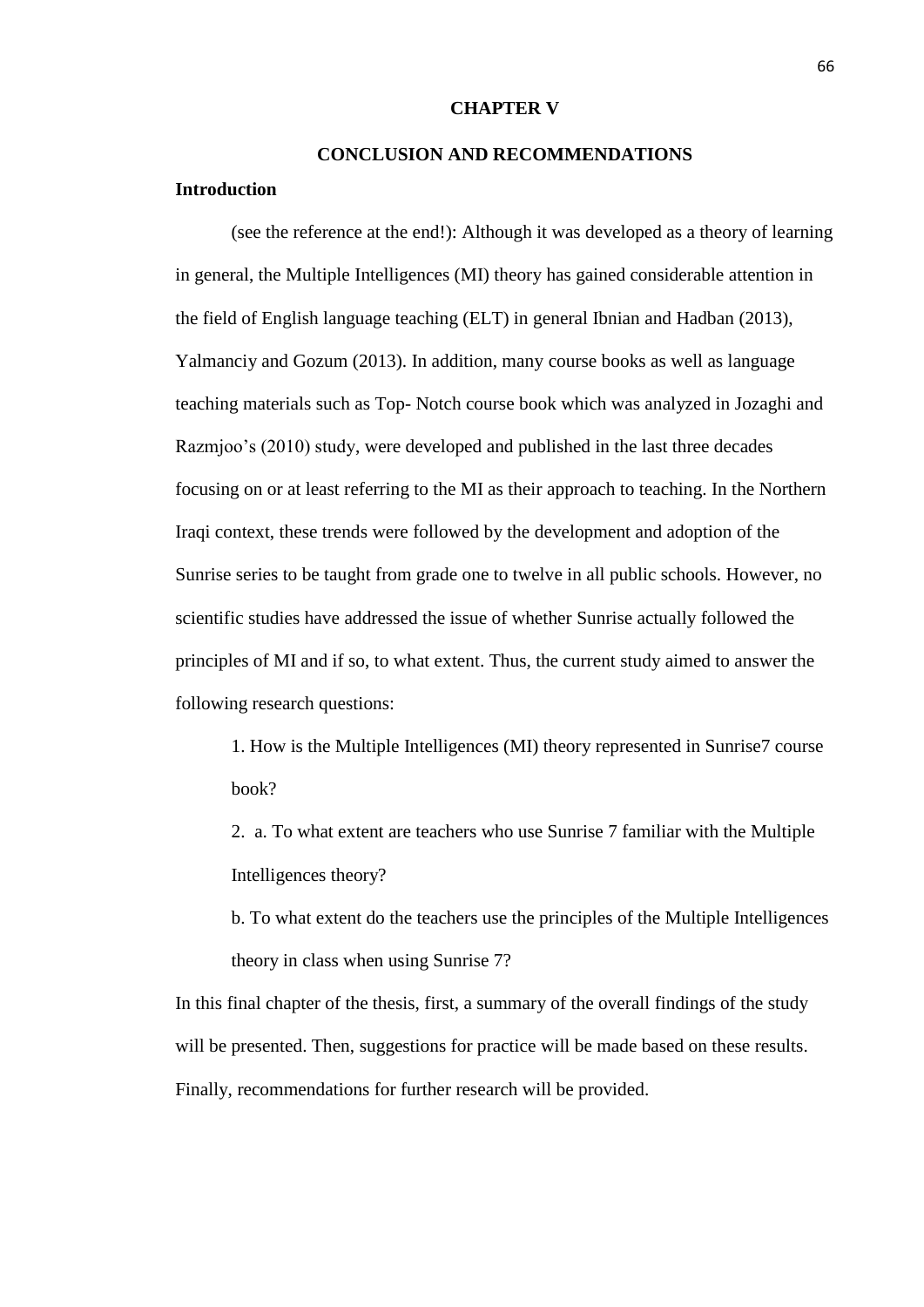#### **Summary of the main findings**

In the present study, Sunrise 7 course pack was analyzed according to Botelho's (2003) list of activities. While analyzing the course pack, it was found that several activities seemed to be relevant to certain intelligence types such as spatial/visual and existential intelligences and they were not found in the list of activities developed by Botelho. Thus, based on the analysis of the activities in the course pack, two extra activity descriptors were added to the list. Additionally, another expert in the field analyzed the course pack using the updated version of Botelho's list of activities. The results of their analysis showed that the most dominant intelligence type covered in Sunrise 7 course pack was Visual/ spatial and the linguistic intelligence was the second most dominant one and the least dominant type was the bodily/kinesthetic and musical intelligences. While the student's book covered a wide range of intelligences at different rates, it appeared that the teacher's book complemented these intelligences, especially by making suggestions to implement activities as groups/in pairs, therefore increasing possibilities of activating the interpersonal intelligence. The activity book, on the other hand, emerged as a self-study and evaluation guide, where an overwhelming amount of activities required intrapersonal intelligence.

With respect to the English as a Foreign Language (EFL) teachers' familiarity with the MI theory, it appeared that none of the teachers who used Sunrise 7 at the time of the study were explicitly aware of the theory. However, all of the teachers used the principles of the theory to the extent that the student's and activity books covered them. From the interviews, it also emerged that the teachers perceived Sunrise as something to be taught and not as a teaching aid. This seemed to be the focus of the training sessions they participated, which were organized by the Ministry of Education when Sunrise was first implemented. Thus, they were inclined to covered everything in the student's book in class and extensively use the activity book for homework tasks. Less than half of the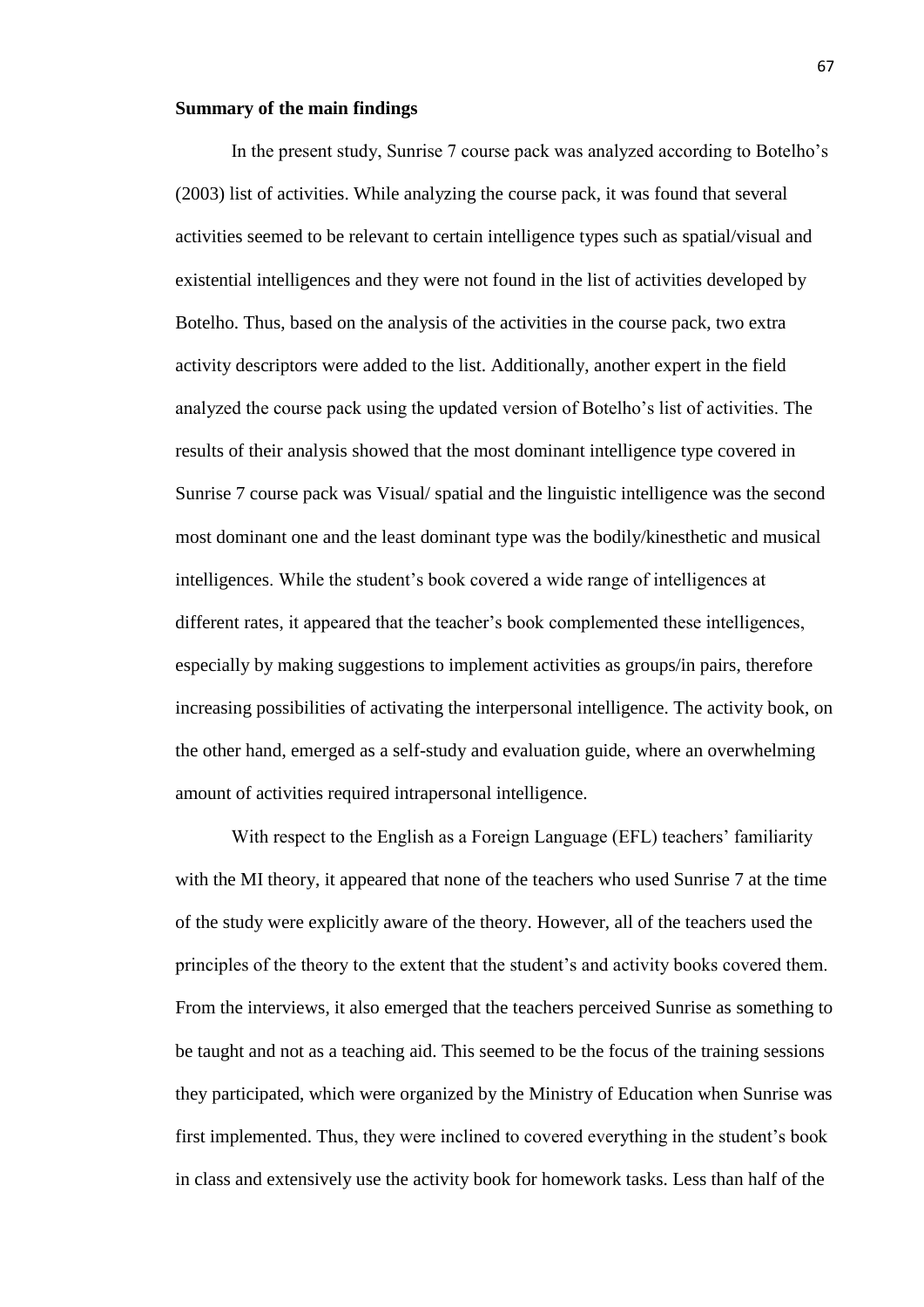teachers pointed out that they used the teacher's book, which eliminated the possibilities of activating further intelligences, due to limited time in teaching and crowded classrooms. As one of the main pillars of the MI theory, individualized instruction was an issue that, according to the teachers, was impossible to achieve in the current context.

## **Suggestions for practice**

The results of the interviews showed that both the teachers and the Ministry of Education were involved in not activating all of the intelligence types in class. First of all, the Ministry of Education should have feedback and evaluation mechanisms in place to hear the voices of the teachers in relation to the difficulties they face in the implementation phase of the materials in class. As a second point, since many of the teachers have complained about the limited time they had to cover the contents of the book, two suggestions can be considered in this regard: a) Sunrise should not be perceived as a target that needs to be covered in a given time. It should be seen as a teaching aid – a course book that is meant to assist teachers – rather than the curriculum itself. Sunrise is not a curriculum and teachers should be given the flexibility to develop their own materials where possible to assist Sunrise to cover the intended language points for each grade, which should be listed separately. Related to this point, b) the Ministry of Education should develop a new and independent curriculum, which will take into account the classroom realities, such as crowded classrooms. In this regard, the expectations from teachers should be relative to their teaching context rather than external criteria. Teachers should be involved in the process of the development of this curriculum for EFL learners because they are the ones who do the ground work with their students. They have invaluable information about their students and this information should be utilized in developing a general curriculum and choosing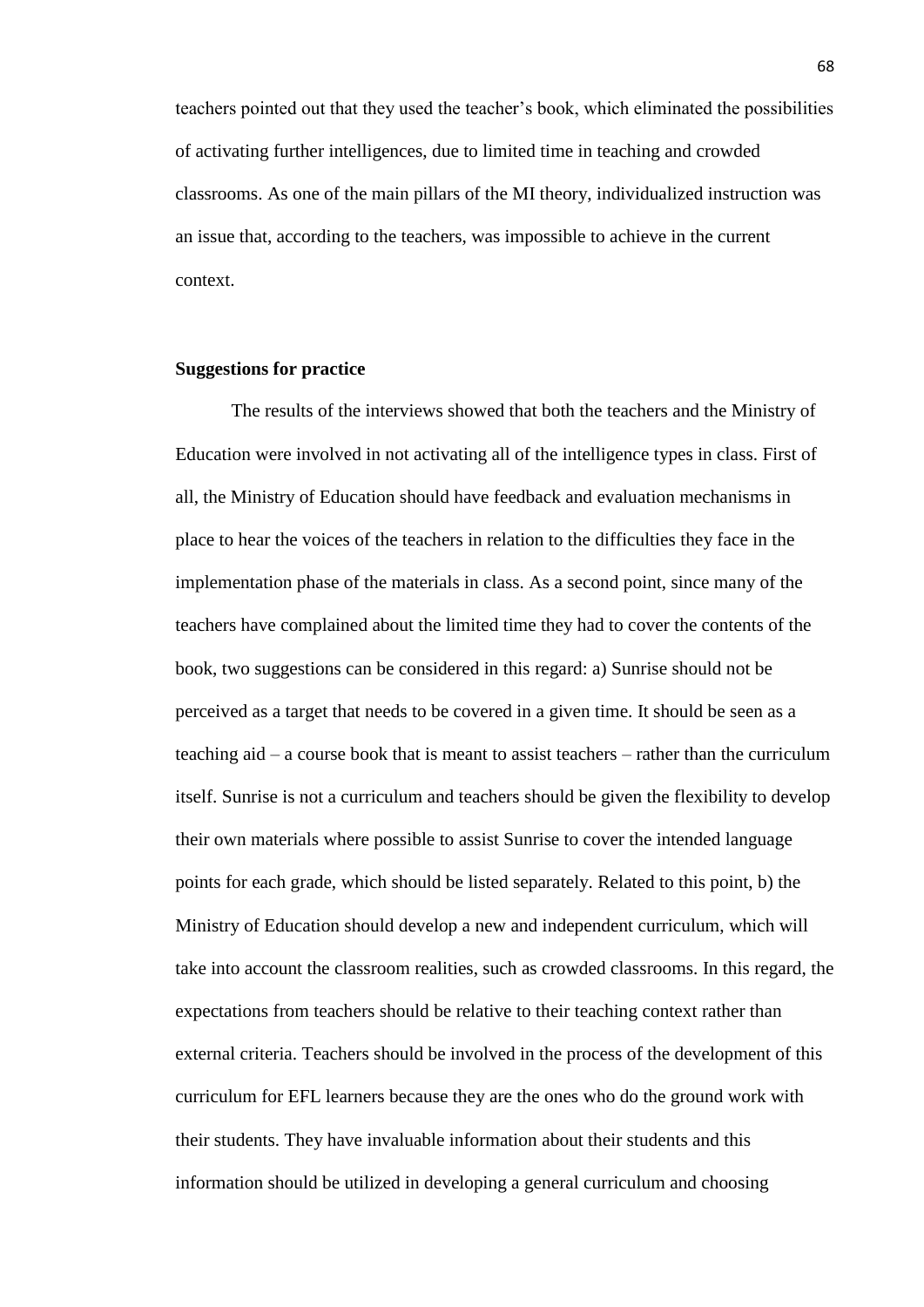activities. Another suggestion for practice is related to the Ministry of Education organizing continuous training courses about the theories, methodology and techniques which were covered while designing the course books and these should be made available to the teachers. Finally, as it was shown in the results of this study, certain intelligence types were almost completely ignored such as bodily/kinesthetic and musical intelligences in Sunrise 7 course pack. As Frino, Nixon, and Tomlinson (2014) state, there is an important relation between physical and mental activities and such variety of activity types is necessary to activate as many intelligences as possible to assist language learning. Thus, it is suggested that Sunrise course pack should be revised or edited to include these intelligences that are neglected.

## **Recommendations for further research**

Sunrise course book is designed for all of the levels from one to twelve. Due to the limited time and space in this thesis, the current study evaluated Sunrise 7 only. It is crucial to expand this investigation to the whole Sunrise series and examine the representation of the MI theory in the other levels as well. Furthermore, the present study only relied on individual interviews with EFL teachers, which only gives information about the teacher's perspectives rather than their actual classroom practices. Hence, a descriptive study utilizing observations of real classrooms may provide a better understanding of how the teachers actually use Sunrise with respect to MI in the classroom. Beside these, students' perspectives regarding practicing the principles of the MI theory are also important to be taken into consideration through conducting interviews with them. Finally, a scientific study on developing materials to complement Sunrise course pack by integrating ways of individualizing instruction may be helpful in providing teachers with extra materials.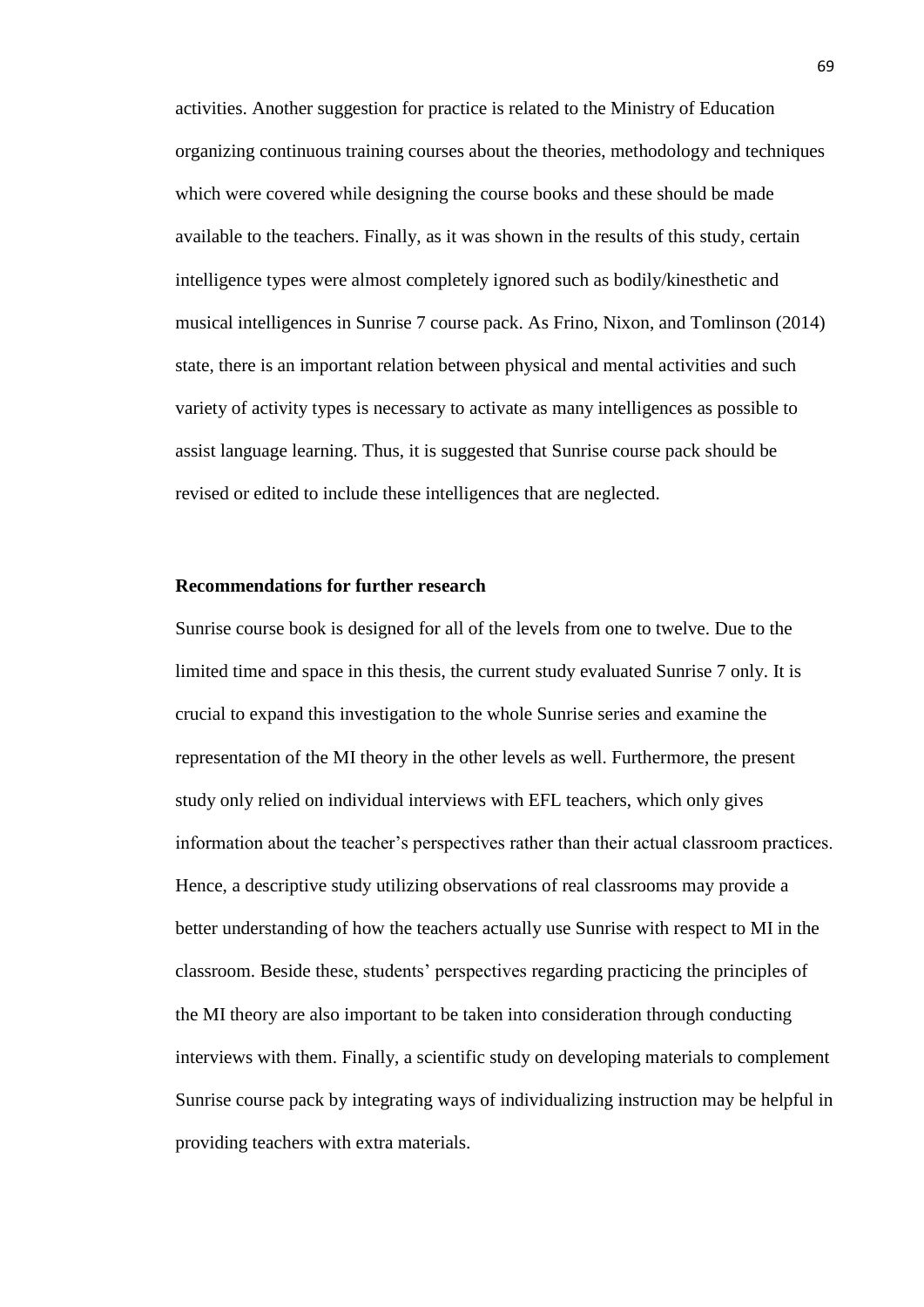## **Conclusion**

The aim of the study was to find out the representation of the MI theory in Sunrise 7 course pack and its implications in class from the perspectives of the EFL teachers. The course pack was analyzed according to Botelho's (2003) list of activities. Although Sunrise was found to cover most of the intelligences suggested within the MI theory, it appears that certain intelligences are neglected in the course pack. In addition, it merged that explicit training in MI is not necessary for the course pack to be used effectively in class in this sense. In conclusion, one can claim that the introduction of Sunrise was a good step in teaching EFL in Kurdistan Region. However, further developments to the series and research on different elements of the course pack is necessary to increase the progress of teaching of English.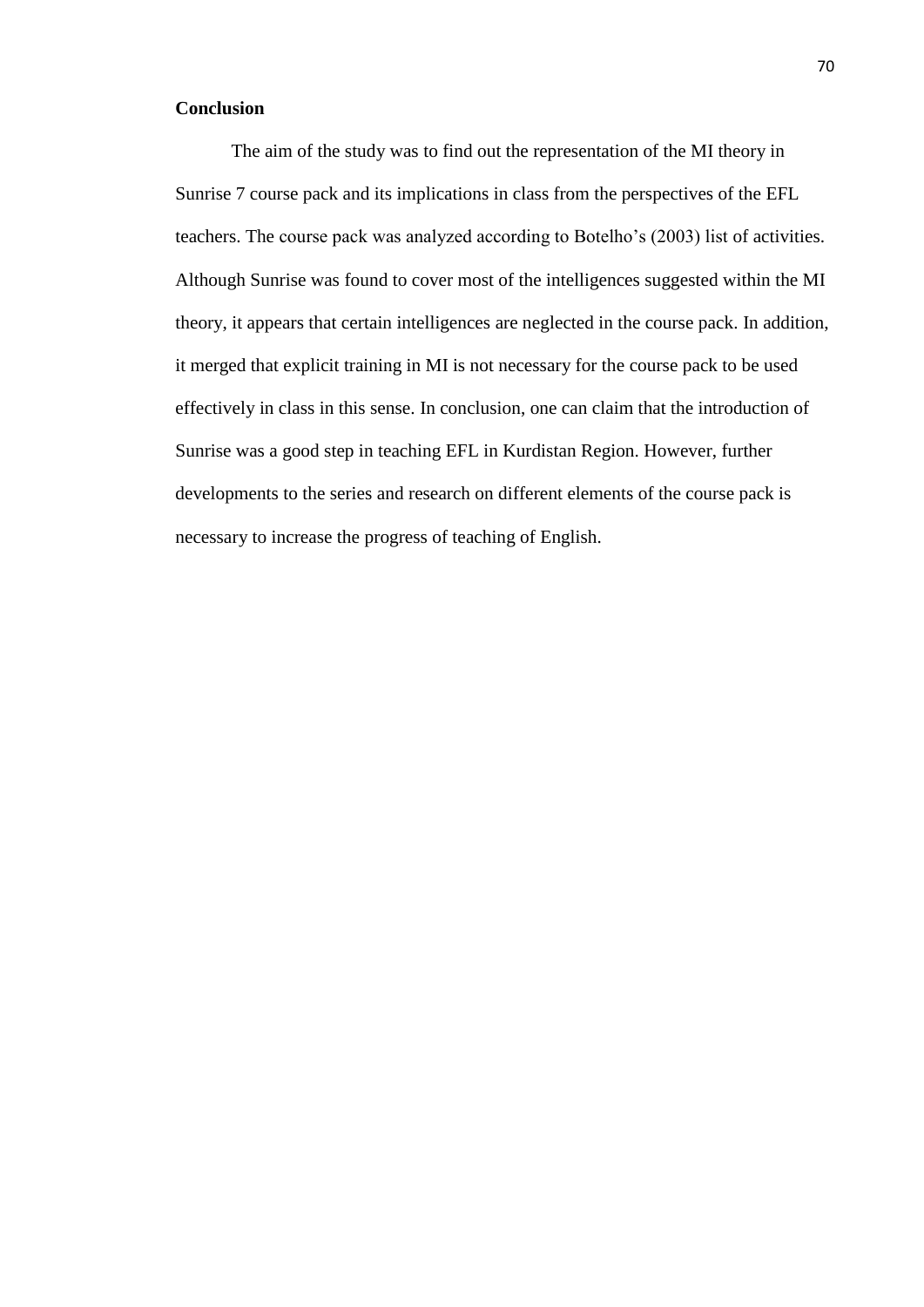- Arafat, Y. & Tithi, U.M. (2013). Exploring the challenges of application of multiple intelligences theory in teaching learning process at primary level in Bangladesh. *The International Journal of Social Sciences, 15*(1), 31-39.
- Armstrong, T. (2009). *Multiple intelligences in the classroom*. Virginia, VA: Nancy Modrak Publisher.
- Baker, J. &Westrup, H. (2003). *Essential speaking skills*. London: A&C Black.
- Barnes, L. (2013). *Master educator*. New York, NY: Cengage Learning.
- Botelho, M. (2003). *Multiple intelligences theory in English language teaching: An analysis of current textbooks, materials and teachers' perceptions* (Unpublished MA thesis)*.* Ohio University, Ohio.
- Deiner, P. L. (2010). *Inclusive early childhood education: Development, resources, and practice*. California, CA: Cengage Learning.
- Dooly, M., & Eastment, D. (2008). *"How we're going about it": Teachers' voices on innovative approaches to teaching and learning languages* (Eds.). Newcastle: Cambridge Scholars Publishing.
- Estaji, M. & Nafisi, M. (2014). Multiple intelligences and their representation in the EFL young leaners' textbooks. *International Journal of Research Studies in Language Learning, 3*(6), 61-72.
- Fleetham, M. (2006). *Multiple intelligences in practice: Enhancing self-esteem and learning in the classroom*. Cornwall: A&C Black.
- Frino, L. Nixon, C., & Tomlinson, M. (2014). *Kid's box starter teacher's book.*  Cambridge: Cambridge University Press.
- Gillham, B. (2005). *Research interviewing: The range of techniques*. Berkshire: McGraw Hill Education.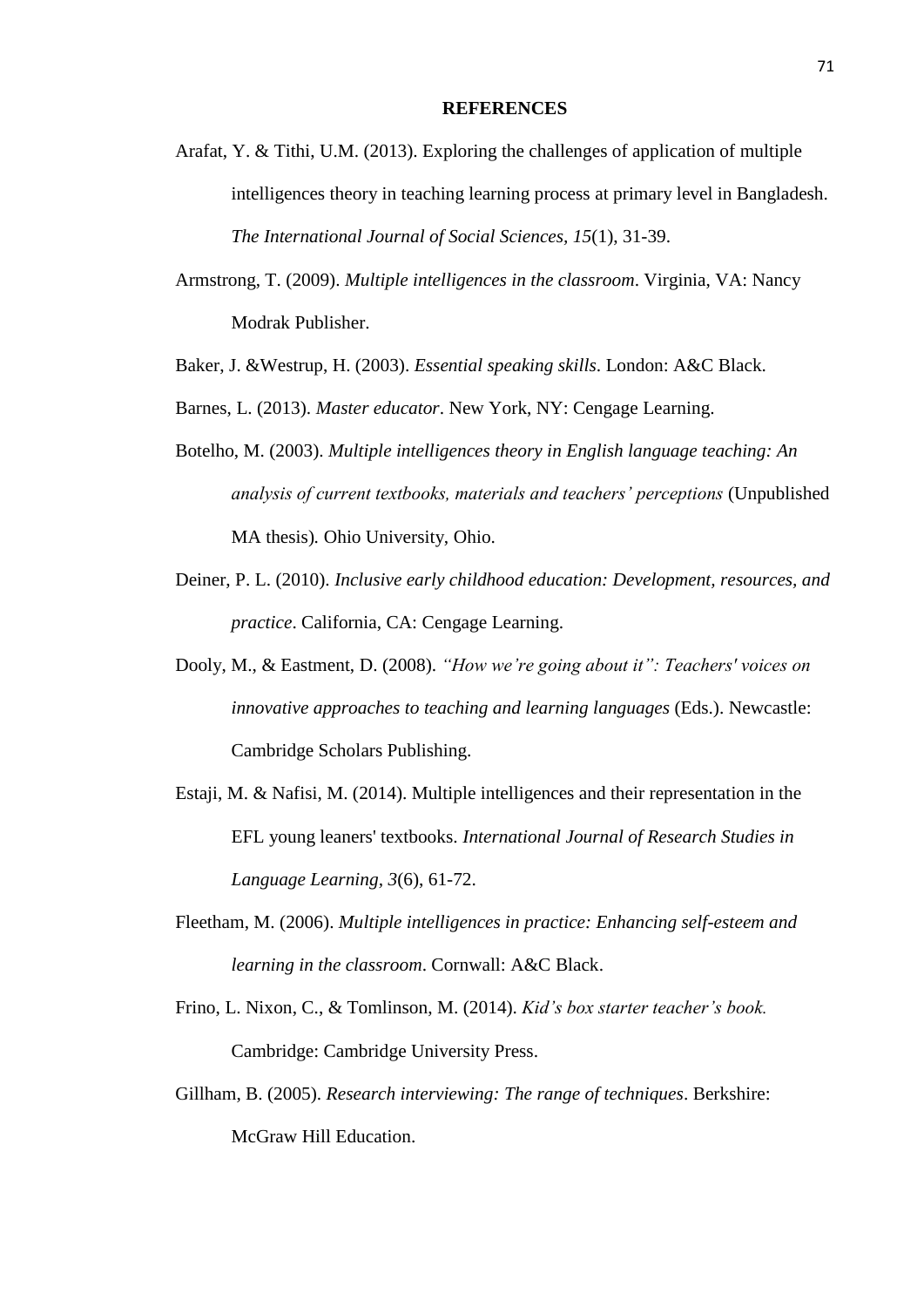Gozum, A., I. &Yalmanci, S. G. (2013). The effects of multiple intelligence theory based teaching on students' achievement and retention of knowledge (example of the enzymes subject). *International Journal on New trends in Education and Their Implications*, *4*(3), 27-36.

Gardner, H. (2006). *Multiple intelligences: New horizons*. New York, NY: Basic Book

- Hadban, A. D. &Ibnian, S. S. K. (2013). Implications of multiple intelligences theory in ELT field. *International Journal of Humanities and Social Sciences, 3*(4), 292- 297.
- Jozaghi, Z. &Razmjoo, S. A. (2010). The representation of multiple intelligences types in the Top-notch Series: *A textbook evaluation. Pan-Pacific Association of Applied Linguistics, 14*(2), 59-84.
- Khandkar, S. H. (2009). *Open coding*. Retrieved from <http://pages.cpsc.ucalgary.ca/~saul/wiki/uploads/CPSC681/open-coding.pdf>
- Kassaian, Z., Ketabi, S., Moinnzadeh, A., &Soleimani, H. (2012). The effect of instruction based on multiple intelligences theory on attitude and learning of general English. *English Language Teaching, 5*(9), 45-53.
- Khajavi, Y. &Abbasian, R. (2012). English language teaching program of universities: Does it cater for multiple intelligences of students? *PortaLinguarum, 17*, 111- 131.
- Ketabi, S., Nasiri, M., & Dastjerdi, H. V. (2012). Multiple intelligences in locallypublished ELT textbooks in Iran. *MJAL, 4(*4), 258-266.
- Kaya, O. N., & Ebenezer, J. (2006). Invisible obstacles on the implementation of multiple intelligences theory in K-8 classrooms in Turkey. *Online Submission.* Retrieved from:

https://www.google.iq/url?sa=t&rct=j&q=&esrc=s&source=web&cd=1&cad=rj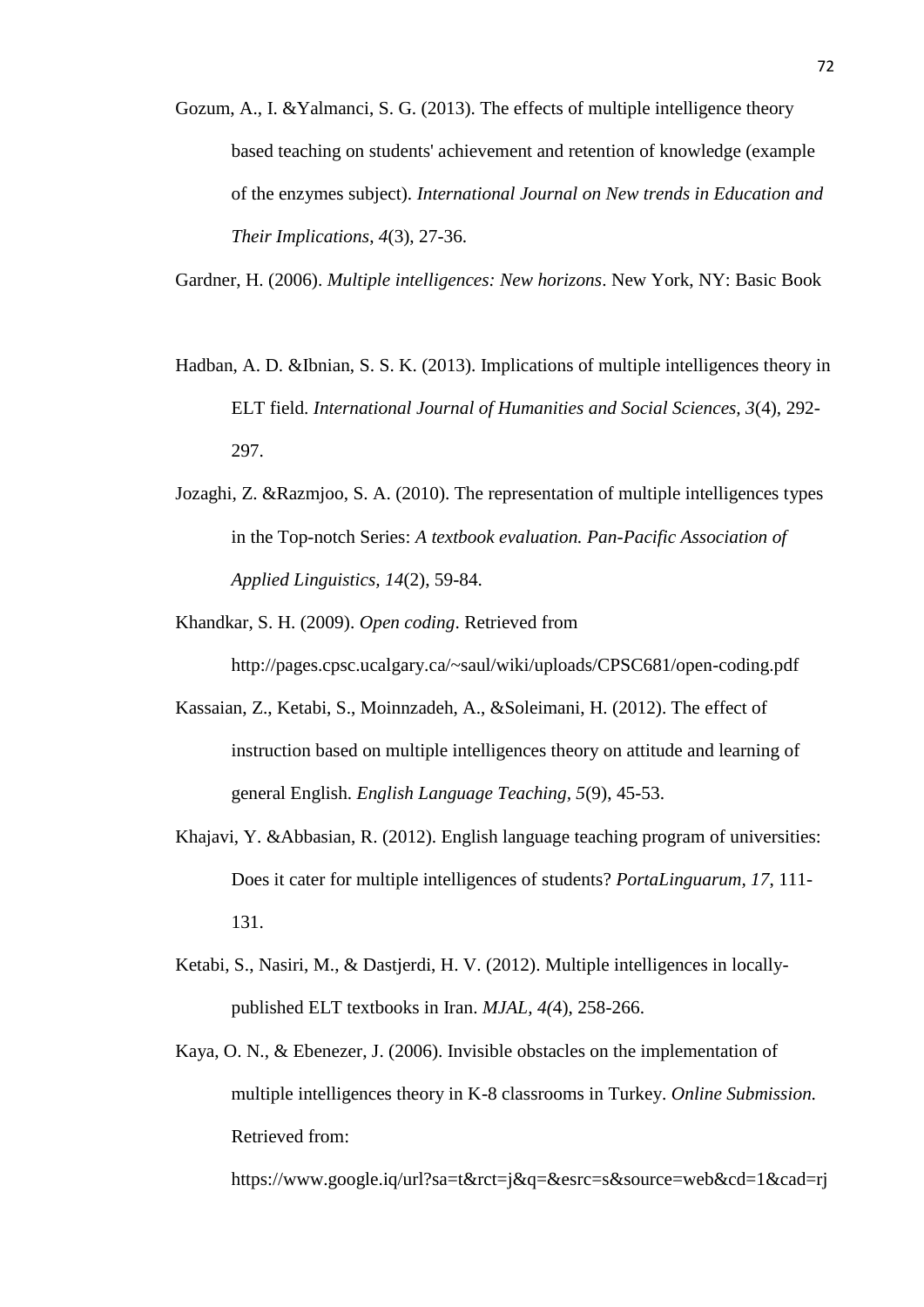a&uact=8&ved=0ahUKEwiW1peu36zKAhVC9HIKHQbTDXEQFggaMAA&u rl=http%3A%2F%2Ffiles.eric.ed.gov%2Ffulltext%2FED500723.pdf&usg=AFQ jCNG61-s8WkmA3XvSNyou9XmPcRvAZw&bvm=bv.112064104,d.bGQ

- Mclver, N., Prowse, P., & Sprenger, J. G. (2006). *Sunrise: Activity book*. Malaysia: Macmillan Publishers.
- Mclver, N., Prowse, P., &Sprenger, J. G. (2006). *Sunrise: Student's book*. Malaysia: Macmillan Publishers.
- Mclver, N., Mendelsohn, K., Prowse, P., & Sprenger, G. (2006). *Sunrise: Teacher's book*. Malaysia: Macmillan Publishers.
- Mirzaei, F., Mohebbi, A., &Taaseh, Y. (2014). Intelligence profile of Iranian domestically designed and published ELT textbooks and students' multiple intelligences. *International Journal of Language and Linguistics, 2*(4), 24-31.
- Nardi, D. (2001). *Multiple Intelligences and personality type: tools and strategies for developing human potential*. California, CA: Telos Publications.
- Prasad, Lal. (2008) Content analysis. Research methods for social work. (L. Das, & V. Bhaskaran, Eds.). New Delhi: Rawat Publications.
- Power, F. C., Nuzzi, R. J., Narvaez, D., Lapsley, D. K., & Hunt, T. C. (2008). *Moral education: A handbook*. London: Greenwood Publishing Group.
- Rice, J. K. (2010). *The impact of teacher experience: Examining the evidence and policy implications*. Brief no. 11. National Center for Analysis of Longitudinal Data in Education Research. The Urban Institute, Washington.
- Saban, A. I. (2011). An evaluation of the teaching activities implemented in the elementary science and technology courses in terms of multiple intelligence: a sample from Adana. *Educational Science: Theory and Practice, 11*(3), 1641- 1649.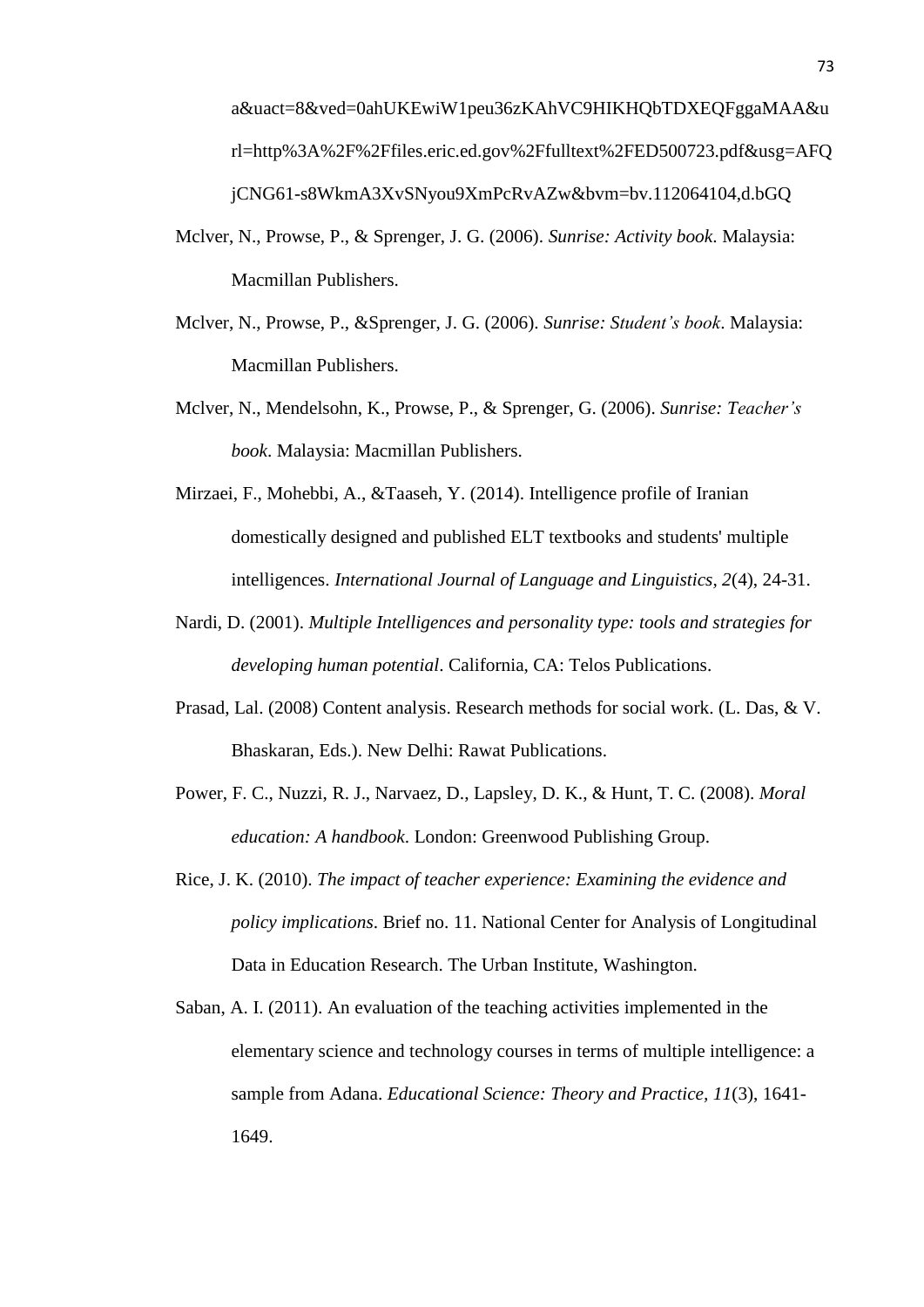- Salimi, H., Satariyan, A., &Taase, Y. (2014). Investigating students with English as a foreign language and their textbooks: An application of multiple intelligences theory. *International Journal of Humanities and Social Sciences, 6*(1), 285-293.
- Taase, Y. (2012). Multiple intelligences theory and Iranian textbooks: An analysis. *Pan-Pacific Association of Applied Linguistics, 16*(1), 73-82.
- Teddlie, C., & Yu, F. (2007). Mixed methods sampling a typology with examples. *Journal of mixed methods research, 1*(1), 77-100.

Teacher created resources (1998). *The best of multiple intelligences activities.* 

Sunrise Website (2011). Retrieved from: [www.sunrisekurdistan.com](http://www.sunrisekurdistan.com/)

Zhu, H. (2011). The application of multiple intelligences theory in task-based language teaching. *Theory and Practice in Language Studies, 1*(4), 408-412.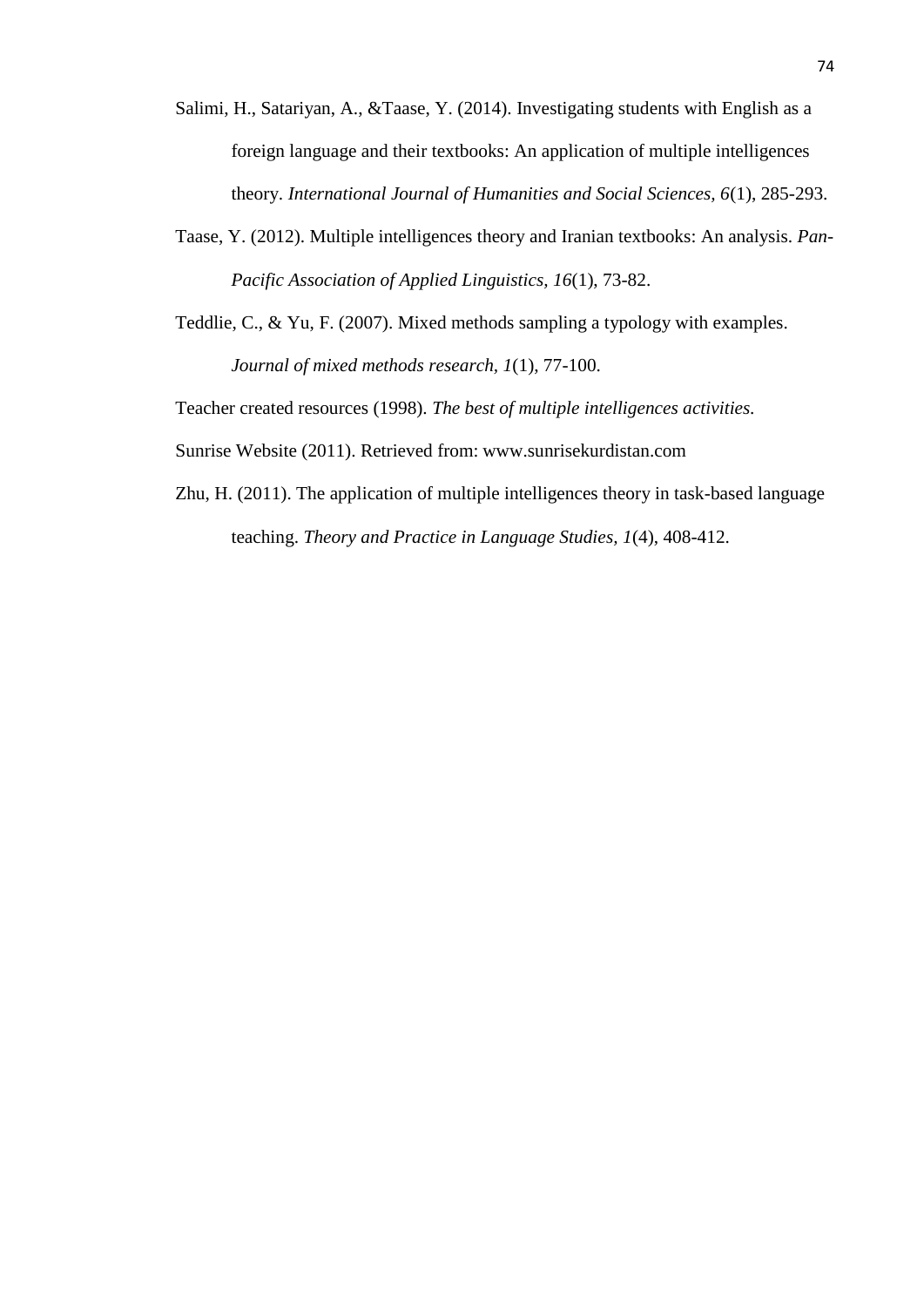# Appendix A: Botelho's list of activities

## Table 1

*Botelho's list of activities*

| Verbal/            | Logical/        | Visual/               | <b>Bodily</b> | Musical        | Interpersonal | Intrapersonal           | Naturalist       | Existential    |
|--------------------|-----------------|-----------------------|---------------|----------------|---------------|-------------------------|------------------|----------------|
| Linguistic         | Mathematical    | Spatial               | kinesthetic   |                |               |                         |                  |                |
| Lectures           | Scientific      | Charts, grids,        | Brain gym     | Songs/         | Group work    | Independent student     | Gardening        | Talking        |
| Small and          | demonstrations  | maps,                 | Body          | video clips    | Cooperative   | work                    | Classifying      | about          |
| large groups       | and             | diagrams              | language      | Singing        | groups        | Activities with a self- | plants,          | mankind and    |
| <b>Discussions</b> | experiments     | <b>Visualizations</b> | Creative      | <b>Humming</b> | Cooperative   | evaluative              | minerals, and    | related issues |
| Reading            | Creating/       | Photography           | movement      | Playing        | group         | component               | animals          | Talking        |
| books              | deciphering     | Videos,               | Hands on      | recorded       | activities    | Reflective learning     | Using            | about          |
| Worksheets         | codes           | slides, movies        | activities    | music          | Conflict      | (work sheets and        | materials        | philosophical  |
| Word               | Logic           | Art and other         | Classroom     | Playing live   | mediation     | questions)              | related to the   | issues         |
| building           | problems and    | pictures              | aerobics      | music (        | Peer teaching | Individualized          | natural world    | Discussing     |
| games              | puzzles         | Imaginative           | Cooperative   | piano,         | Board games   | projects                | Bird-            | questions      |
| Student            | Games           | story telling         | group         | guitar)        | Group         | Journal keeping         | watching/        | bout life and  |
| speeches           | Science         | Painting or           | rotation      | Group          | brainstorming | Options or              | anima            | people's       |
| Story telling      | thinking        | collage               | Mother        | singing        | Pair work     | homework                | watching         | roles in life  |
| Listening to       | Story problems  | Using mind            | may $I$ ?     | Mood           | Group         | Inventories and         | Classifying $\&$ | Reading        |
| cassettes or       | and problems    | maps                  | Field trips   | music          | problem       | checklists              | categorizing     | ancient and    |
| talking            | solving         | Graphic               | Folk          | Music          | solving       | Self-                   | activities       | modern         |
| books              | activities      | organizers            | creative      | appreciation   | Project work  | teaching/programmed     | Background       | philosophers   |
| Debates            | Calculations    | Optical               | dance         | Student        | Giving/       | instruction             | music- in the    | (and           |
| Journal            | Logical         | illusions             | Mime          | made           | receiving     | Self-esteem journals    | form of          | discussing     |
| speaking           | argumentations  | Telescopes,           | Role play     | instruments    | feedback      | Personal journal        | sounds           | about the      |
| Memorizing         | Logical-        | microscopes           | Relaxation    | Jazz chants    | Group         | keeping                 | created in the   | topic read)    |
| Using word         | sequential      | Visual                | exercises     | Rhymes         | projects      | (Personal) goal         | natural world    | Studying       |
| processes          | presentation of | awareness             | Craftwork     | Music          |               | setting                 | Categorizing     | (reading)      |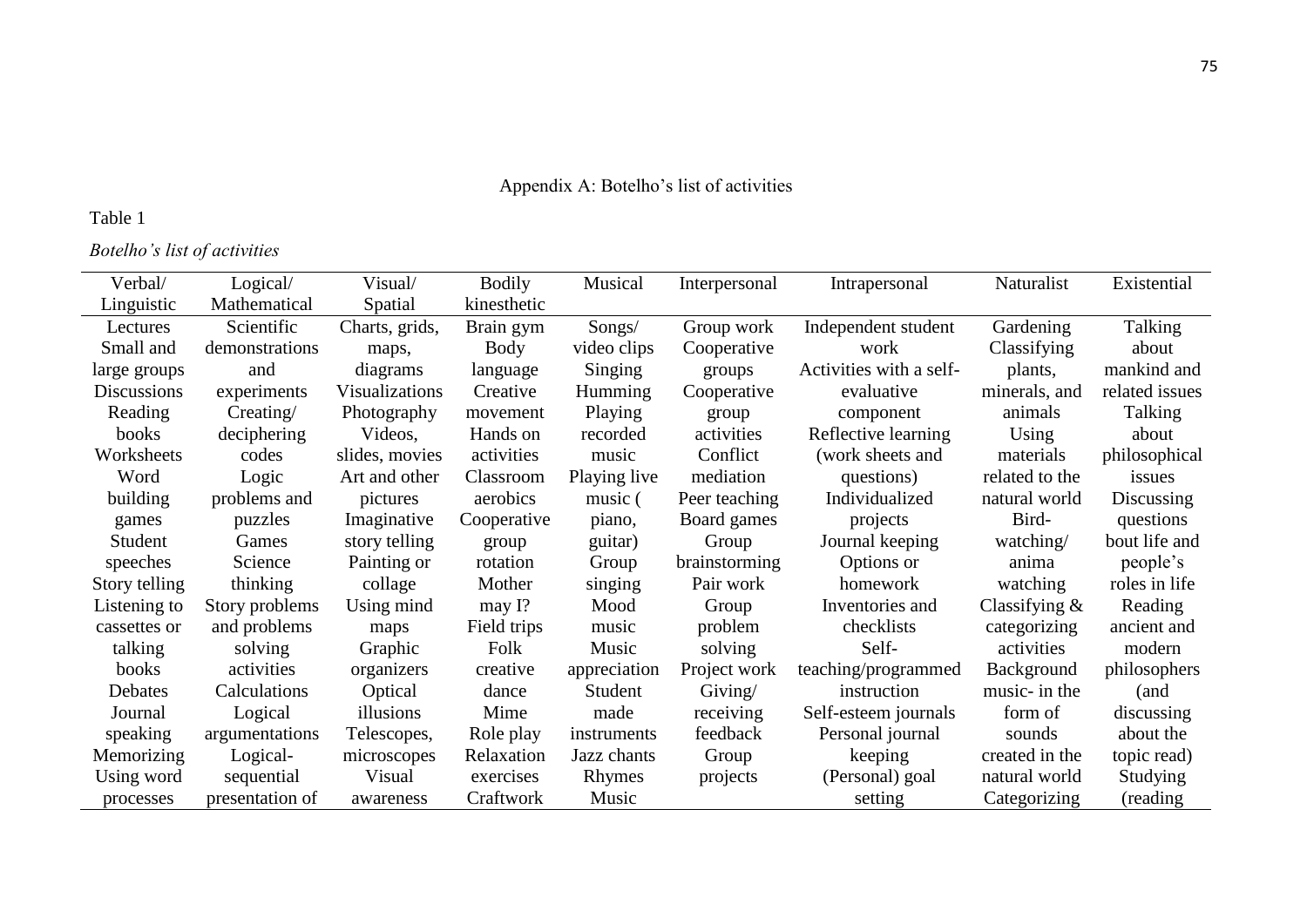| Publishing,   | subject matter    | activities | Cooking    | composition | Learner diaries      | items         | about)      |
|---------------|-------------------|------------|------------|-------------|----------------------|---------------|-------------|
| creating      | Guided            | Student    | and other  | Background  | Self study           | (animals,     | history and |
| class         | discovery         | drawings   | mess       | music       | Focusing/            | adjectives,   | ancient     |
| newspapers    | <b>Statistics</b> | Pretending | activities |             | concentration skills | nouns. etc.)  | culture     |
| <sub>or</sub> | Showing           |            | Ring games |             |                      | Talking about |             |
| collections   | relationship      |            |            |             |                      | environmental |             |
| of writings   |                   |            |            |             |                      | issues        |             |
| Writing       |                   |            |            |             |                      |               |             |
| essays        |                   |            |            |             |                      |               |             |
| Taking notes  |                   |            |            |             |                      |               |             |
| Giving        |                   |            |            |             |                      |               |             |
| presentations |                   |            |            |             |                      |               |             |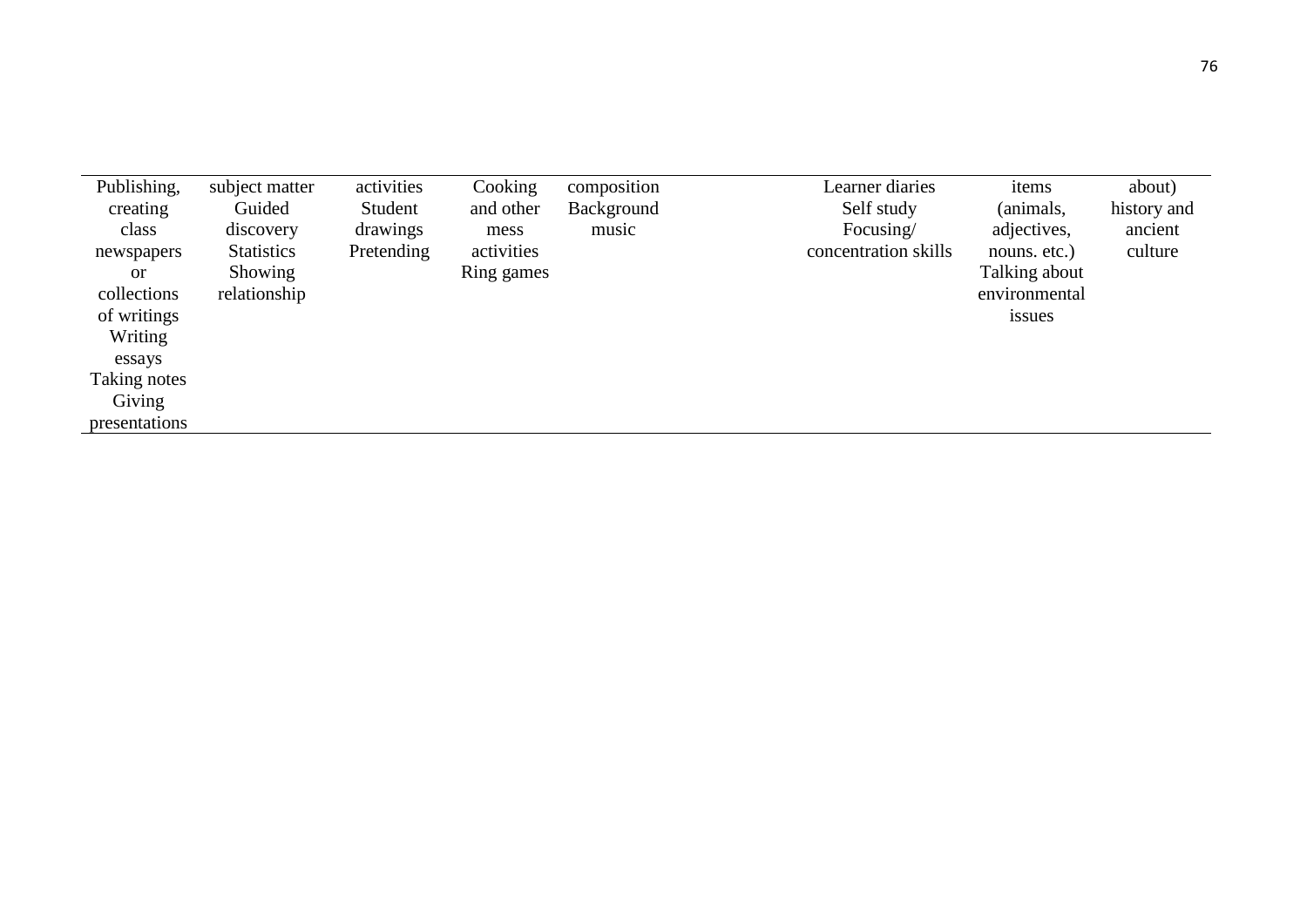## Appendix B: A sample of analysis from the student's book

## Table 2

*Sample of Analysis from the Student's Book*

| Unit 2, Lesson one1           | Requires                                                                                           | Botelho's list of                                                                                                                                                                          | Intelligences                          |
|-------------------------------|----------------------------------------------------------------------------------------------------|--------------------------------------------------------------------------------------------------------------------------------------------------------------------------------------------|----------------------------------------|
|                               |                                                                                                    | activities                                                                                                                                                                                 |                                        |
| Activity one<br>p. 30         | Listen to and read a<br>dialogue. A picture<br>is included.                                        | Reading (books)<br>Listening (to<br>cassette or talking<br>books)<br>Photography<br>Independent student<br>work<br>Color coding<br>information and                                         | Linguistic<br>Visual<br>Intrapersonal  |
| Activity two<br>p. 30         | Speak and write,<br>Ask and answer<br>Pictures of colors<br>are included.                          | activities<br><b>Discussions</b><br>Writing (essays)<br>Art and other<br>pictures<br>Pair work<br>Color coding<br>information and<br>activities                                            | Linguistics<br>Visual<br>Interpersonal |
| Activity three<br>p. 30       | Copy and complete<br>Listen and check<br>A box and a chart<br>are included.                        | Writing (essays)<br>Listening (to<br>cassettes or talking<br>books)<br>Charts, grids, maps,<br>diagrams<br>Independent student<br>work<br>Color coding<br>information and<br>activities    | Linguistics<br>Visual<br>Intrapersonal |
| <b>Activity four</b><br>p. 31 | Read and Speak<br>Listen and check<br>Ask and answer<br>A chart, and a<br>picture are<br>included. | Reading (books)<br><b>Discussions</b><br>Listening (to<br>cassettes or talking<br>books)<br>Charts, grids, maps,<br>diagrams<br>Pair work<br>Color coding<br>information and<br>activities | Linguistic<br>Visual<br>Interpersonal  |
| Activity five<br>p. 31        | Listen and speak<br>Ask and answer                                                                 | Listening (to<br>cassettes or talking                                                                                                                                                      | Linguistic<br>Visual                   |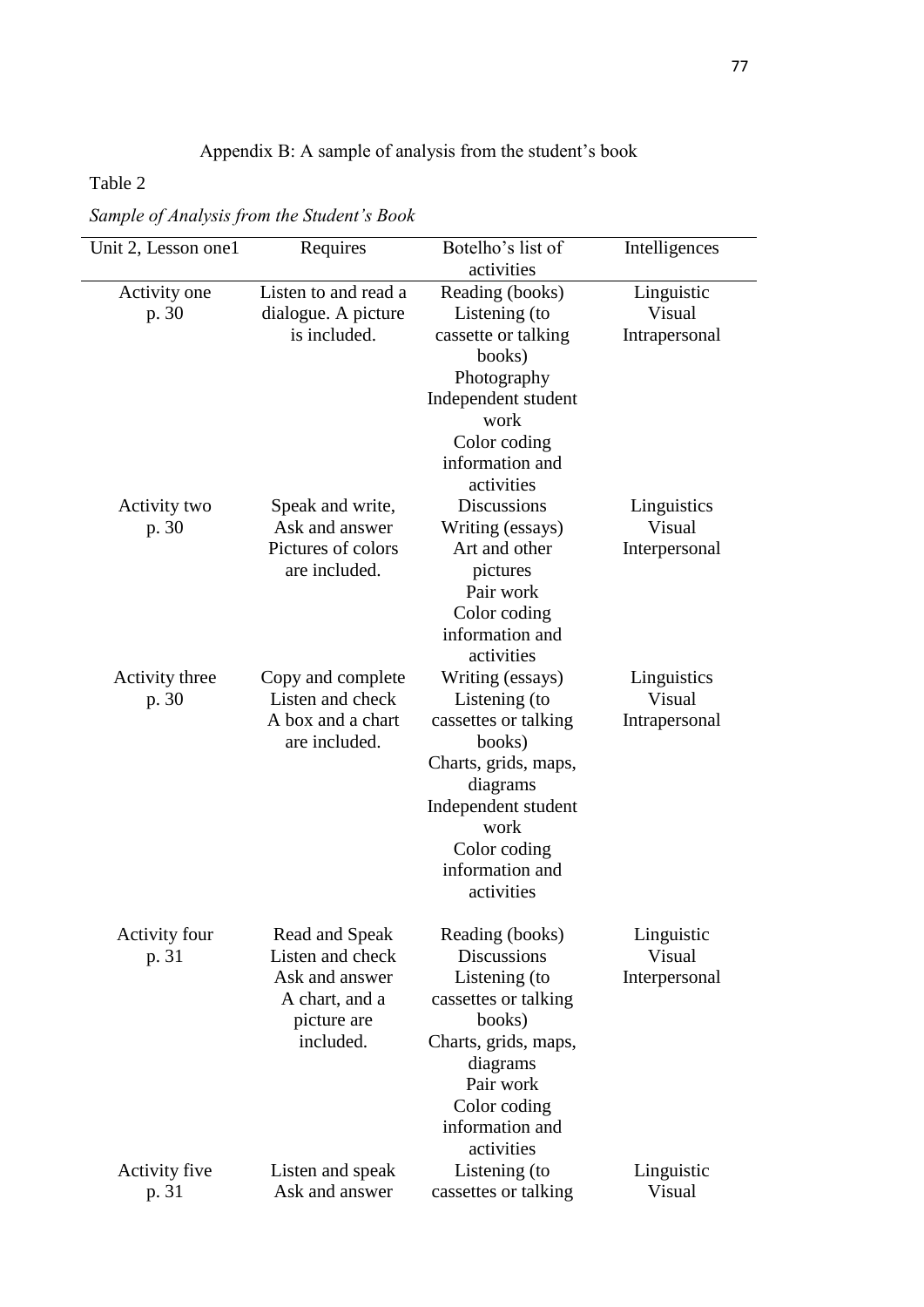|                |                      | books)<br><b>Discussions</b><br>Charts, grids, maps,<br>diagram<br>Pair work<br>Color coding<br>information and<br>activities | Interpersonal |
|----------------|----------------------|-------------------------------------------------------------------------------------------------------------------------------|---------------|
| Activity six   | Sound file           | Reading (books)                                                                                                               | Linguistic    |
| p. 31          | Read and complete    | Listening (to                                                                                                                 | Visual        |
|                | Listen and repeat    | cassettes or talking                                                                                                          | Intrapersonal |
|                | A chart is included. | books)                                                                                                                        |               |
|                |                      | Memorizing                                                                                                                    |               |
|                |                      | Charts, grids, maps,                                                                                                          |               |
|                |                      | diagrams                                                                                                                      |               |
|                |                      | Color coding                                                                                                                  |               |
|                |                      | information and                                                                                                               |               |
|                |                      | activities                                                                                                                    |               |
|                |                      | Independent student<br>work                                                                                                   |               |
| Activity seven | Write                | Writing essays                                                                                                                |               |
| p.31           | Make a chart of      | Charts, grids, maps,                                                                                                          |               |
|                | things you like and  | diagrams                                                                                                                      |               |
|                | things you don't     | Pair work                                                                                                                     | Linguistic    |
|                | like                 | Color coding                                                                                                                  | Visual        |
|                | Exchange charts      | information and                                                                                                               | Interpersonal |
|                | with a peer and      | activities                                                                                                                    |               |
|                | write about him/her  |                                                                                                                               |               |
|                | A chart is included. |                                                                                                                               |               |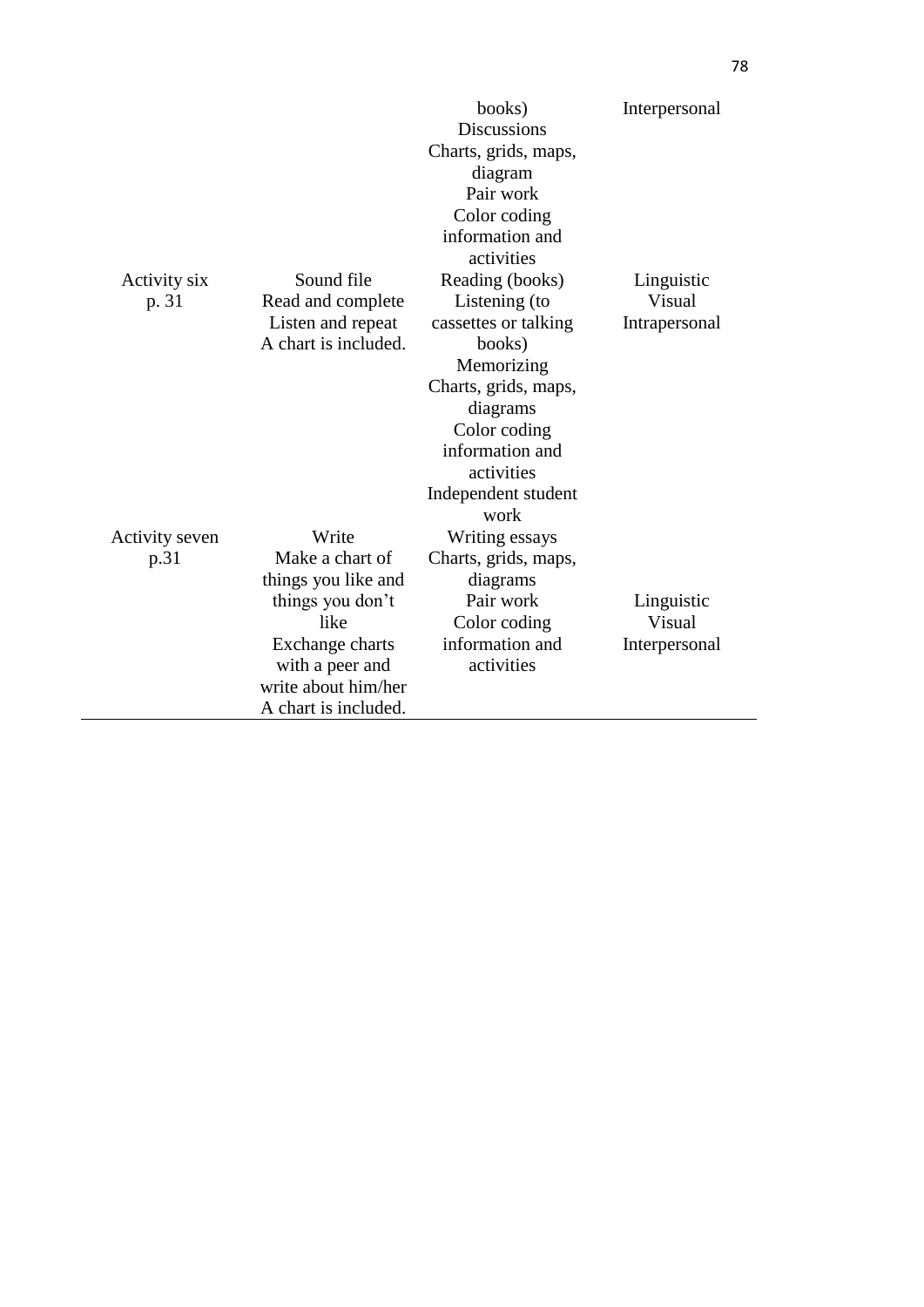Appendix C: English and Kurdish versions of the interview questions

#### **English version of the interview questions**

- 1- How long have you been teaching English?
- 2- Can you give me any details of any training courses that you have attended which were prepared by the ministry of education? Have you ever attended any courses other than these? If yes, any details?
- 3- Any specific methods/techniques you use while teaching English in the classroom? If yes, give reasons.
- 4- Were you involved in the development of the English language curriculum at any point? If yes, please provide details.
- 5- What sort of activities do you do to get to know your students?
- 6- Do you think individualized instruction is possible/ useful? Please give reasons.
- 7- How long have you been teaching Sunrise 7?
- 8- How closely do you follow Sunrise (student's & activity books)?
- 9- Do you use any extra materials in class? If no, why not? If yes, what type of material do you use and why? Give reasons and any details.
- 10- How do you make use of the teacher's book?
- 11- How often do you do individual work, pair work, or group work?
- 12- How often do you use audio materials in class? Do you use any materials other than provided by Sunrise?
- 13- How often do you give homework? What is the nature of the homework you give (meaning whether they give handouts, group/individual projects, assignments from the book, etc)? Do you develop your own assignments? Please provide reasons.
- 14- Are you familiar with multiple intelligences theory?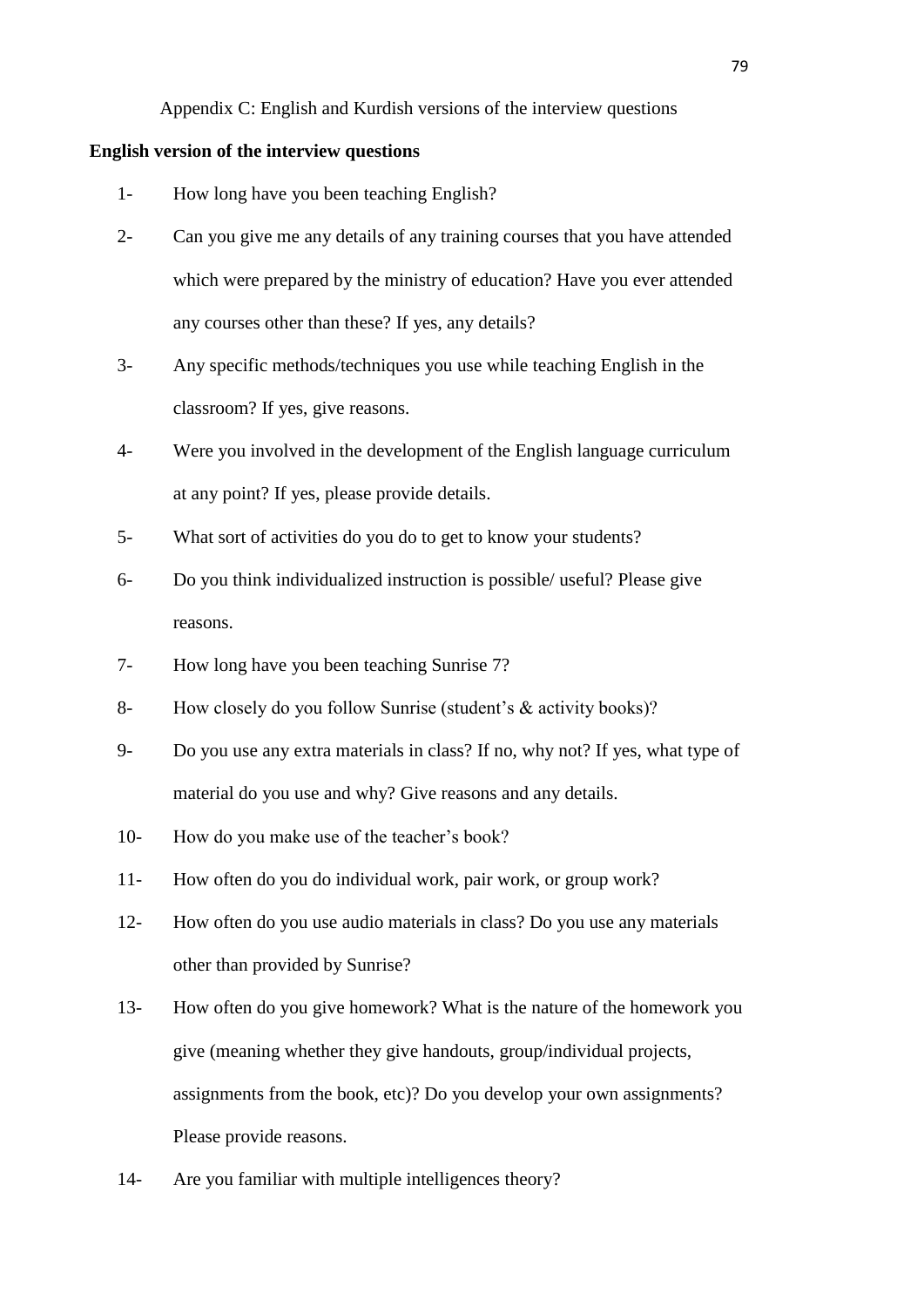#### **The Kurdish version of the interview questions**

- .1 لە کەیەوە وانەی ئینگلیزی دەڵێیتەوە؟
- .2 ئەتوانی زانیاریم بەیتێ لەسەر ئەو خولی راهێنانەی لە الیەن وەزارەتی پەروەردەوەوە دانراوە و بەشداریت تێدا کردوون؟ لە هیچ خولێکی تردا بەشداریت کردوە جگە لەمانە؟ ئەگەر بەڵێ؟ هیچ زانیاریەکی وردت ال هەیە؟
- .3 هیچ ڕێگایەک یان تەکنیکێکی تایبەت بەکار ئەهێنی لە کاتی وانە وتنەوەدا؟ ئەگەر بەڵێ، هۆکارەکەیم پێ بلێ.
	- .4 هیچ بەشداریت کردوە لە پەرەپێدانی مەنهەجی زمانی ئینگلیزیدا؟ ئەگەر بەڵێ؟ تکایە زانیاریم بەرێ.
		- .5 چ جۆرە راهێنانێک ئەکەی بۆ ئەوەی خوێندکارەکانت بناسی؟
		- .6 بە بڕوای تۆ وانە وتنەوە بە شێوەی تاکە کەسی گونجاوە یان سوودی هەیە؟ تکایە هۆکارەکەی بڵێ.
			- .7 ماوەی چەنێکە 7 Sunrise ئەڵێیتەوە؟
			- .8 تا چ رادەیەک book Activityو book s'Studentبەکار ئەهێنی؟
- .9 هیچ بابەتێکی زیادە بەکار ئەهێنی لە پۆلدا؟ ئەگەر نەخێر، بۆچی؟ ئەگەر بەڵێ، چ جۆرە بابەتێک بەکار ئەهێنی؟ تکایە زانیاریم بدەرێ؟
	- .11 چۆن book s'Teacherبەکار ئەهێنی؟
	- .11 تا چ رادەیەک راهێنانی تاکە کەسی و دوو کەسی و گرووپ بەکار ئەهێنی؟
- .12 تا چ رادەیەک بابەتی گوێگرتن بەکار دەهێنی لە پۆلدا؟ هیچ بابەتێکی تر بەکار ئەهێنی جگە لەوەی لە Sunriseدا هەیە؟
- .13 تا چ رادەیەک Homework راهێنانیان ئەدەیتێ لە مالەوە بیکەن؟ جۆری راهێنانەکان چین )مەلزەمە، پرۆژەی تاکە کەسی یان گرووپ یان راهێنانەکانی کتێبەکە، هتد). هیچ راهێنانێکی خۆت پەرە پێ ئەیەیت؟ تکایە زانیاریم بدەرێ.
	- 14. ئایا زانیاریت هەیە لەسەر تیۆری فرە زیرەکی Multiple Intelligences Theory؟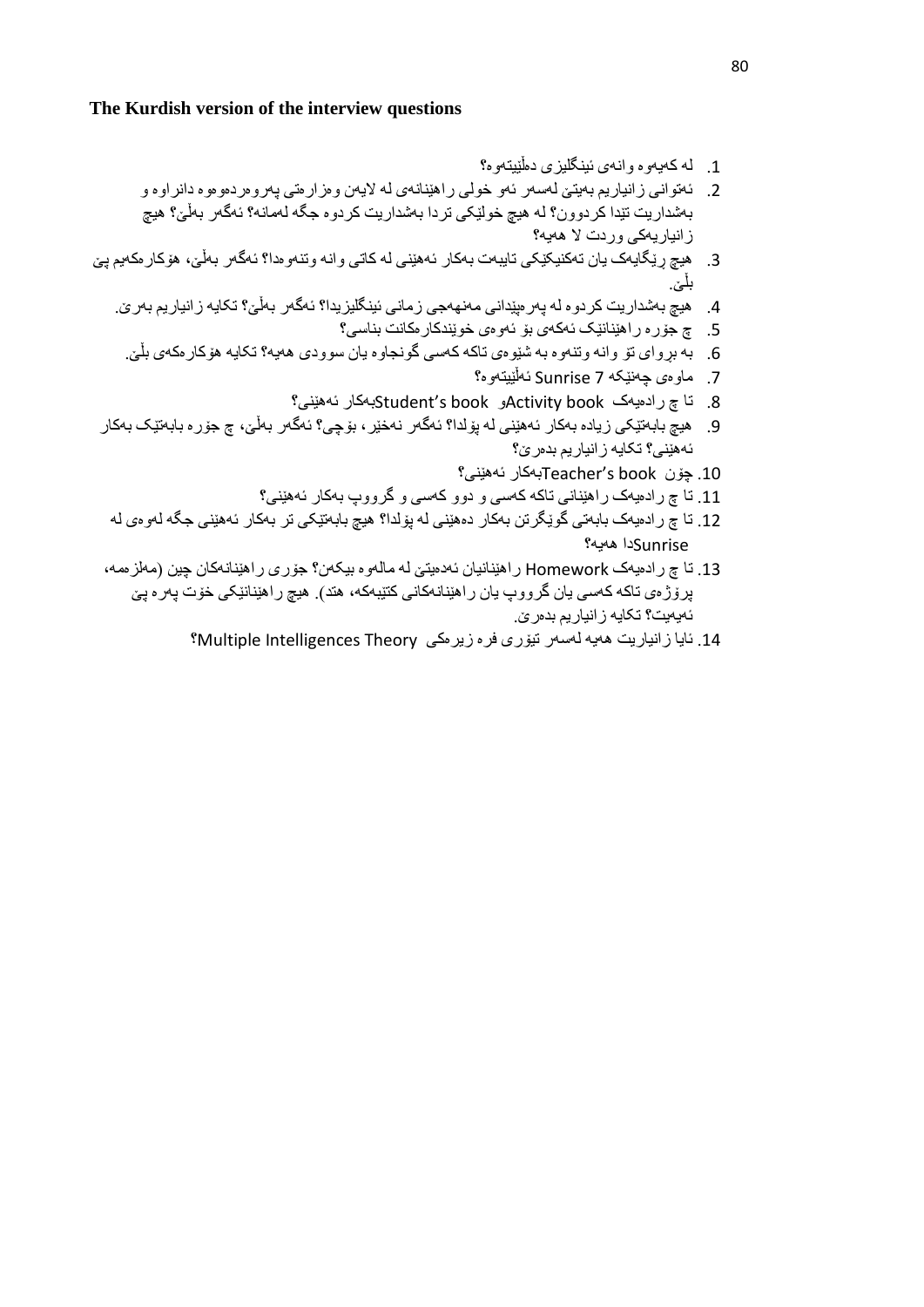#### Appendix D: The consent form

#### **Participant Informed Consent Form**

My name is Saya Jalal Mohammed. I am an M.A. student at Near East University, English Language Teaching Department. I would like to ask for your participation in my research which focuses on your views about the Sunrise course book. I would like to conduct an interview with you, which may last about 20 minutes and will be audio-recorded. You are free to answer or refuse any question, or to stop the interview at any time. Individual names and any identifiable information will not be used when the results of this study are presented or published. You will not be subject to any judgment due to your answers. Your name and place of work will remain confidential. Please remember that your participation in this research is completely voluntary. You are free to participate or refuse to do so at any time. If you have any questions about the study you can contact me through this e-mail address: sayajalalkurdi@live.com

I have read the information provided by the researcher and my questions have been answered satisfactorily. I agree to voluntarily take part in this study.

\_\_\_\_\_\_\_\_\_\_\_\_\_\_\_\_\_\_\_\_\_\_\_\_\_\_\_\_\_

\_\_\_\_\_\_\_\_\_\_\_\_\_\_\_\_\_\_\_\_\_\_\_\_\_\_\_\_\_

Participant's Name<br>
Participant's Signature

Date\_\_\_\_\_\_\_\_\_\_\_\_\_\_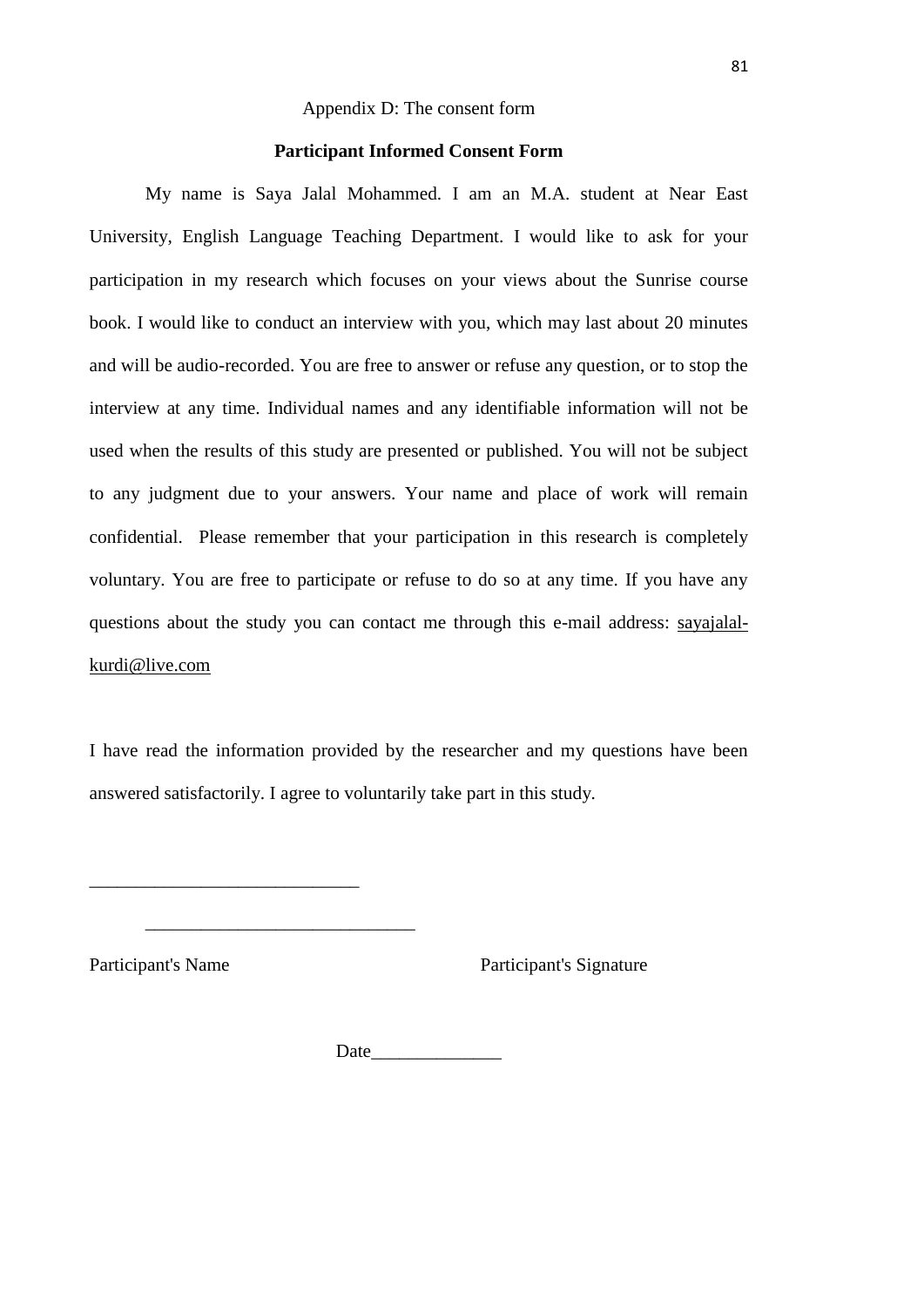### Appendix E: Examples on bodily/Kinesthetic intelligence from the student's and the

teacher's book

8 GAME: WHAT AM I DOING?

Aim: to play a game and practise the present continuous

• Go through the speech bubbles, looking at the photo.

• Mime another action, e.g. climbing a tree. Students ask questions until they guess what you are doing.

• Students then continue the game. Do this in groups of five or six.

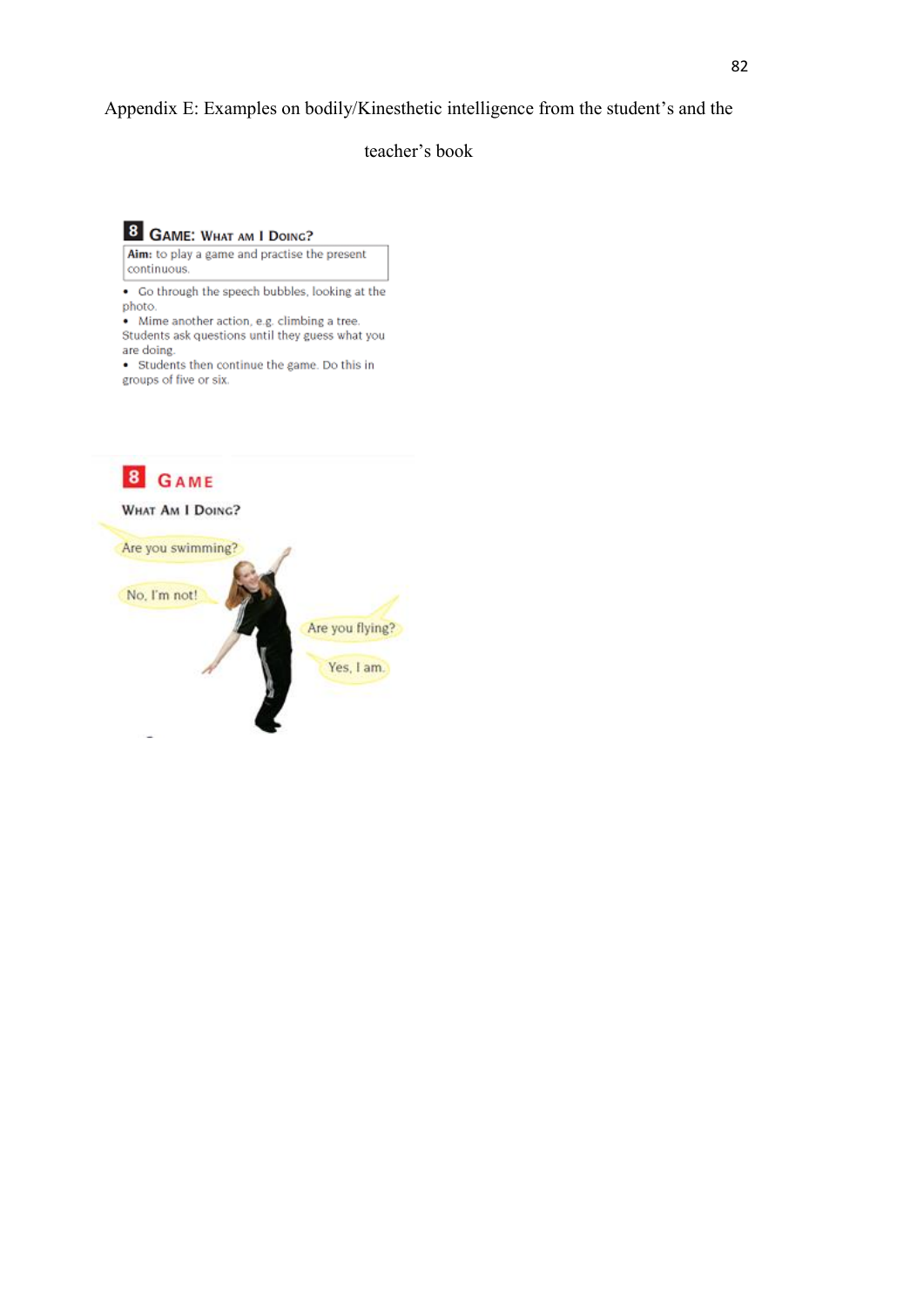Appendix F: an example on intrapersonal intelligence

### **5** READ

Look and compare. Correct the false<br>sentences.

in picture A, the tree is taller than the tree in picture B. The car in picture B is smaller than the one in picture A. The man in picture A is shorter than the man in picture B, but the man in picture B is older than the man in picture A. The man's hair in picture A is darker than the man's hair in picture B. The elephant in picture B is bigger than the one in picture A. The libn's tail in picture A is longer than the one in picture B. A  $\overline{B}$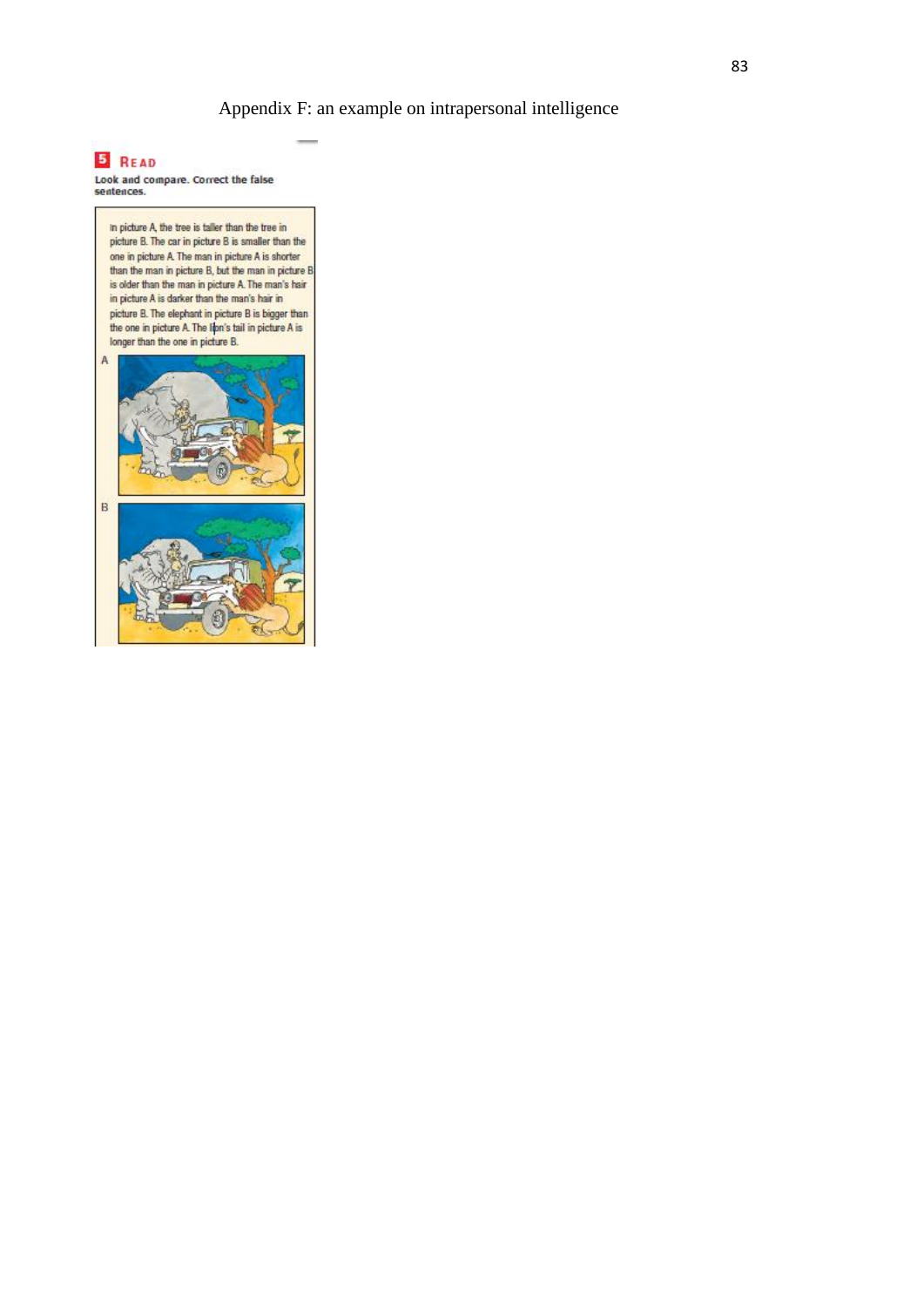# Appendix G The final list of activities

## Table 9

*The final list of activities*

| Verbal/            | Logical/        | Visual/               | <b>Bodily</b> | Musical      | Interpersonal | Intrapersonal           | Naturalist       | Existential     |
|--------------------|-----------------|-----------------------|---------------|--------------|---------------|-------------------------|------------------|-----------------|
| Linguistic         | Mathematical    | Spatial               | kinesthetic   |              |               |                         |                  |                 |
| Lectures           | Scientific      | Color coding          | Brain gym     | Songs/       | Group work    | Independent student     | Gardening        | Understanding/  |
| Small and          | demonstrations  | information           | Body          | video clips  | Cooperative   | work                    | Classifying      | investigating   |
| large groups       | and             | and activities        | language      | Singing      | groups        | Activities with a self- | plants,          | existence       |
| <b>Discussions</b> | experiments     | Charts, grids,        | Creative      | Humming      | Cooperative   | evaluative              | minerals, and    | through nature  |
| Reading            | Creating/       | maps,                 | movement      | Playing      | group         | component               | animals          | Talking about   |
| books              | deciphering     | diagrams              | Hands on      | recorded     | activities    | Reflective learning     | Using            | mankind and     |
| Worksheets         | codes           | <b>Visualizations</b> | activities    | music        | Conflict      | (work sheets and        | materials        | related issues  |
| Word               | Logic           | Photography           | Classroom     | Playing live | mediation     | questions)              | related to the   | Talking about   |
| building           | problems and    | Videos,               | aerobics      | music (      | Peer teaching | Individualized          | natural world    | philosophical   |
| games              | puzzles         | slides, movies        | Cooperative   | piano,       | Board games   | projects                | Bird-            | issues          |
| Student            | Games           | Art and other         | group         | guitar)      | Group         | Journal keeping         | watching/        | Discussing      |
| speeches           | Science         | pictures              | rotation      | Group        | brainstorming | Options or              | anima            | questions bout  |
| Story telling      | thinking        | Imaginative           | Mother        | singing      | Pair work     | homework                | watching         | life and        |
| Listening to       | Story problems  | story telling         | may I?        | Mood         | Group         | Inventories and         | Classifying $\&$ | people's roles  |
| cassettes or       | and problems    | Painting or           | Field trips   | music        | problem       | checklists              | categorizing     | in life         |
| talking            | solving         | collage               | Folk          | Music        | solving       | Self-                   | activities       | Reading         |
| books              | activities      | Using mind            | creative      | appreciation | Project work  | teaching/programmed     | Background       | ancient and     |
| Debates            | Calculations    | maps                  | dance         | Student      | Giving/       | instruction             | music- in the    | modern          |
| Journal            | Logical         | Graphic               | Mime          | made         | receiving     | Self-esteem journals    | form of          | philosophers    |
| speaking           | argumentations  | organizers            | Role play     | instruments  | feedback      | Personal journal        | sounds           | (and            |
| Memorizing         | Logical-        | Optical               | Relaxation    | Jazz chants  | Group         | keeping                 | created in the   | discussing      |
| Using word         | sequential      | illusions             | exercises     | Rhymes       | projects      | (Personal) goal         | natural world    | about the topic |
| processes          | presentation of | Telescopes,           | Craftwork     | Music        |               | setting                 | Categorizing     | read)           |